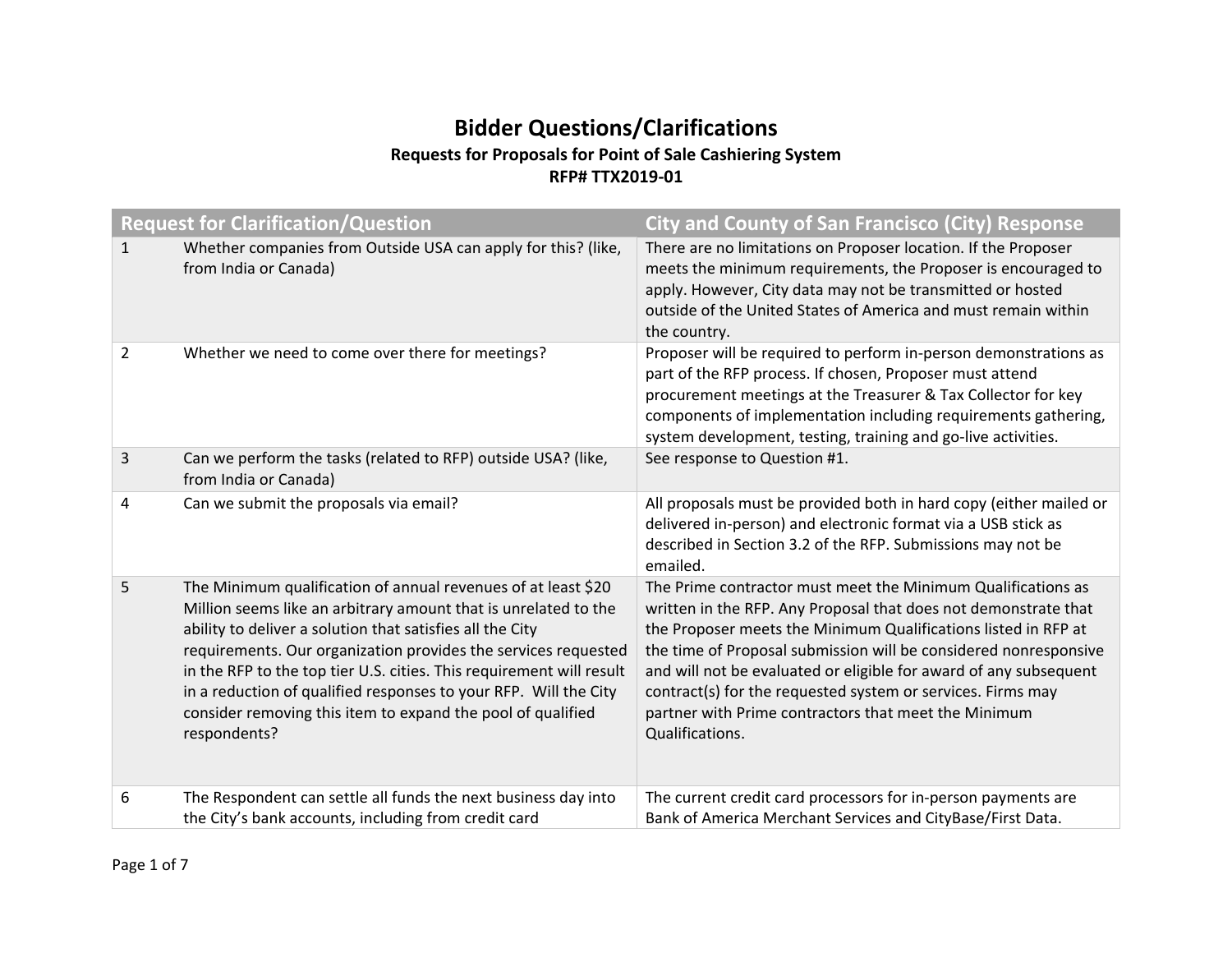|                | <b>Request for Clarification/Question</b>                                                                                                                                                                                                                                                                                                                                                                                                                 | <b>City and County of San Francisco (City) Response</b>                                                                                                                                                                                                                                                  |
|----------------|-----------------------------------------------------------------------------------------------------------------------------------------------------------------------------------------------------------------------------------------------------------------------------------------------------------------------------------------------------------------------------------------------------------------------------------------------------------|----------------------------------------------------------------------------------------------------------------------------------------------------------------------------------------------------------------------------------------------------------------------------------------------------------|
|                | transactions.<br>The processing network is who controls the funding process to<br>the bank. In order for the Respondent to meet this<br>requirement they will need to maintain the merchant account.<br>Are merchant services in scope for this project? If not, would<br>the City reword this requirement to reflect the daily settlement<br>activity from the gateway to the Processor and remove the<br>reference to funding the City's bank accounts? | However, the Respondent may choose to propose its own credit<br>card processor which must then settle funds the following<br>business day into the City's bank account. The requirement to<br>settle funds the next business day excludes cash, which is the<br>City's responsibility.                   |
| $\overline{7}$ | Non-functional requirements 1.08: The System will provide<br>robust, flexible, and easy-to-use ad hoc reporting tools that<br>allow non-technical users to define what data is captured, how<br>data is filtered, and how data is displayed. Please provide<br>examples related to "how data is displayed". What are the<br>expectations?                                                                                                                 | The expectation is the system has a flexible reporting tool that<br>allows users (not programmers and not vendors) to configure<br>reports based on the data captured in the system. The reports<br>should be exportable in multiple formats (csv, excel, printable<br>pdf).                             |
| 8              | Non-functional requirements 1.11: The System will provide<br>controls to maintain data integrity in a multi-user environment<br>by preventing concurrent users from updating the same record<br>simultaneously. Please define the "same record", is this a host<br>system record or cashiering record? Please provide a use case.                                                                                                                         | This requirement refers to the records in the cashiering system. A<br>use case where this requirement would apply is an instance where<br>one user attempts to modify or delete a record while another user<br>is accepting payment on that record.                                                      |
| 9              | Non-functional requirements 4.03: The System will support<br>loading customer invoice data in a routinely scheduled and<br>totally automated (hands free) method. Please provide a use<br>case.                                                                                                                                                                                                                                                           | For example, each morning the Tax Collector will send a batch file<br>of obligations to a network server. The Tax Collector expects the<br>chosen point of sale system to sweep the network drive for the<br>new file, import the file into the system on a schedule that is not<br>initiated by a user. |
| 10             | We wanted to know if the company annual revenue minimum<br>can be lowered to 9 million from 20 million. Our company<br>meets all the criteria of the RFP to qualify, except this one.<br><b>Thanks</b>                                                                                                                                                                                                                                                    | See response to Question #5.                                                                                                                                                                                                                                                                             |
| 11             | Can CCSF please confirm whether or not a performance bond is<br>required?                                                                                                                                                                                                                                                                                                                                                                                 | Standard insurance and bonding requirements are outlined in the<br>Sample Agreement P-600 in Sections 4.8 and 5.1, and the Sample<br>Agreement P-648 in Sections 4.10 and 5.1. Whether a                                                                                                                 |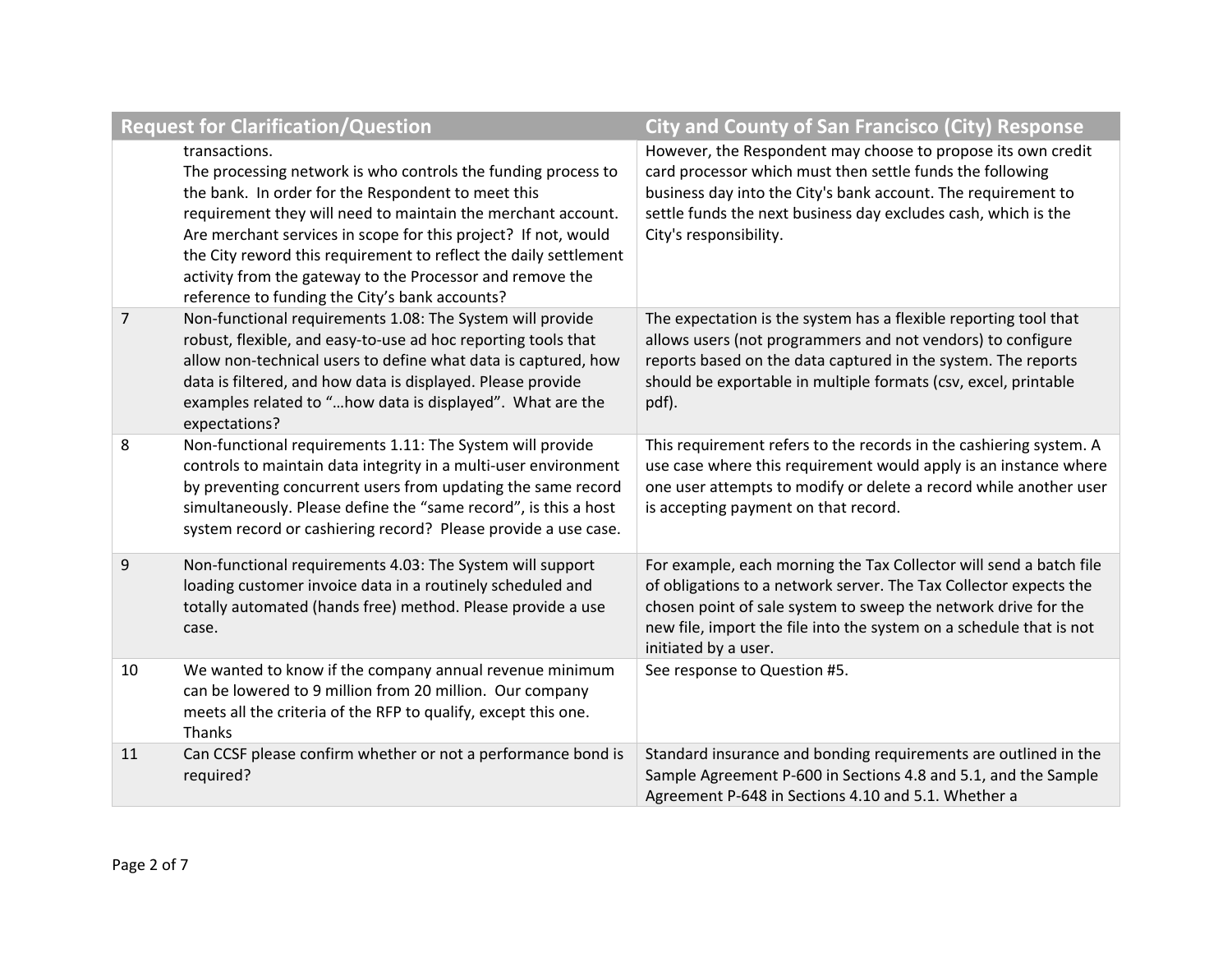| <b>Request for Clarification/Question</b> |                                                                                                                                                                                                                                                                                                                                               | <b>City and County of San Francisco (City) Response</b>                                                                                                                                                                                                                                                                                                                                                                                                                                                |
|-------------------------------------------|-----------------------------------------------------------------------------------------------------------------------------------------------------------------------------------------------------------------------------------------------------------------------------------------------------------------------------------------------|--------------------------------------------------------------------------------------------------------------------------------------------------------------------------------------------------------------------------------------------------------------------------------------------------------------------------------------------------------------------------------------------------------------------------------------------------------------------------------------------------------|
|                                           |                                                                                                                                                                                                                                                                                                                                               | performance bond is necessary, and the amount of that bond, will<br>be determined during the contract negotiation process.                                                                                                                                                                                                                                                                                                                                                                             |
| 12                                        | Can vendors propose pricing for both on premise and SaaS<br>options?                                                                                                                                                                                                                                                                          | Yes.                                                                                                                                                                                                                                                                                                                                                                                                                                                                                                   |
| 13                                        | Page - 11 - 4.1.5 - Demonstration Topics: Can CCSF please<br>further describe and explain the topic identified as " 'fuzzy logic<br>technology' to packet payments"?                                                                                                                                                                          | The requirement for "fuzzy logic technology" is further outlined in<br>Template C - Project Approach question 3.1.3.                                                                                                                                                                                                                                                                                                                                                                                   |
| 14                                        | Template A - "The Respondent can host a shopping cart<br>experience" this requirement implies an online shopping cart<br>experience. Is CCSF asking vendors to propose an online<br>payment channel for all payments in addition to the front<br>counter cashiering channel?                                                                  | In the current system, DBI is able to place multiple obligations<br>from different projects into a single transaction. This requirement<br>does not contemplate an online channel, but rather an in-person<br>process where multiple payments can be bundled into one<br>transaction. For example, a user representing multiple architects<br>or homeowners may be paying for multiple projects in a single<br>transaction, or one user may be paying multiple departments in a<br>single transaction. |
| 15                                        | Template A - The last two requirements refer to the settlement<br>of funds. Is CCSF asking vendors to propose payment processing<br>or is CCSF asking vendors to work with the City's existing credit<br>card processor? Can the City please provide the name of the<br>current credit card processor(s) and or gateway(s) currently<br>used? | See response to Question #6.                                                                                                                                                                                                                                                                                                                                                                                                                                                                           |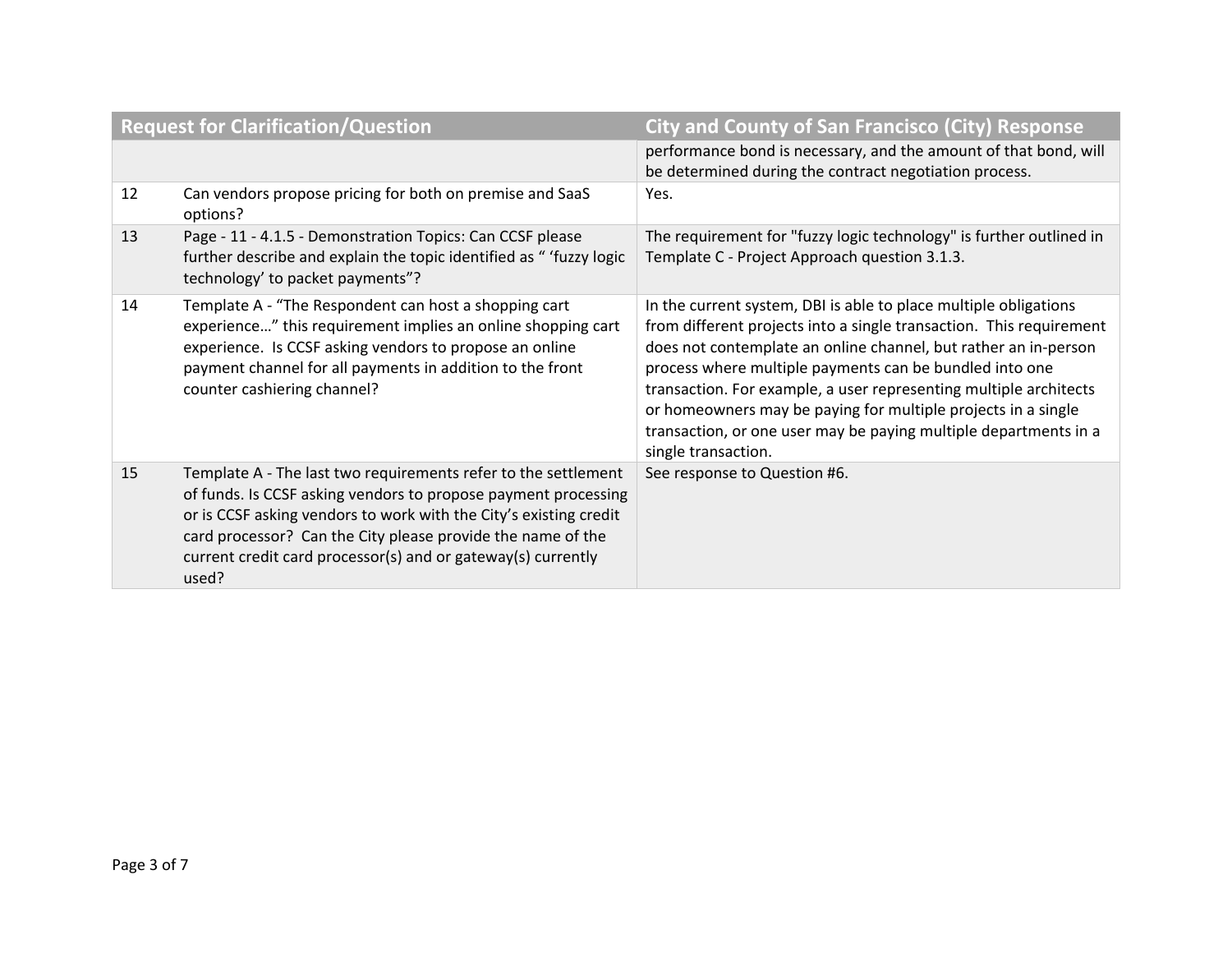| 16 | Template C - Project Approach - TTX Cashing Use Cases - What                                                            | <b>TTX Collections Summary</b>                                |                                                                                                                                                                                                                                                |                                        |  |  |  |  |
|----|-------------------------------------------------------------------------------------------------------------------------|---------------------------------------------------------------|------------------------------------------------------------------------------------------------------------------------------------------------------------------------------------------------------------------------------------------------|----------------------------------------|--|--|--|--|
|    | are the transaction volumes for each of the "30 different<br>payment types that settle into 15 different host systems"? |                                                               | The following is a summary of collections for a 12 month period.<br>*Payment Client may have many different collection types.<br>** Currently, all interfaces with collection systems are via batch file<br>uploads or reports moved manually. |                                        |  |  |  |  |
|    |                                                                                                                         | <b>Collection System**</b><br><b>Payment Client*</b><br>Count |                                                                                                                                                                                                                                                |                                        |  |  |  |  |
|    |                                                                                                                         | False Alarm<br>Monitoring                                     | 50                                                                                                                                                                                                                                             | APS (Salesforce)                       |  |  |  |  |
|    |                                                                                                                         | <b>Business Taxes &amp; Fee</b>                               | 8024                                                                                                                                                                                                                                           | <b>AUMENTUM (Thomson Reuters)</b>      |  |  |  |  |
|    |                                                                                                                         | Delinquent Revenue                                            | 1052                                                                                                                                                                                                                                           | <b>CSS Impact</b>                      |  |  |  |  |
|    |                                                                                                                         | Dog                                                           | 283                                                                                                                                                                                                                                            | Chameleon                              |  |  |  |  |
|    |                                                                                                                         | MTA Passes and Maps                                           | 770                                                                                                                                                                                                                                            | <b>Manual Reporting</b>                |  |  |  |  |
|    |                                                                                                                         | <b>Business Licenses</b>                                      | 483                                                                                                                                                                                                                                            | <b>AUMENTUM (Thomson Reuters)</b>      |  |  |  |  |
|    |                                                                                                                         | <b>Secured Property</b>                                       | 43250                                                                                                                                                                                                                                          | <b>CCSF Mainframe (4 applications)</b> |  |  |  |  |
|    |                                                                                                                         | <b>Unsecured Property</b>                                     | 1066                                                                                                                                                                                                                                           | <b>CCSF Mainframe (2 applications)</b> |  |  |  |  |
|    |                                                                                                                         | Water                                                         | 2391                                                                                                                                                                                                                                           | <b>PUC Collection System</b>           |  |  |  |  |
|    |                                                                                                                         | <b>SF TV</b>                                                  | 8                                                                                                                                                                                                                                              | <b>Manual Reporting</b>                |  |  |  |  |
|    |                                                                                                                         | Miscellaneous                                                 | 386                                                                                                                                                                                                                                            | Various                                |  |  |  |  |
|    |                                                                                                                         | <b>Environmental Health</b>                                   | 153                                                                                                                                                                                                                                            | <b>EHDS - CCSF Proprietary System</b>  |  |  |  |  |
|    |                                                                                                                         | <b>Totals</b>                                                 | 57,916                                                                                                                                                                                                                                         |                                        |  |  |  |  |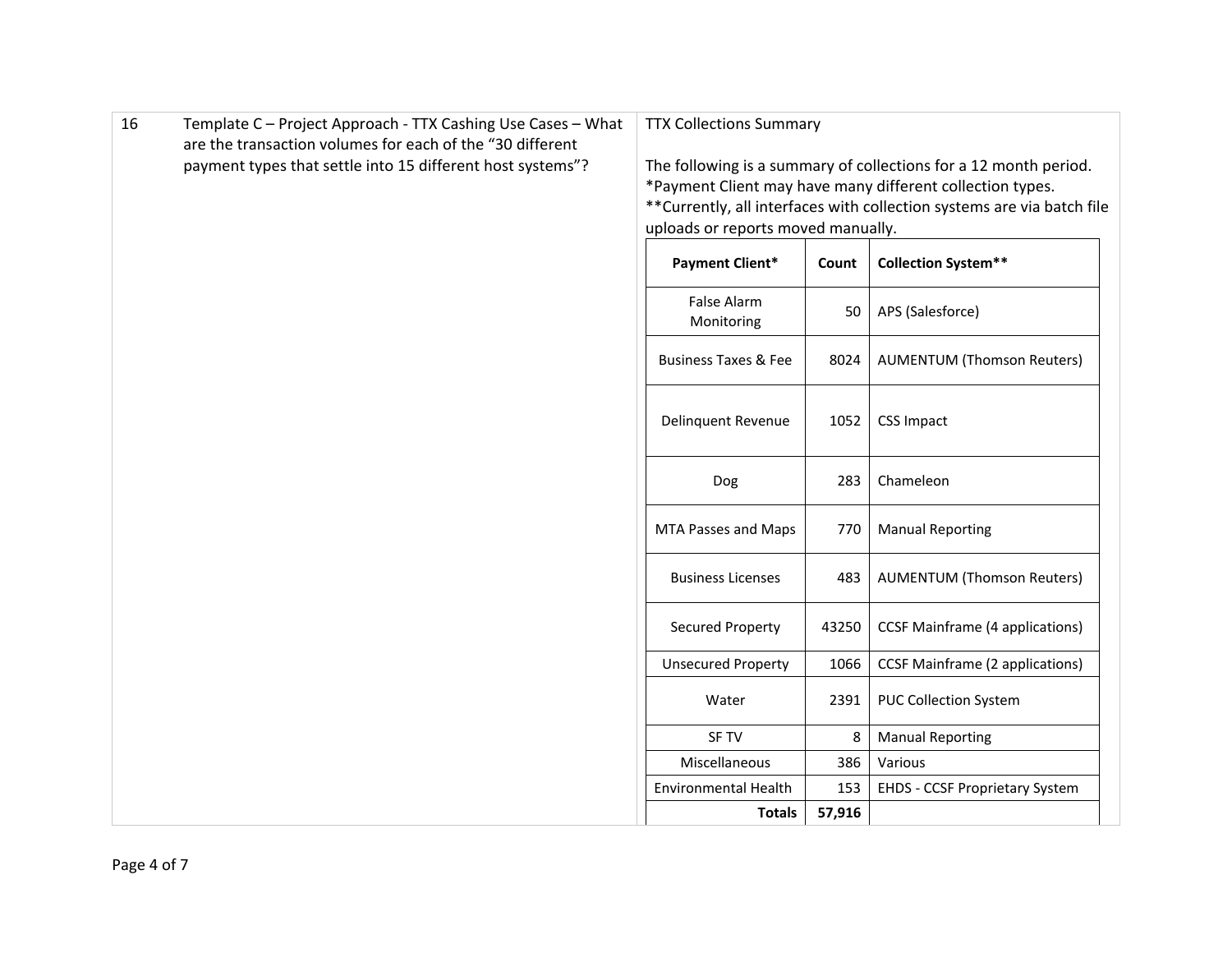|    | <b>Request for Clarification/Question</b>                                                                                                                                                                                                                                                                      | <b>City and County of San Francisco (City) Response</b>                                                                                                                                                                                                                                                            |
|----|----------------------------------------------------------------------------------------------------------------------------------------------------------------------------------------------------------------------------------------------------------------------------------------------------------------|--------------------------------------------------------------------------------------------------------------------------------------------------------------------------------------------------------------------------------------------------------------------------------------------------------------------|
| 17 | Template D - Functional Requirements - 1.1.15 "The System will<br>provide the ability to encode and endorse checks". What check<br>encoding is required? Is this MICR encoding of check amounts,<br>if not please explain?                                                                                     | The requirement was referring to standard MICR encoding of<br>check amounts. Note that CCSF does not currently encode checks,<br>and instead virtually endorses them on the reverse side of the<br>check with date, transaction information, and CCSF account<br>details.                                          |
| 18 | Template D - Functional Requirements - 1.4.10 "The System will<br>provide the ability to print daily deposit reports by account for<br>remittance to various financial institutions and other City<br>departments". What type of account is being referenced (e.g.<br>CCSF bank account, customer AR account)? | The current cash receipts report provides a summary of collections<br>by general ledger account as well as by tender. This report enables<br>accounting groups to balance to both the General Ledger as well<br>as top the bank deposit. A description of a sample cash receipt is<br>attached as a separate page. |
| 19 | Template D - Functional Requirements - 1.4.13 Is "appropriate<br>systems for document storage and remittance/receivables<br>processing" – is this referring to interfacing with OnBase as<br>described the Template C - Project Approach section 3.2 TTX?                                                      | The "appropriate systems" referred to Requirement 1.4.13 could<br>reference any departmental document storage or permitting<br>system of record. These systems include OnBase, Accela and<br>others.                                                                                                               |
| 20 | Template D - Non Functional Requirements - 3.03 What PC<br>hardware specifications/Operating System is in place today for<br>cashiering workstations?                                                                                                                                                          | PC hardware and operating systems vary by department.<br>However, all departments use standard PCs and laptops, running<br>Windows 7 and higher and supporting current web browsers.                                                                                                                               |
| 21 | For the Permit Center implementation and City Hall TTX<br>upgrade implementation respectively, how many staff are<br>anticipated to use the new Cashiering System?                                                                                                                                             | As referenced in Section 2.1 of the RFP, the City Hall TTX upgrade<br>requires 5-7 cashiering stations, and the Permit Center<br>implementation requires 30 cashiering stations.                                                                                                                                   |
| 22 | Does San Francisco have current Point of Sale peripheral<br>hardware, such as receipt printers, cash drawers, or check<br>scanners, that would ideally be used with the replacement<br>solution? If so, could you provide the make and model of each<br>existing peripheral?                                   | The City does not plan to continue to use legacy hardware with the<br>new cashiering solution.                                                                                                                                                                                                                     |
| 23 | Does San Francisco have an existing contract with an electronic<br>payment provider that the Cashiering System should utilize for<br>credit and debit processing?                                                                                                                                              | See response to Question #6.                                                                                                                                                                                                                                                                                       |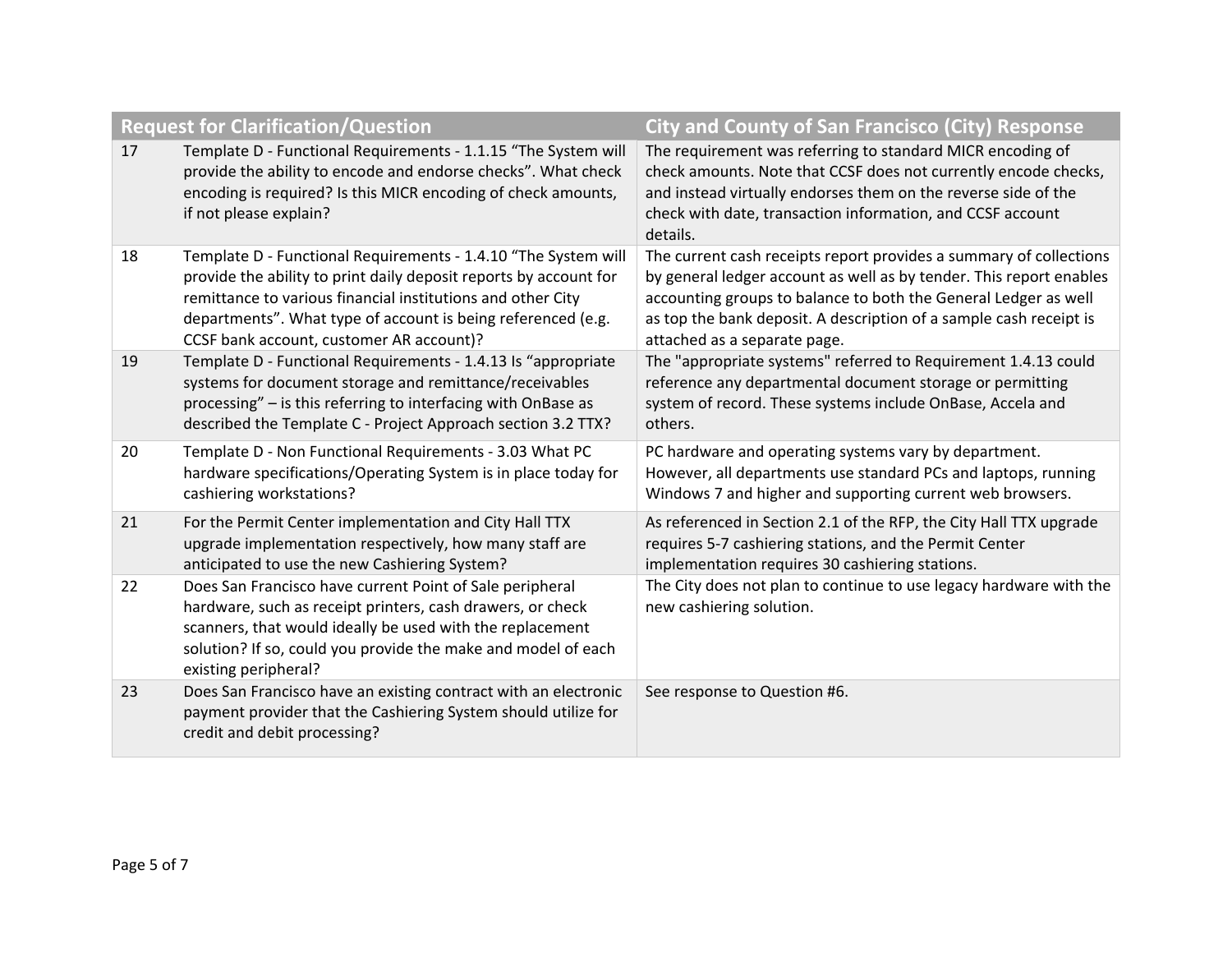|    | <b>Request for Clarification/Question</b>                                                                                                                                                                                                                                                                                                                                                                                                                                                                               | <b>City and County of San Francisco (City) Response</b>                                                                                                                                                                                                                                                                                                                      |                    |                                                                                                                                       |  |  |  |
|----|-------------------------------------------------------------------------------------------------------------------------------------------------------------------------------------------------------------------------------------------------------------------------------------------------------------------------------------------------------------------------------------------------------------------------------------------------------------------------------------------------------------------------|------------------------------------------------------------------------------------------------------------------------------------------------------------------------------------------------------------------------------------------------------------------------------------------------------------------------------------------------------------------------------|--------------------|---------------------------------------------------------------------------------------------------------------------------------------|--|--|--|
| 24 | How many transactions are processed annually through                                                                                                                                                                                                                                                                                                                                                                                                                                                                    | Collections for a full year of iPayment processing are as follows:                                                                                                                                                                                                                                                                                                           |                    |                                                                                                                                       |  |  |  |
|    | iPayments? Please provide the number of transactions in DBI as                                                                                                                                                                                                                                                                                                                                                                                                                                                          | <b>Department</b>                                                                                                                                                                                                                                                                                                                                                            | <b>Total Count</b> | <b>Total Dollars</b>                                                                                                                  |  |  |  |
|    | well as the number processed in TTX.                                                                                                                                                                                                                                                                                                                                                                                                                                                                                    | <b>TTX</b>                                                                                                                                                                                                                                                                                                                                                                   | 41,872             | \$255,722,823.00                                                                                                                      |  |  |  |
|    |                                                                                                                                                                                                                                                                                                                                                                                                                                                                                                                         | DBI                                                                                                                                                                                                                                                                                                                                                                          | 25,282             | \$141,973,686.35                                                                                                                      |  |  |  |
|    |                                                                                                                                                                                                                                                                                                                                                                                                                                                                                                                         | ** The Permit Center Departments are currently being finalized<br>and inventories of collections types and amounts are not available<br>in time for the publishing of these answers. The analysis related to<br>Permit Center collections is expected to be ready by June 2019.                                                                                              |                    |                                                                                                                                       |  |  |  |
| 25 | Regarding the Scope of Work on page 4, "Kiosks must accept<br>cash, debit and credit and check and must be fully ADA-<br>compliant": Is it the City's intent that the Cashiering System<br>proposal include self-service customer kiosks? Are there kiosks<br>in place or is this a new vision? Could the City indicate any plans<br>for the number of kiosks to deploy and what systems the kiosks<br>would accept payments for (i.e. Accela, Aumentum, PeopleSoft<br>$A/R$ , etc.)?                                   | The City's intent is for the cashiering system to include self-service<br>kiosks. This is a new initiative for the City and details are still in<br>development, including the number of kiosks necessary. The City<br>expects that all payments (and host systems) served by the<br>cashiering point of sale system would also be available on the self-<br>service kiosks. |                    |                                                                                                                                       |  |  |  |
| 26 | Could the City provide more details on the following demo<br>topic listed on page 9: "Fuzzy logic technology" to packet<br>payments'                                                                                                                                                                                                                                                                                                                                                                                    | See response to Question #13.                                                                                                                                                                                                                                                                                                                                                |                    |                                                                                                                                       |  |  |  |
| 27 | Regarding the Scope of Work on page 4: "Robust functionality<br>to support remote deposit capture with image cash letter (ICL)<br>services for high volume and high dollar thresholds": Is the<br>intent to process back-office batches of mailed-in payments, or<br>to ensure that all check collections through front counter<br>cashiering stations are submitted to Bank of America using ICL?<br>If processing bulk back-office transactions, please indicate the<br>peak daily and annual estimated check volume. | separate system.                                                                                                                                                                                                                                                                                                                                                             |                    | The cashiering system will not be responsible for the back-office<br>check processing. All remittance processing is handled through a |  |  |  |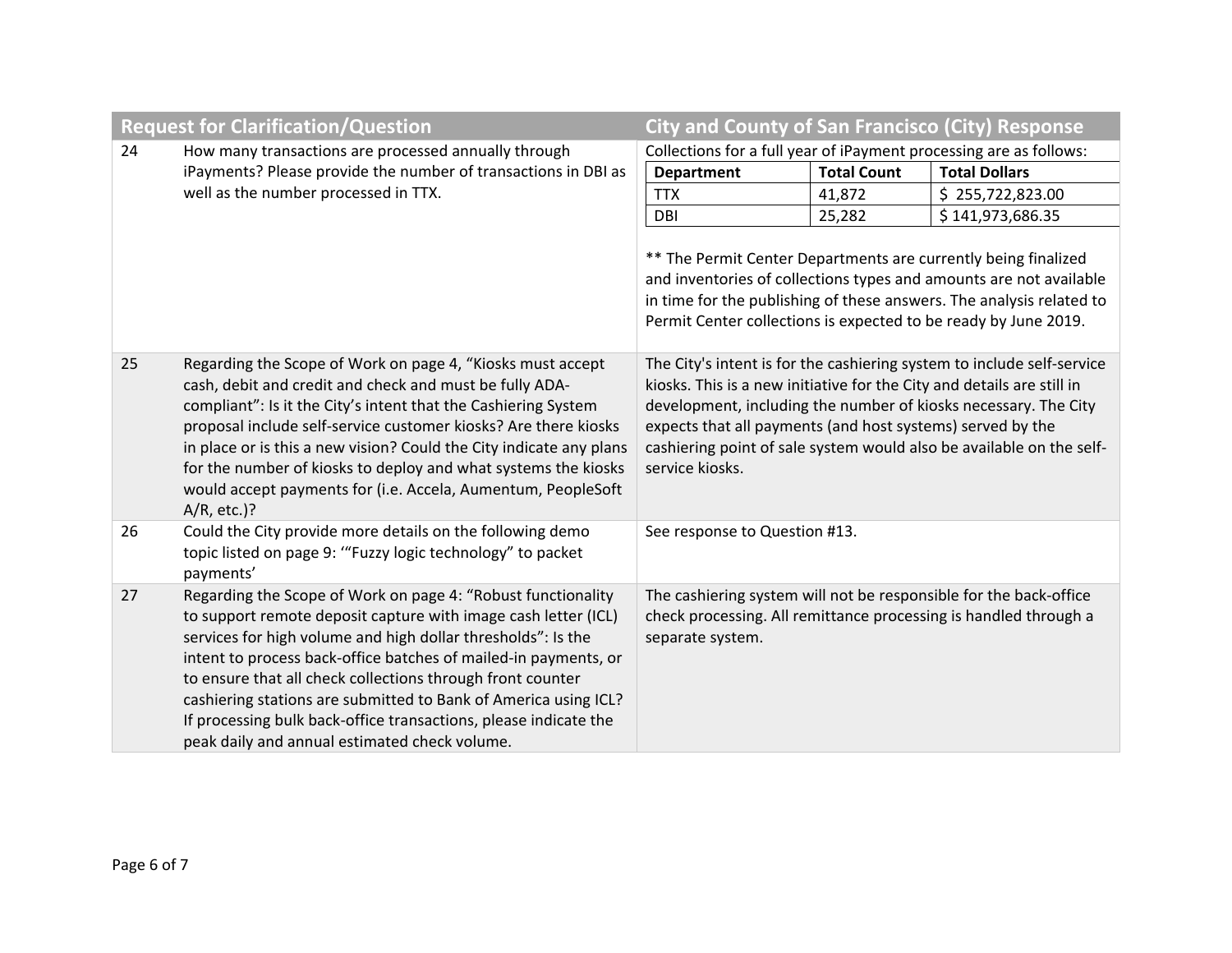|    | <b>Request for Clarification/Question</b>                                                                                                                                                                                                                                                                                                                                                                                                                                                                                                                                                                                                                                                          | <b>City and County of San Francisco (City) Response</b>                                                                                                                                           |  |  |
|----|----------------------------------------------------------------------------------------------------------------------------------------------------------------------------------------------------------------------------------------------------------------------------------------------------------------------------------------------------------------------------------------------------------------------------------------------------------------------------------------------------------------------------------------------------------------------------------------------------------------------------------------------------------------------------------------------------|---------------------------------------------------------------------------------------------------------------------------------------------------------------------------------------------------|--|--|
| 28 | The Qualification Items list includes the minimum requirement<br>that "The Respondent has at least one installation of the<br>proposed commercial off-the-shelf (COTS) solution that handles<br>an annual transaction volume of 115,000 or more." The<br>solicitation also allows for the Prime Solution Provider to<br>assemble a team to provide a solution that meets the<br>requirements detailed in the solicitation.<br>Question: If a Prime Solution Provider elects to assemble a<br>team with other firms, we assume that the referenced<br>minimum qualification requirement can be met by the Prime<br>Solution Provider or any of the team members. Please confirm<br>this assumption. | See response to Question #5.                                                                                                                                                                      |  |  |
| 29 | What is the daily or monthly expected and/or historical<br>payment volume for each location?                                                                                                                                                                                                                                                                                                                                                                                                                                                                                                                                                                                                       | See response to Question #16.                                                                                                                                                                     |  |  |
| 30 | Clarify the procedure for "high dollar thresholds", what is<br>required?                                                                                                                                                                                                                                                                                                                                                                                                                                                                                                                                                                                                                           | The cashiering system will provide a management alert when a<br>payment above a certain dollar amount is received or processed.                                                                   |  |  |
| 31 | How are mailed in payments handled?                                                                                                                                                                                                                                                                                                                                                                                                                                                                                                                                                                                                                                                                | See response to Question #27.                                                                                                                                                                     |  |  |
| 32 | Can you provide a sample of the bar code and OCR documents<br>that will require data capture?                                                                                                                                                                                                                                                                                                                                                                                                                                                                                                                                                                                                      | The City currently utilizes only OCR and not bar codes, but the City<br>plans to work with the cashiering vendor to develop whatever<br>technology is most effective. A sample OCR code is below: |  |  |

**Sample OCR Code**

# 18901596 208405001 000338538 00033853 022819 001

| -33 | What is the bank of deposit for ICL services?                                       | Currently, the City uses Bank of America.                                                                                   |
|-----|-------------------------------------------------------------------------------------|-----------------------------------------------------------------------------------------------------------------------------|
| 34  | For POS, is there any expectation for a mobile POS device<br>(Square-like devices)? | The City plans to work with the cashiering system vendor to find<br>the most appropriate solution to meet the City's needs. |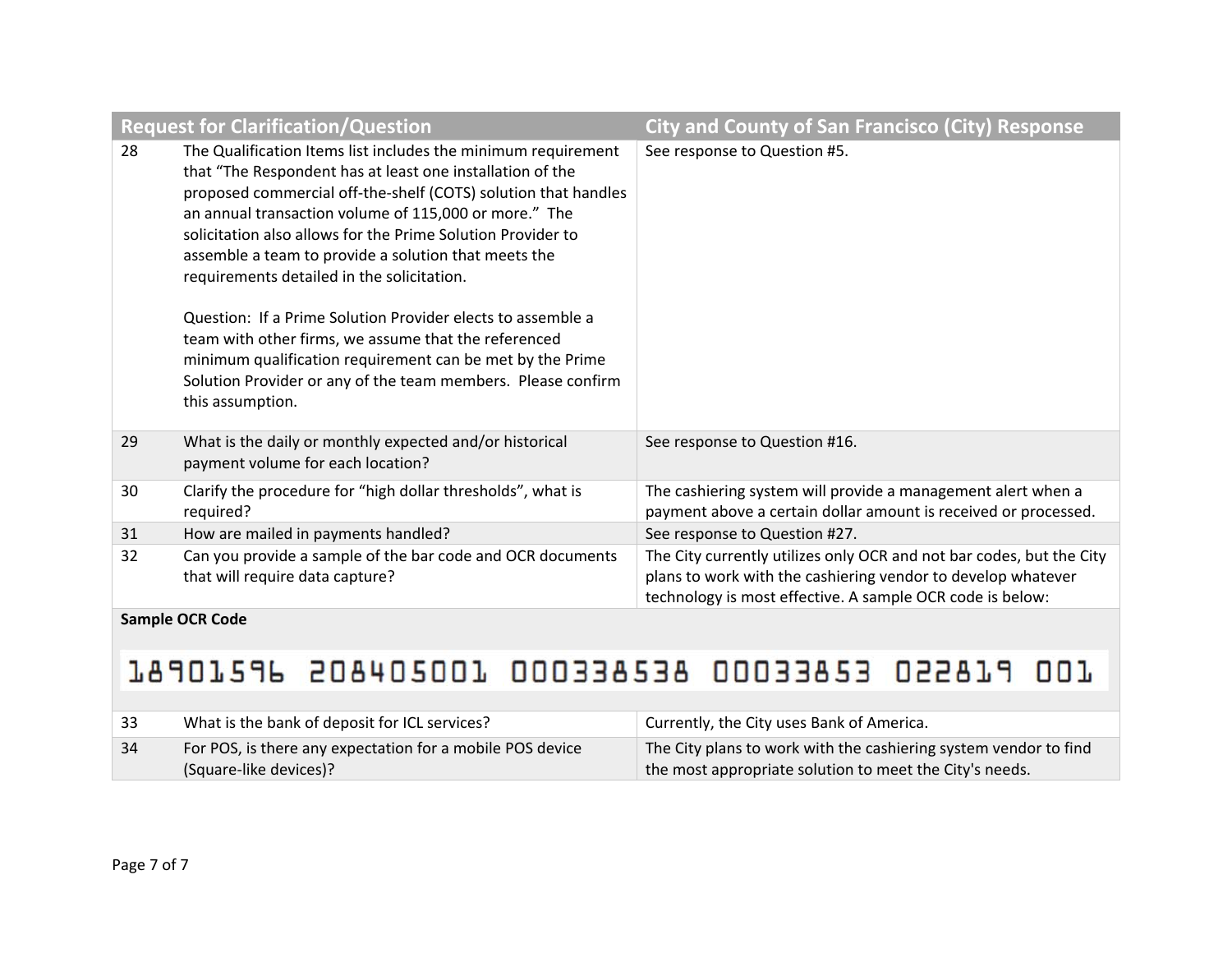#### **Daily Cash Receipts Report**

#### Important Features

- 1. ENDPOINT identifies the tender which links to a particular bank account
- 2. Bank Depost ID: Is a key element in facilitating the integration with the PeopleSoft Account Receivable Module. This data element is generated from the payment collection system and sent to Bank of America in the deposit as well as to PeopleSoft.
- 3. Summary by collection enables balancing and reconciliation activities

| Client Id: 10, 11, 12, 13, 14, 15,<br>16 20 21 22 23 24<br>25, 30, 31, 50, 50, 50<br>17, 55<br>$\sim$ $\sim$<br><b>ENDPOINT:</b> | Cash    |                                  | <b>Bank Deposit Id:</b> |            |                 | 0008004466       |                |      |                                  |                |              |
|----------------------------------------------------------------------------------------------------------------------------------|---------|----------------------------------|-------------------------|------------|-----------------|------------------|----------------|------|----------------------------------|----------------|--------------|
| <b>WAIT</b>                                                                                                                      | Account | <b>Account Description</b>       | Funo-<br>Id             | Dent<br>ld | Authority<br>Td | $10$ ess<br>Unit | Project<br>Id  |      | <b>Activity AnalysisT</b><br>ype | Check<br>Count | Amount       |
| <b>Host File</b>                                                                                                                 |         |                                  |                         |            |                 |                  |                |      |                                  |                |              |
| BDR - CITY HALL - CLEARING                                                                                                       | 469999  | Other General Government Chroe   | 10000                   | 232356     | 10000           | SFGOV            | 10001751       | 0001 | <b>REV</b>                       | 6              | \$1,005.20   |
| <b>BT</b> Registration                                                                                                           | 411310  | <b>Business Registration Tax</b> | 10000                   | 230018     | 10000           | SFGOV            | 10026733       | 0001 | <b>REV</b>                       | 3              | \$1,344.70   |
| <b>Delinquent Business Tax</b><br>Clearing                                                                                       | 461199  | Other General Government Chrge   | 10000                   | 232356     | 10000           | SFGOV            | 10001751       | 0001 | <b>REV</b>                       | 1              | \$75.00      |
| Secured Real Estate                                                                                                              | 103420  | 103400TTXSecuredCY(TeeterPlan)   | 29110                   | 232344     | 10000           | <b>SFGOV</b>     | 10001748       | 0001 | <b>BAL</b>                       | 67             | \$229,908.80 |
| Secured Supplemental Current                                                                                                     | 103430  | 103400TTXSuppISb813-Secured-CY   | 29110                   | 232344     | 10000           | SFGOV            | 10001748       | 0001 | BAI                              | 11             | \$141.74     |
| UPP Current                                                                                                                      | 103450  | 103400TTXUnsecured-CY            | 29110                   | 232344     | 10000           |                  | SFGOV 10001748 | 0001 | <b>BAL</b>                       | $\overline{4}$ | \$1,120.12   |
| Water Bills                                                                                                                      | 468111  | Sale Of Water-SF Consumers       | 25940                   | 232396     | 10000           |                  | SFGOV 10029994 | 0018 | <b>REV</b>                       | $\overline{2}$ | \$296.59     |
|                                                                                                                                  |         |                                  |                         |            |                 |                  |                |      |                                  | 94             | \$233,892.15 |
|                                                                                                                                  |         |                                  |                         |            |                 |                  |                |      |                                  |                |              |
| <b>Subtotal Host File</b>                                                                                                        |         |                                  |                         |            |                 |                  |                |      | <b>Check Count Total:</b>        |                | 94           |

#### Summary Page

Overview of all collections by tender for the day

| Consolidation Date: 11/15/2018                                                                      | Report Generated: |
|-----------------------------------------------------------------------------------------------------|-------------------|
|                                                                                                     |                   |
| Client Id: 10, 11, 12, 13, 14, 15,<br>16, 20, 21, 22, 23, 24,<br>25, 30, 31, 50, 90, 901,<br>17, 55 | 11/15/2018        |
| $\cdots$ $\cdots$<br>Deposits                                                                       | Amount            |
| Cashiering Cash                                                                                     | \$233,892.15      |
| <b>Cashiering Paper</b>                                                                             | \$577.61          |
| Link2Gov - Business Tax                                                                             | \$802,674.93      |
| Link2Gov Import Files                                                                               | \$7,339,407.31    |
| Mail-In & Cashier TTX ICL                                                                           | \$16,350,402.77   |
| Wire Endpoint                                                                                       | \$2,849,708.87    |
| <b>Deposit Totals:</b>                                                                              | \$27,576,663.64   |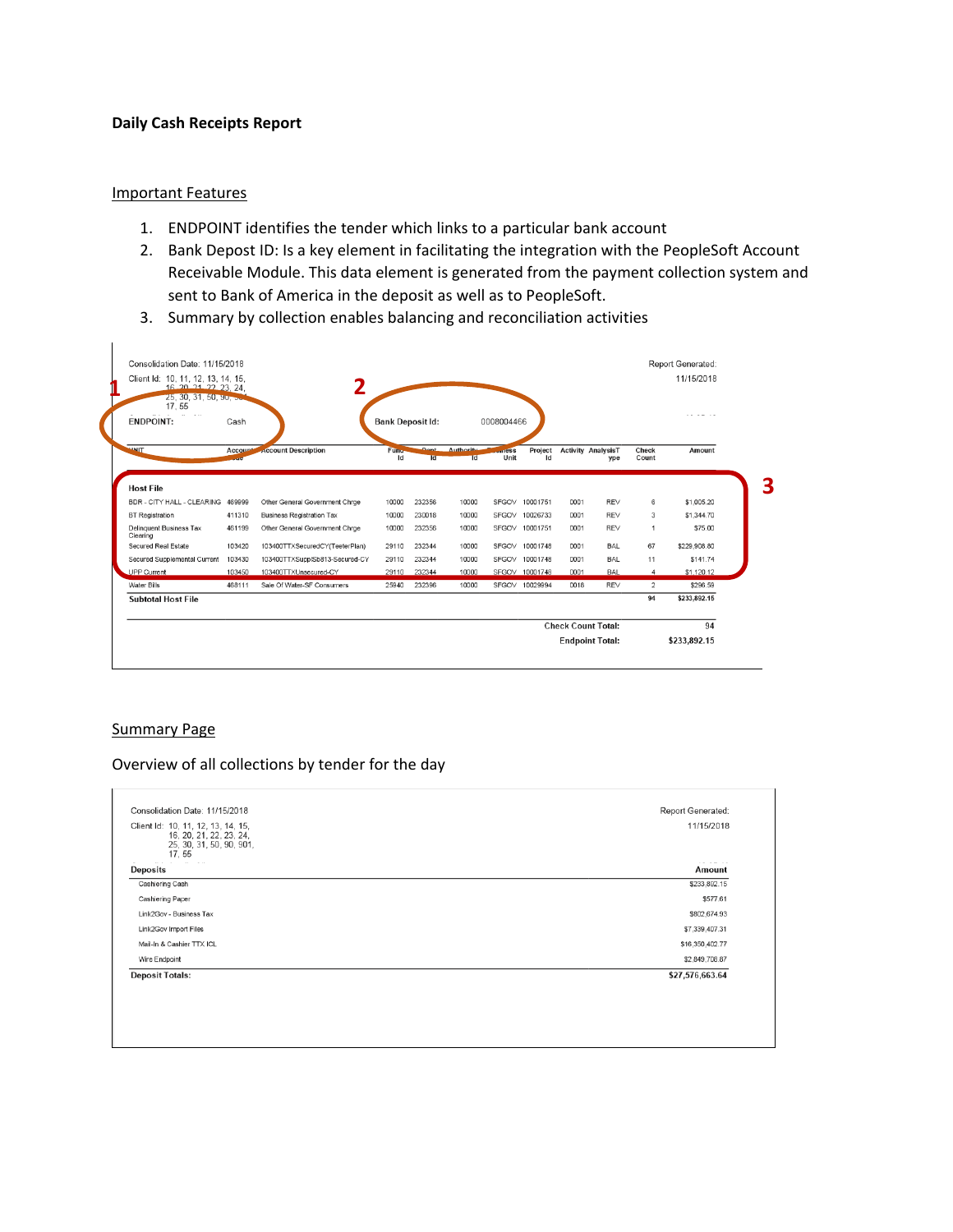#### **Q&A ADDENDUM: APRIL 23, 2019**

The City and County of San Francisco has established a Technology Marketplace that proposers may use for partnerships. Firms listed in the Technology Marketplace have existing contracts with the City. Tier One firms may be the prime and contain subcontractors/partners for this proposal. See the attached document for a list of Tier One firms.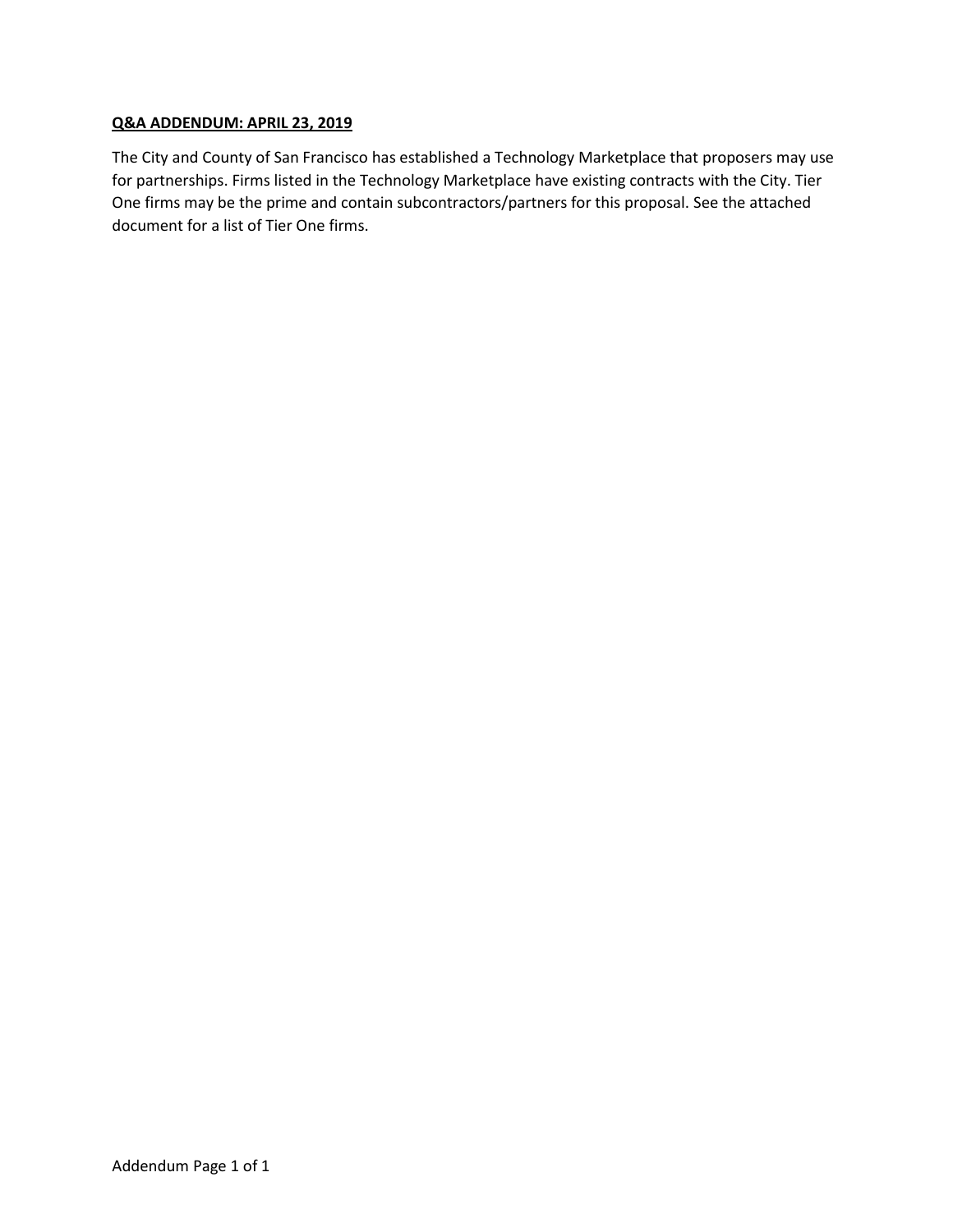

# **OCA TECHNOLOGY** PURCHASING GUIDELINES

DATE OF RELEASE: February 1, 2019

April 15, 2019 Version 1.1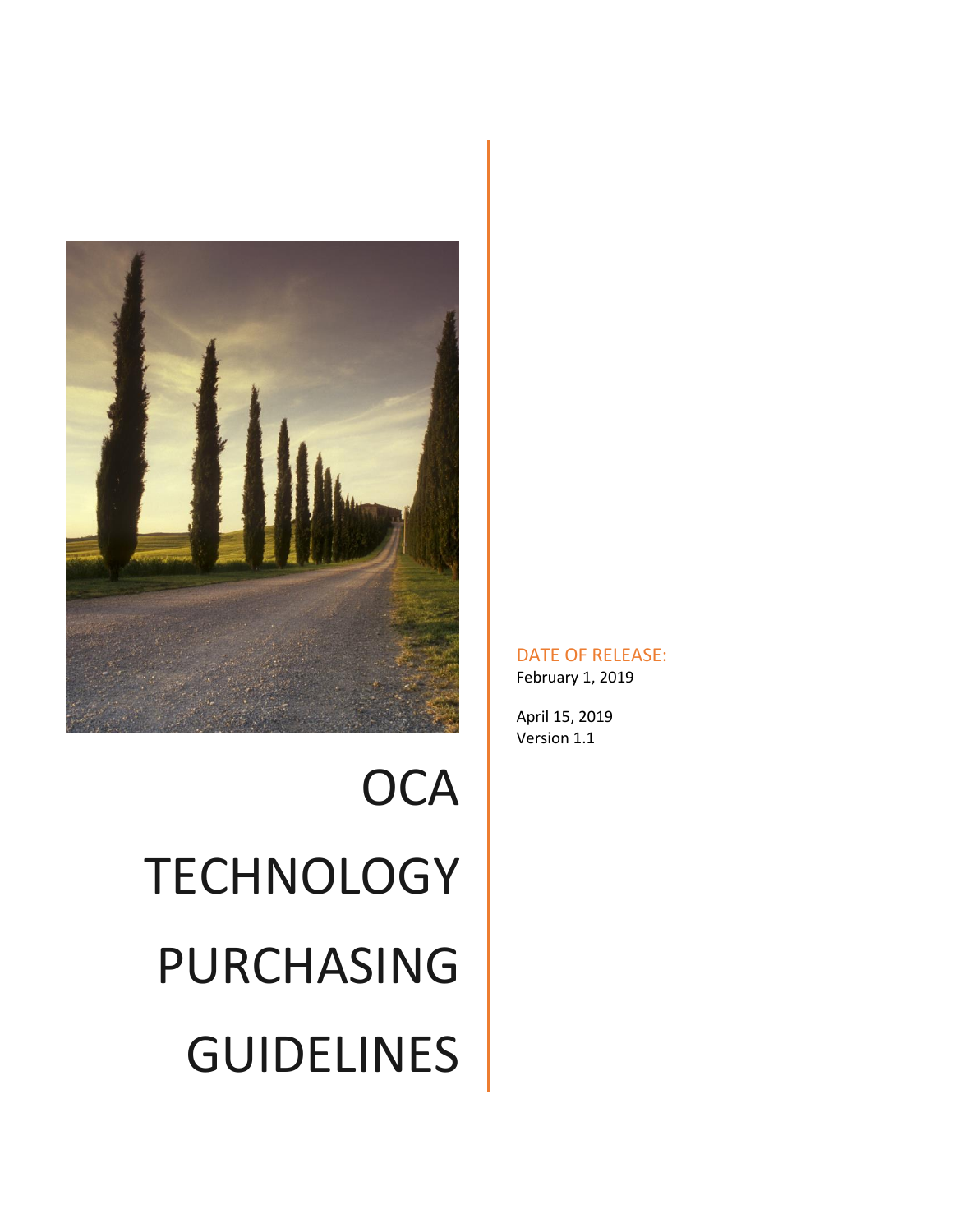# **Table of Contents**

| Request to Waive OCA's Solicitation Requirements for using the Open Market 23 |  |
|-------------------------------------------------------------------------------|--|
|                                                                               |  |
|                                                                               |  |
|                                                                               |  |
|                                                                               |  |
|                                                                               |  |
|                                                                               |  |
|                                                                               |  |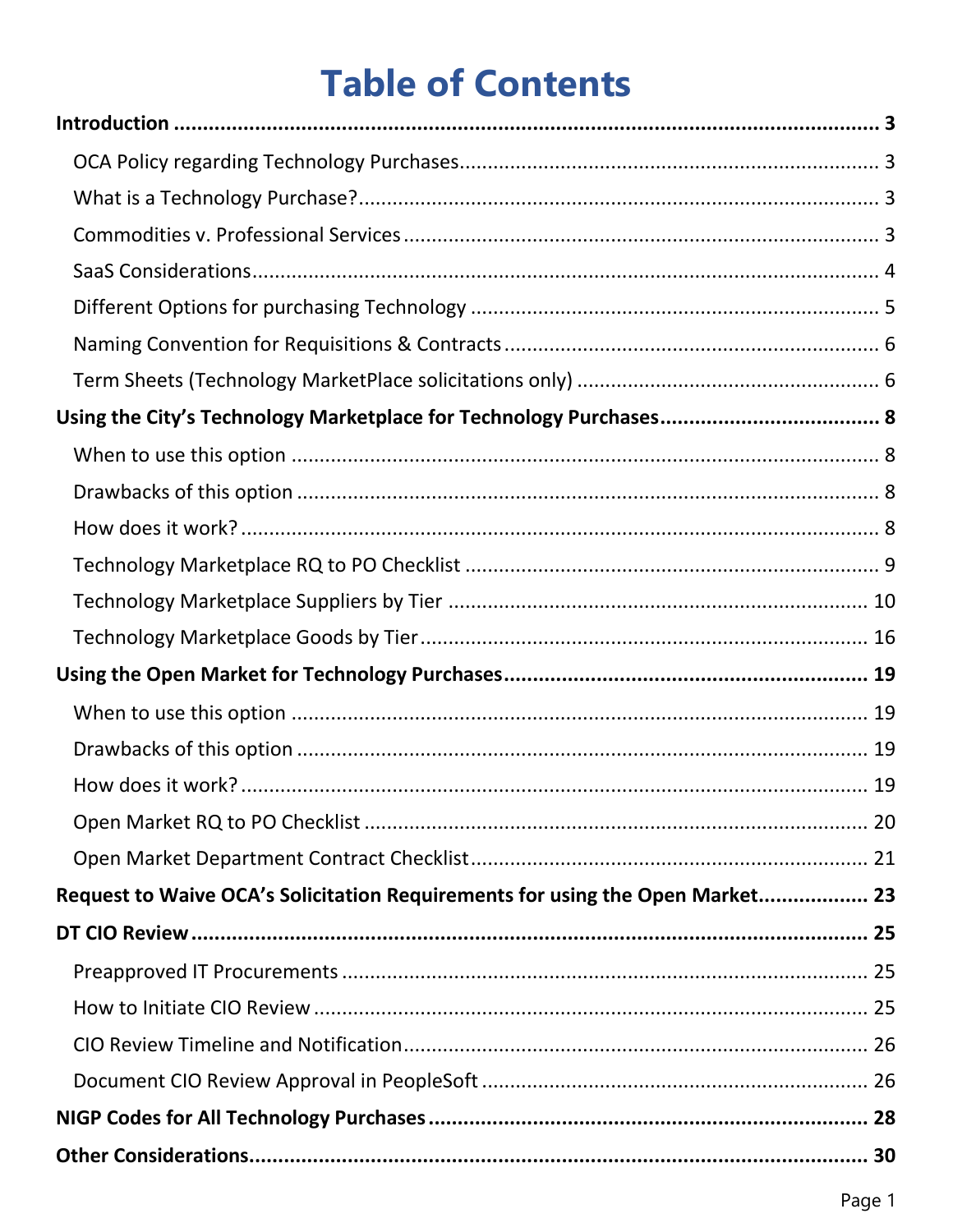# **Introduction**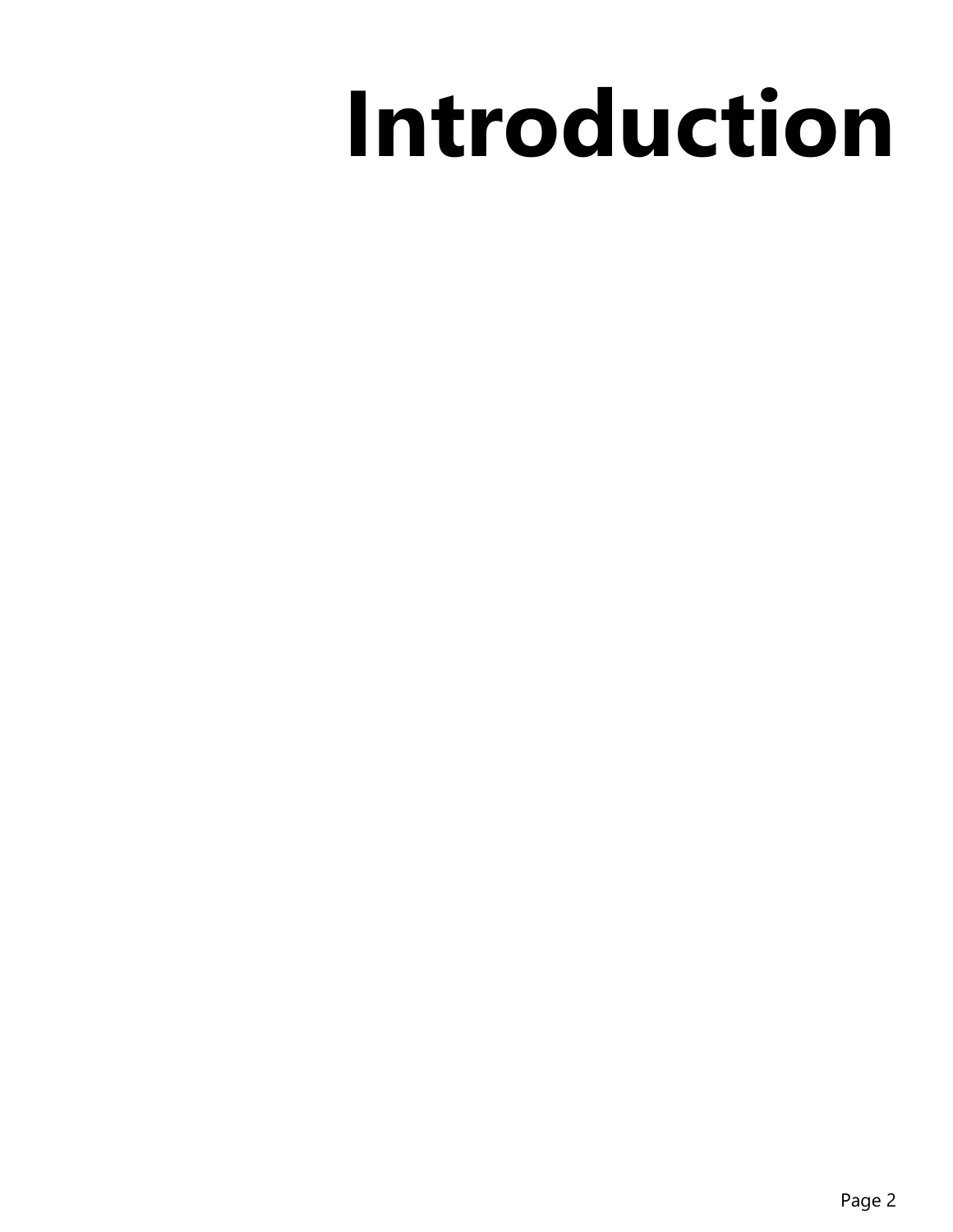# <span id="page-12-0"></span>**Introduction**

# <span id="page-12-1"></span>**OCA Policy regarding Technology Purchases**

All technology purchases must go through the Office of Contract Administration (OCA) and may be subject to review by the City and County of San Francisco's Department of Technology ("DT"). Departments may not use Departmental Delegated Authority (aka Prop Q) purchasing authority for technology purchases.

# <span id="page-12-2"></span>**What is a Technology Purchase?**

Technology goods or services include computers, hardware, software systems, software maintenance, telecommunications or other digital technology products or sensitive items that contain data. Where a product has a strong technological element and otherwise interacts with the City's networks, it will be deemed to be a technology purchase.

# <span id="page-12-3"></span>**Commodities v. Professional Services**

The rules for purchasing differ when dealing with Commodities or Professional Services. In general, Commodities are bid out by OCA while Professional Services are solicited by the Department. Where a purchase involves both Commodities and Professional Services, the Department will be expected to solicit the entire transaction, applying the rules concerning Commodities and Professional Services to their respective parts of the transaction.

### **Commodities include:**

- **Hardware**
- Software
- Software Support
- Software Subscriptions where no additional element of services are involved.

# **Professional Services include:**

- Customizations Services
- Configuration Services
- Integration Services
- SaaS with added services such as Managed Services
- <span id="page-12-4"></span>• Onsite Training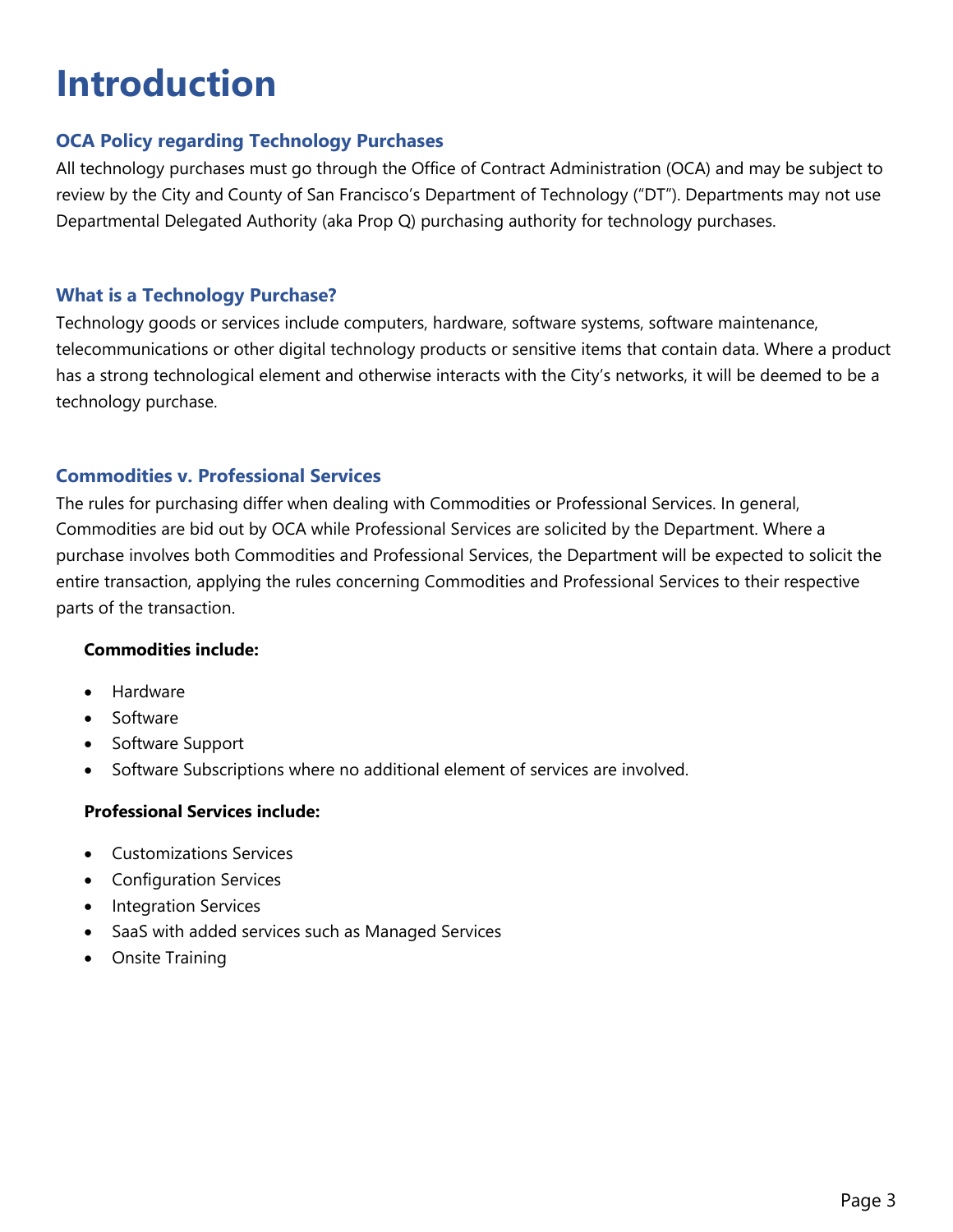# **SaaS Considerations**

The City encourages the use of cloud services when cost efficiencies are available, risk mitigation strategies are in place, and the services support the City's data sharing strategy through interoperable systems. However, for all cloud services, Departments must first conduct a risk assessment of data privacy risks using the following table. **In addition, the department CIO or IT Manager must explicitly express which level applies to the data and provide written approval before the use of any cloud service.**

| <b>SaaS Data class</b>                                                                                                                                                                                                                                                                                                                                                    | <b>Description</b>                                                                                                                                                                                                                                                                                                                                                                                                                                                                                                                                                                                       | <b>Potential</b> |
|---------------------------------------------------------------------------------------------------------------------------------------------------------------------------------------------------------------------------------------------------------------------------------------------------------------------------------------------------------------------------|----------------------------------------------------------------------------------------------------------------------------------------------------------------------------------------------------------------------------------------------------------------------------------------------------------------------------------------------------------------------------------------------------------------------------------------------------------------------------------------------------------------------------------------------------------------------------------------------------------|------------------|
|                                                                                                                                                                                                                                                                                                                                                                           |                                                                                                                                                                                                                                                                                                                                                                                                                                                                                                                                                                                                          | adverse impact   |
| Level 1<br>Public                                                                                                                                                                                                                                                                                                                                                         | Data available for public access or release.                                                                                                                                                                                                                                                                                                                                                                                                                                                                                                                                                             | None - Low       |
| Level 2<br>Data that is normal operating information, but is not<br>proactively released to the public. Viewing and use is<br><b>Internal Use</b><br>intended for employees; it could be made available<br>Citywide or to specific employees in a department, division<br>or business unit. Certain data may be made available to<br>external parties upon their request. |                                                                                                                                                                                                                                                                                                                                                                                                                                                                                                                                                                                                          | Low              |
| Level 3<br>Sensitive                                                                                                                                                                                                                                                                                                                                                      | Data intended for release on a need-to-know basis. Data<br>regulated by privacy laws or regulations or restricted by a<br>regulatory agency or contract, grant, or other agreement<br>terms and conditions.                                                                                                                                                                                                                                                                                                                                                                                              | Low - Moderate   |
| Level 4<br>Protected                                                                                                                                                                                                                                                                                                                                                      | Data that triggers requirement for notification to affected<br>parties or public authorities in case of a security breach.                                                                                                                                                                                                                                                                                                                                                                                                                                                                               | Moderate         |
| Level 5<br>Restricted                                                                                                                                                                                                                                                                                                                                                     | This data poses direct threats to human life or catastrophic<br>loss of major assets and critical infrastructure (e.g.<br>triggering lengthy periods of outages to critical processes<br>or services for residents).*<br>*Before classifying data as Level 5 Restricted, you should<br>speak with leadership in your department and the City's<br>Chief Information Security Officer. Only in rare instances will<br>data be classified at this level. For example, in the federal<br>NIST guidance, homeland security, national defense and<br>intelligence information is classified as "high" impact. | High             |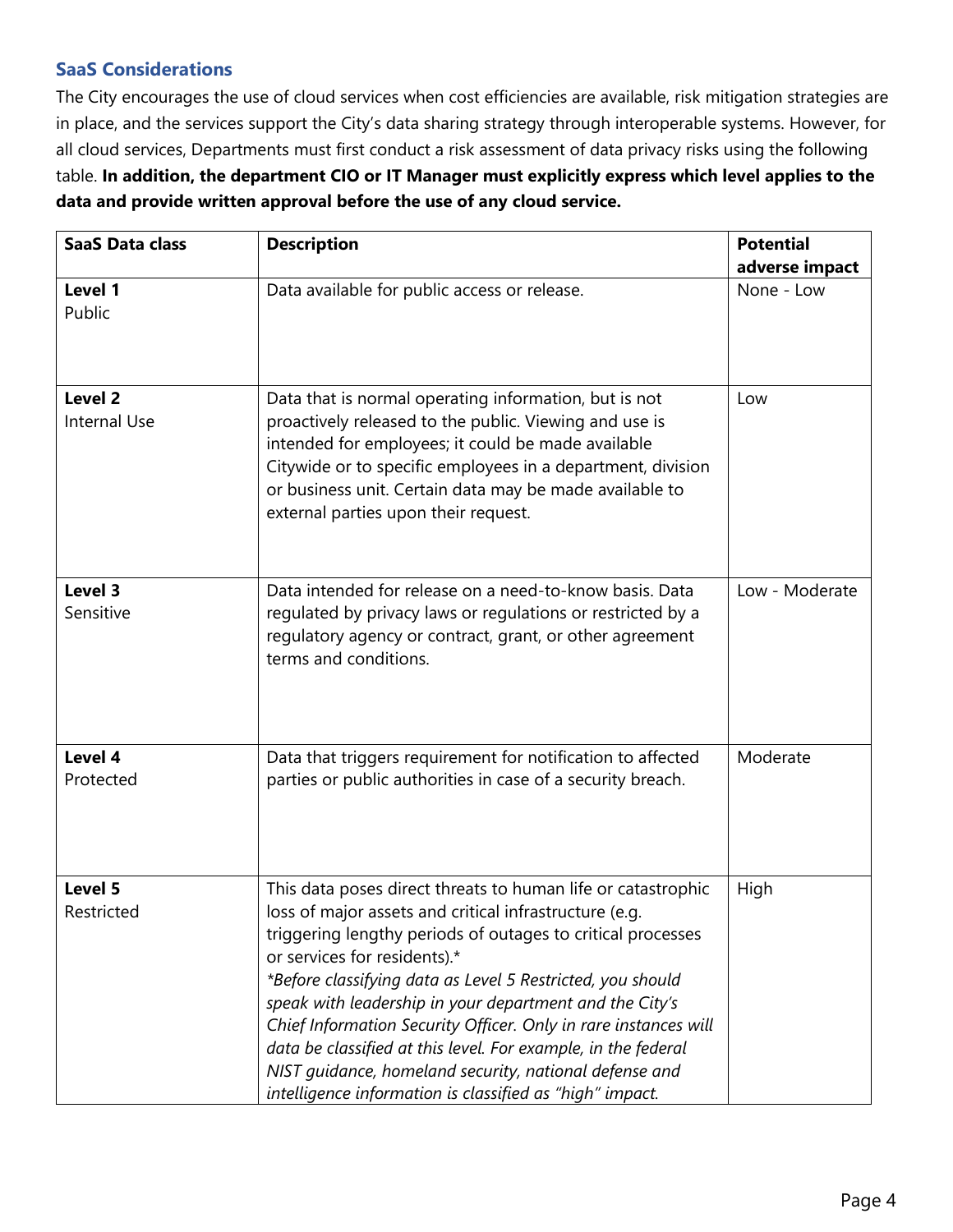# <span id="page-14-0"></span>**Different Options for purchasing Technology**

As discussed in greater detail in this guide, there are four ways by which to purchase technology. Each method has its own set of rules and procedures which further varies depending on whether the department is purchasing Commodities or Professional Services. A summary of the different purchasing options is provided below.

| <b>Option</b>                                                         | <b>Main Considerations</b>                                                                                                                                                                                                                                                                                                                                                                                                                                                                                                                                                                                                                                                                                                                                                                                                                                                                                 |
|-----------------------------------------------------------------------|------------------------------------------------------------------------------------------------------------------------------------------------------------------------------------------------------------------------------------------------------------------------------------------------------------------------------------------------------------------------------------------------------------------------------------------------------------------------------------------------------------------------------------------------------------------------------------------------------------------------------------------------------------------------------------------------------------------------------------------------------------------------------------------------------------------------------------------------------------------------------------------------------------|
| <b>Technology</b><br>Marketplace:<br>Requisition to<br>Purchase Order | Solicitations limited to Tech Marketplace Resellers.<br>$\blacksquare$<br>Over \$25K, bid out by OCA<br>$\equiv$<br>Department cannot sign Supplier agreement.<br>$\blacksquare$<br>\$2.5MM limit<br>$\overline{\phantom{a}}$<br>Not appropriate for SaaS purchases involving data with Risk Level 3-Moderate, 4 and 5.<br>$\overline{\phantom{a}}$                                                                                                                                                                                                                                                                                                                                                                                                                                                                                                                                                        |
| <b>Open Market</b><br>Requisition to<br>Purchase Order                | Over \$10K, bid out by OCA<br>$\blacksquare$<br>Solicitations made to the public unless OCA approves a waiver from the City's<br>solicitation requirements.<br>Permitted under limited circumstances. Cannot be used for Professional Services<br>greater than \$10,000 and for most purchases involving software licensing or<br>maintenance.<br>Supplier accepts City's Standard Terms and Conditions and Department cannot sign<br>Suppliers agreement.                                                                                                                                                                                                                                                                                                                                                                                                                                                 |
| <b>Open Market:</b><br>Departmental<br>Contract                       | Competitive solicitations required for transactions over \$10K.<br>$\equiv$<br>Solicitations made to the public unless OCA approves a waiver from the City's<br>$\blacksquare$<br>solicitation requirements.<br>Parties negotiate and execute an agreement.<br>$\overline{\phantom{a}}$<br>Approvals require multiple agencies, including City Attorney.                                                                                                                                                                                                                                                                                                                                                                                                                                                                                                                                                   |
| <b>DT Enterprise</b><br><b>Agreements</b>                             | The following Enterprise Agreements are administered by DT. All such purchases must be<br>done using the <b>EA</b> contracts in place, either directly with DT approval or through DT by<br>work order. For assistance, please contact DT at: CityEA@sfgov.org<br>1. Adobe (through En Pointe Technologies Sales LLC)<br>AirWatch (through Eaton & Associates)<br>2.<br>AT&T Landline<br>3.<br>4. AT&T Wireless<br>CityBase (Administered by TTX)<br>5.<br>6.<br>Comcast<br><b>Commvault (through Presidio Networked Solutions)</b><br>7.<br>8. DocuSign<br>9. Environmental Systems Research Institute (ESRI)<br>10. Hyland OnBase (through Wausau Financial Systems, Inc.)<br>11. Infor (through XTech, Administered by DPW)<br>12. Microsoft (through PCMG)<br>13. Motorola<br>14. Salesforce (through Carahsoft)<br>15. Sprint<br>16. Verizon<br>17. VMWare (through En Pointe Technologies Sales LLC) |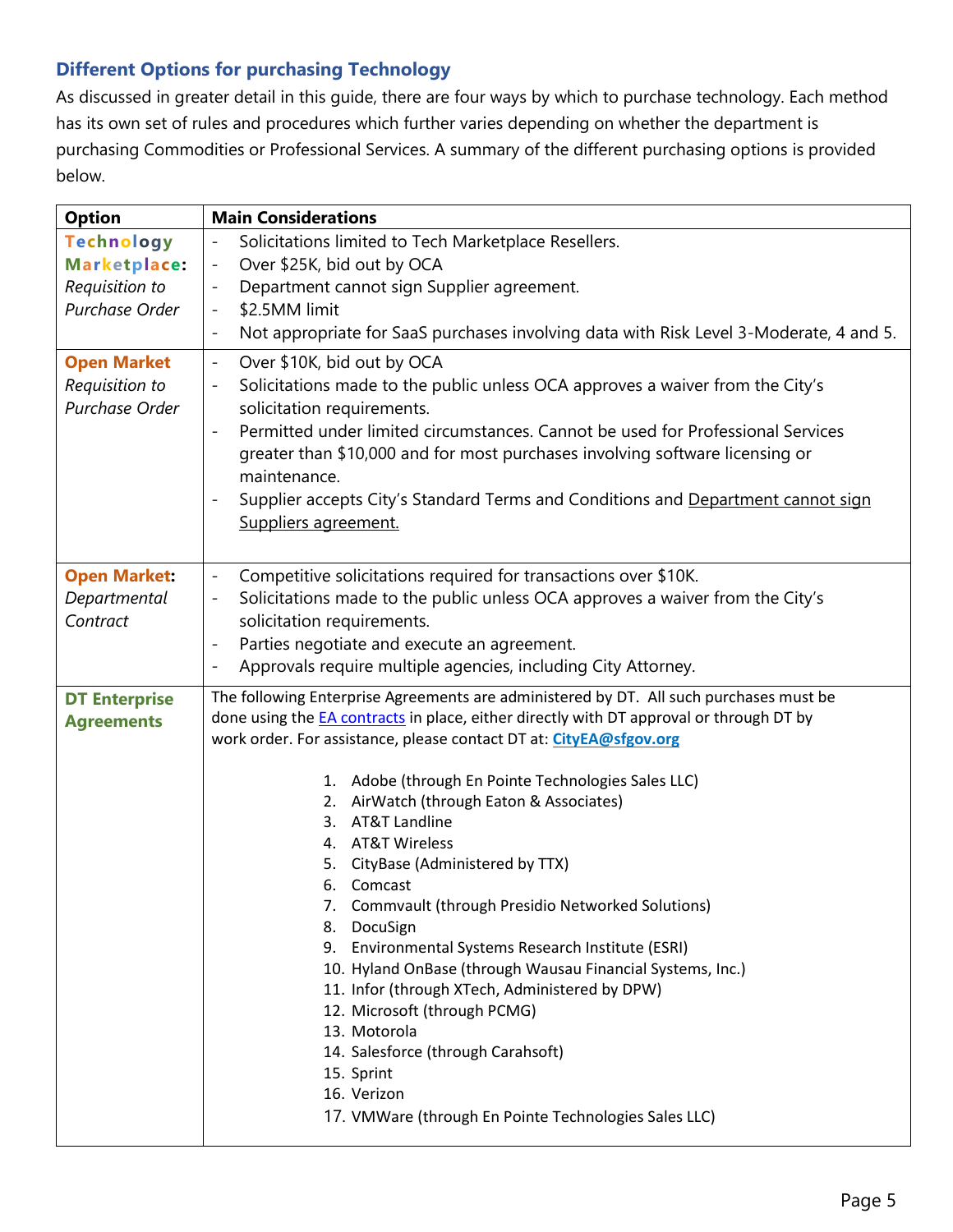# <span id="page-15-0"></span>**Naming Convention for Requisitions & Contracts**

It is important that departments enter requisition titles using the department Identifier followed by "IT" so that OCA knows it is an IT related request and what department it is for. *Failure to adhere to this convention will result in your request being returned for correction.*

## **Illustrative Examples:**

- **DT-IT** 102726 STG MAINT RENEWAL
- **HSA-IT** QTS Maintenance
- **DPH-IT** MADI CONSULTANT

# <span id="page-15-1"></span>**Term Sheets (Technology Market Place solicitations only)**

Term Sheets restate the rights and obligations of the Technology Marketplace Suppliers as set forth in their agreements with the City. Each Terms Sheet is limited to a specific type of purchase, i.e., Software Licenses, Software Support, SaaS Subscriptions, Equipment, and Equipment Maintenance. Depending on what is being purchased, the relevant Term Sheet(s) must be attached to each solicitation made to Technology Marketplace Suppliers.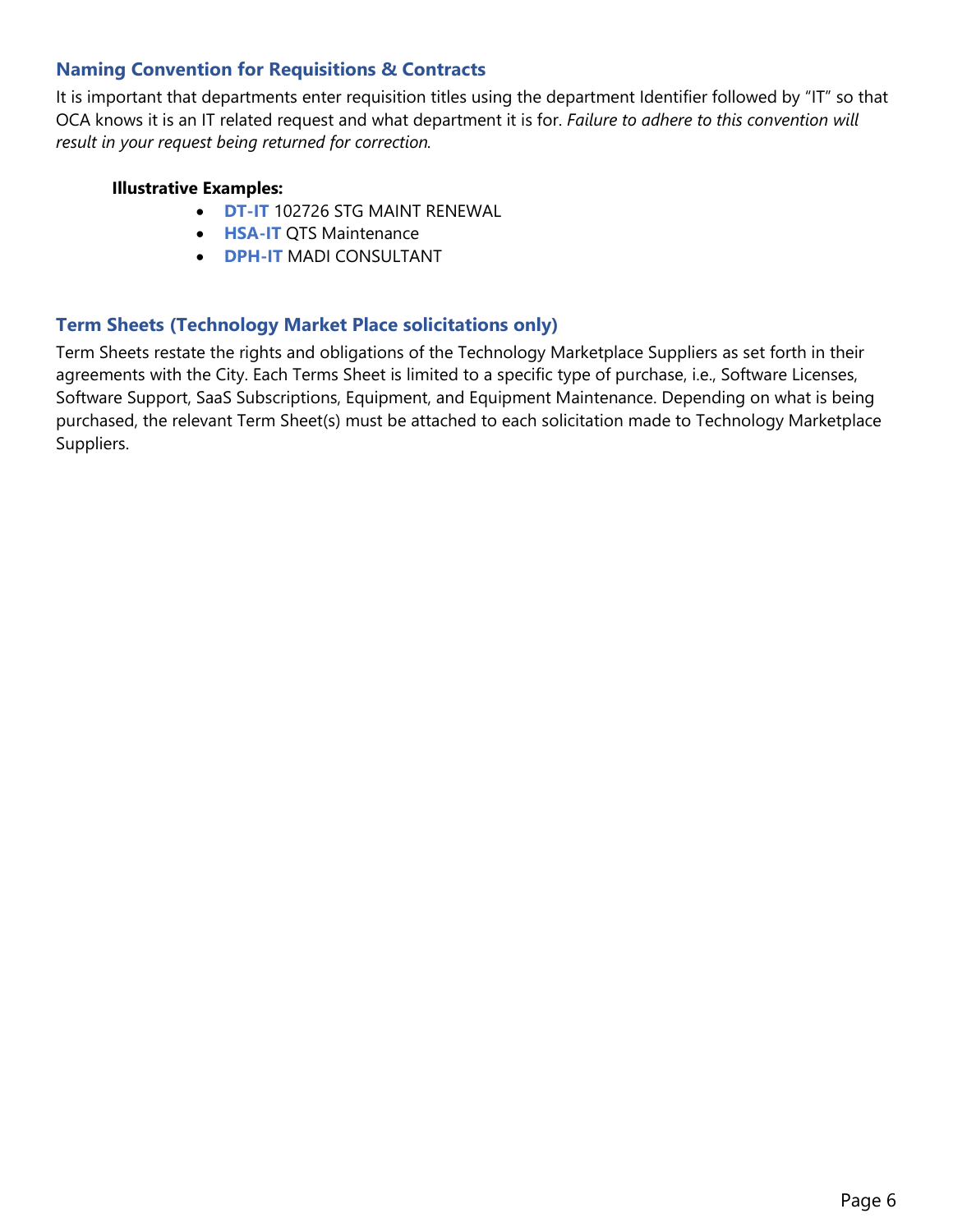# **Using the City's Technology Marketplace for Technology Purchases**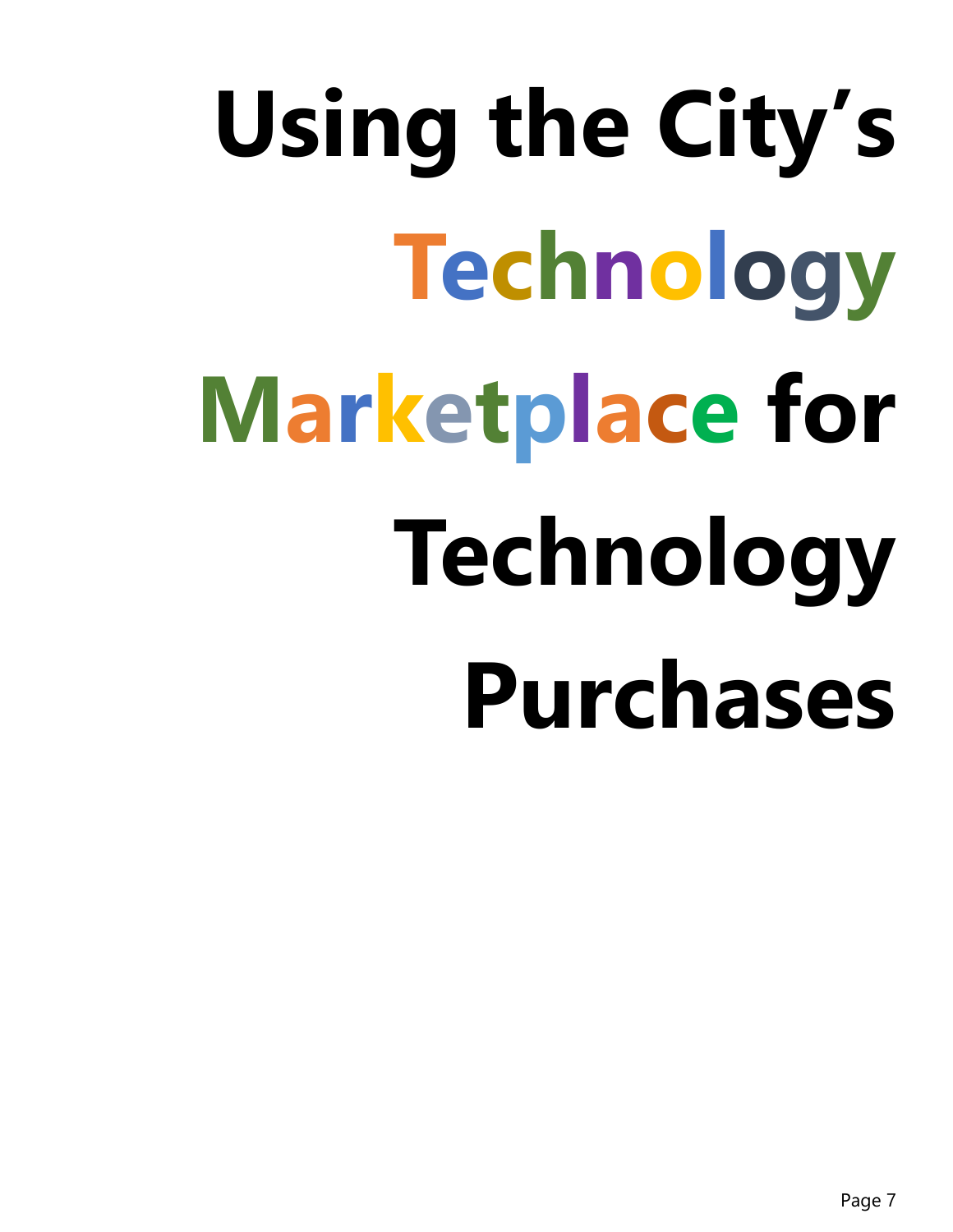# <span id="page-17-0"></span>**Using the City's Technology Marketplace for Technology Purchases**

# <span id="page-17-1"></span>**When to use this option**

The Office of Contract Administration ("OCA") has multi-year contracts with various [suppliers](https://currents.ad1.sfwater.org/its/Pages/TechMktPurch.html?IsDlg=1#Suppliers) for the purchase of technology goods and services on behalf of City departments. These suppliers make up the City's "Technology Marketplace". This option is the preferred method by which to procure most IT goods and services, unless a valid reason exists to pursue other procurement options.

# <span id="page-17-2"></span>**Drawbacks of this option**

- **Departments may not sign any agreements with the manufacturer under this option**. Instead, the manufacturer must ask that the selected [Technology Marketplace Supplier](https://currents.ad1.sfwater.org/its/Pages/TechMktPurch.html?IsDlg=1#Suppliers) to sign its agreements on the Department's behalf.
- The manufacturer must be willing to sell its product through one of OCA's Technology Marketplace [suppliers.](https://currents.ad1.sfwater.org/its/Pages/TechMktPurch.html?IsDlg=1#Suppliers)
- Purchase orders, including all change orders, cannot exceed \$2,500,000.

# <span id="page-17-3"></span>**How does it work?**

*Requisition to PO:* To make a purchase through the Technology Marketplace, submit a Requisition in PeopleSoft, along with all required documents. Upon reviewing the requisition, OCA will issue a Purchase Order (*not* a blanket contract) to the appropriate Technology Marketplace supplier. The purchase order is considered a "release" against OCA's contract with that supplier.

*Funding Considerations:* In general, purchase orders require the **full** funding/encumbrance of funds upfront. However, under limited circumstances, OCA may allow purchase order issued through the Technology Marketplace to be funded over time via change orders, so long as all approvals were obtained at full amount.

*Commodities v. Professional Services:* Technology Marketplace purchasing requirements vary depending on whether the purchase is for commodities or professional services. The rules also vary depending on whether the purchase amount is under or over \$25,000. Although departments can name the products they want to buy through the Technology Marketplace resellers, they may not name the subcontractors they want to work with when it comes to professional services that cost more than \$25,000.

**Supplier Tiers:** The Technology Marketplace consists of three "Tiers" of suppliers. Tier 1 suppliers have the largest contract capacities starting at \$20M, Tier 2 contract are set at \$3M, while Tier 3 suppliers have the smallest capacities starting at \$110K capable of expanding up to \$600K.

| Tier 1                                                                                                                      | Tier 2                                                                                                                                         | <b>Tier 3</b>                                                                                                                                           |
|-----------------------------------------------------------------------------------------------------------------------------|------------------------------------------------------------------------------------------------------------------------------------------------|---------------------------------------------------------------------------------------------------------------------------------------------------------|
| • Can sell wide range of products<br>and services.<br>•Transaction Limits: \$2,500,000 for<br><b>Products and Services.</b> | • Can sell wide range of products<br>& services except Cloud<br>Products.<br>•Transaction Limits: \$220K for<br>Products, \$600K for Services. | • Can sell products that fall under<br>the categories for which they are<br>LBE certified.<br>•Transaction Limits: \$110K for<br>Products and Services. |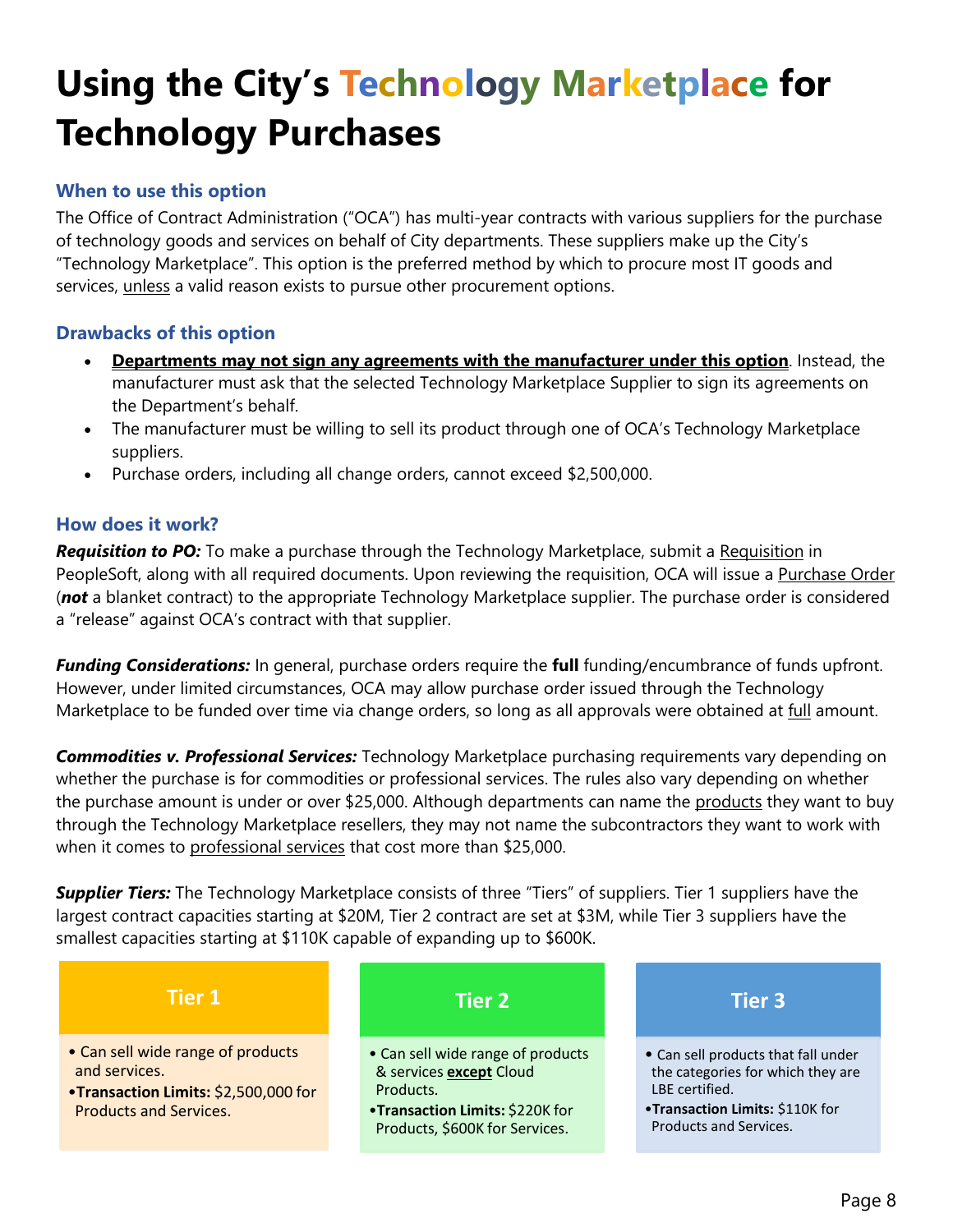# **Technology Marketplace RQ to PO Checklist**

<span id="page-18-0"></span>

|    |                                                                                                                                                                                                                                                                                                                                                                                                                                                | <b>Teenhology</b> marketplace me to T & encember                                                                                                                                                                                                                                                                                                                                                                                                                                                     |
|----|------------------------------------------------------------------------------------------------------------------------------------------------------------------------------------------------------------------------------------------------------------------------------------------------------------------------------------------------------------------------------------------------------------------------------------------------|------------------------------------------------------------------------------------------------------------------------------------------------------------------------------------------------------------------------------------------------------------------------------------------------------------------------------------------------------------------------------------------------------------------------------------------------------------------------------------------------------|
|    | Tech Marketplace RQ to PO Checklist:<br>Commodities                                                                                                                                                                                                                                                                                                                                                                                            | Tech Marketplace RQ to PO Checklist:<br><b>Professional Services</b>                                                                                                                                                                                                                                                                                                                                                                                                                                 |
| 1. | <b>Competitive Solicitations:</b>                                                                                                                                                                                                                                                                                                                                                                                                              | 1. Competitive Solicitations:                                                                                                                                                                                                                                                                                                                                                                                                                                                                        |
|    | <b>Under \$25K:</b> Competitive solicitations are not<br>required. Request quote from a Tech Marketplace<br>supplier of your choice authorized to sell the goods<br>you are seeking. If appropriate, begin with Tier 3s,<br>then Tier 2s, then Tier 1s. Upload into People Soft<br>Requisition "Comments and Attachments" the<br>selected quote.                                                                                               | <b>Under \$25K:</b> Competitive solicitations are not required.<br>Request a quote and a Scope of Work from a Tech<br>Marketplace supplier of your choice authorized to sell the<br>services you are seeking. If appropriate, begin with Tier 3s,<br>then Tier 2s, then Tier 1s. Upload into People Soft<br>Requisition "Comments and Attachments" the Quote and<br>SOW.                                                                                                                             |
|    | <b>Over \$25K:</b> Competitive solicitations are required<br>and will be conducted by OCA. The lowest price<br>bidder will be selected. Request a quote from the<br>manufacturer or a Tech Marketplace supplier<br>authorized to sell the goods you are seeking.<br>Upload into People Soft Requisition "Comments and<br>Attachments" the quote, ensuring it contains<br>universal part numbers, descriptions and exact<br>quantities by item. | <b>Over \$25K:</b> Competitive solicitations are required and will<br>be conducted by the department using an informal RFP to<br>the appropriate Technology Marketplace Tier. Tiers<br>cannot be mixed. Proposals will be evaluated based on<br>the metrics provided in the RFP. Upload into People Soft<br>Requisition "Comments and Attachments" separate copies<br>of the RFP, all Proposals, Selected Quote, Selected SOW<br>and Evaluations. Do not combine these documents into<br>one file.   |
| 2. | DT Review: Refer to the DT CIO Policy to determine<br>if DT review is required. Using DT's Service Now<br>platform, submit your request to DT for approval. A<br>purchase is deemed approved if DT does not object<br>within 5 days after submission. Upload into People<br>Soft Requisition "Comments and Attachments" a<br>copy of the email received from DT as confirmation.                                                               | DT Review: DT review is required. Using DT's Service Now<br>2.<br>platform, submit your request to DT for approval. A<br>purchase is deemed approved if DT does not object within<br>5 days after submission. Upload into People Soft<br>Requisition "Comments and Attachments" a copy of the<br>email received from DT as confirmation.<br>Local 21 Review: Local 21 must review the purchase of all<br>3.                                                                                          |
| 3. | Justification: Answer each question below in the<br>Requisition "Approval Justification" field:<br>i. What are you buying and why?<br>ii. Did you obtain approval from your IT Director?<br>iii. SaaS/Subscriptions: Is the data security level 3-<br>Low or lower, and is the data hosted on or off<br>site?                                                                                                                                  | professional services through the Technology<br>Marketplace. Departments will request this approval using<br>Local 21's web portal. Upload into People Soft Requisition<br>"Comments and Attachments" a copy of the email<br>received from Local 21 as confirmation.<br>4. CMD Forms 2A and 2B: If over \$100,000, CMD Forms 2A<br>& 2B are required. Request forms from Proposer and<br>submit them to CMD (currently Selormey Dzikunu), along<br>with the SOW and Quote, for approval. Upload into |
| 4. | Shipping and Billing Information: In Header<br>Comments, provide complete shipping and billing<br>address information, including contact name and<br>email. For licenses/subscriptions, include email<br>where registration information to be sent.                                                                                                                                                                                            | People Soft Requisition "Comments and Attachments" a<br>copy of CMD's approval and CMD Forms 2A and 2B.<br>5. Justification: Answer each question below in the<br>Requisition "Approval Justification" field:<br>What are you buying and why?<br>$1_{\cdot}$<br>Did you obtain approval from your IT Director?<br>2.                                                                                                                                                                                 |
| 5. | <b>OCA Review and PO Issuance: Once approved by</b><br>your Accounting, the Requisition is routed to OCA<br>where it is bid out (if applicable) and issued as a PO.<br>The PO must be approved by Accounting. Once<br>your Accounting approves the PO, OCA will email a<br>copy of the PO to the Supplier and the requesting<br>Department.                                                                                                    | SaaS/Subscriptions: Is the data security level 3-Low or<br>3.<br>lower, and is the data hosted on or off site??<br>6. OCA Review and PO Issuance: Once approved by your<br>Accounting, the Requisition is routed to OCA where it is<br>issued into a PO. Once your Accounting approves the PO,<br>OCA will email a copy of the PO to the Supplier and the<br>requesting Department.                                                                                                                  |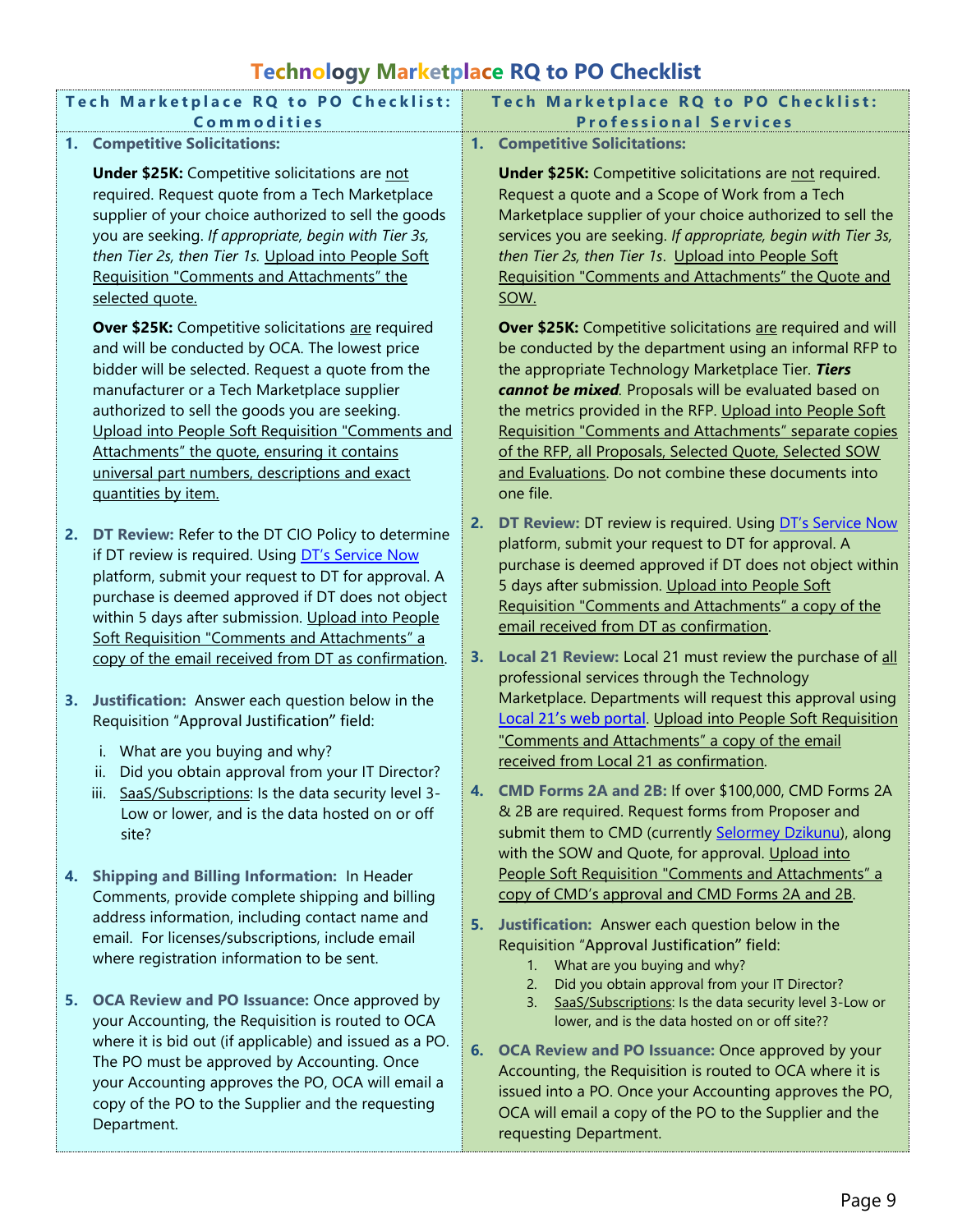# <span id="page-19-0"></span>**Technology Marketplace Suppliers by Tier**

|                         | <b>Supplier Name</b>     | <b>Primary Contact</b>                            | <b>PS Contract ID</b> |
|-------------------------|--------------------------|---------------------------------------------------|-----------------------|
|                         | <b>CCS Global Tech</b>   | Raminder Singh                                    | 1000012601            |
|                         | ID # 0000032444          | MBEprogram@ccsglobaltech.com                      |                       |
|                         |                          | 858-208-4131                                      |                       |
|                         | <b>CDW Government</b>    | Jason Schwartz                                    | 1000012602            |
|                         | ID # 0000023205          | JasonS@cdw.com                                    |                       |
|                         |                          | 847-419-7542                                      |                       |
|                         | <b>Central Computers</b> | For all Quote Requests/PO's, use:                 | 1000012603            |
|                         | ID # 0000023129          | sfgov@centralcomputers.com                        |                       |
|                         |                          | <b>Chester Yeung</b>                              |                       |
|                         |                          | chester@centralcomputers.com                      |                       |
|                         |                          | 415-495-5888x8122                                 |                       |
|                         | ComputerLand             | For all Quote Requests/PO's, use:                 | 1000012604            |
|                         | ID # 0000022410          | sfgovsales@cland.com                              |                       |
|                         |                          | Cathy Souza                                       |                       |
|                         |                          | csouza@cland.com                                  |                       |
|                         |                          | 408-519-3230                                      |                       |
| categories              | <b>ConvergeOne</b>       | Adam Eisenberg                                    | 1000012605            |
|                         | ID # 0000030047          | aeisenberg@convergeone.com                        |                       |
|                         |                          | 415-969-6880                                      |                       |
| and                     | <b>Cornerstone JV</b>    | Derek Lawson                                      | 1000012606            |
|                         | ID # 0000022243          | dlawson@cornerstoneconcilium.com                  |                       |
| Suppliers               |                          | 415-705-7800x228                                  |                       |
|                         | <b>DPP Tech</b>          | Puran Moorjani                                    | 1000012607            |
|                         | ID # 0000020897          | pm@dpptech.com<br>925-914-7000                    |                       |
|                         | <b>Dynamic Systems</b>   | For all Quote Requests/PO's, use:                 | 1000012608            |
|                         | ID # 0000021099          | CCSF@dynamicsystemsinc.com                        |                       |
|                         |                          |                                                   |                       |
|                         |                          | Ken Clement                                       |                       |
|                         |                          | ken.clement@dynamicsystemsinc.com<br>916-872-3521 |                       |
| identified products     | <b>En Pointe</b>         | For all Quote Requests/PO's, use:                 | 1000012609            |
|                         | ID # 0000020671          | ccsfquotes@pcm.com                                |                       |
| $\overline{\mathbf{d}}$ |                          |                                                   |                       |
| Ū                       |                          | Kathy Perez                                       |                       |
|                         |                          | kperez@enpointe.com<br>800-819-7501               |                       |
| i<br>Tie<br>Can         | <b>InterVision</b>       | Sarah Fletcher                                    | 1000012610            |
|                         | ID # 0000030163          | sarah.fletcher@intervision.com                    |                       |
|                         |                          | 408-567-4259                                      |                       |
|                         | <b>Presidio</b>          | Dan Ornelas                                       | 1000012611            |
|                         | ID # 0000012909          | dornelas@presidio.com                             |                       |
|                         |                          | 415-501-9011                                      |                       |
|                         | <b>Robert Half</b>       | Maureen Burchert                                  | 1000012612            |
|                         | ID # 0000012107          | Techmarket@roberthalf.com                         |                       |
|                         |                          | 415-260-7120                                      |                       |
|                         | <b>Slalom</b>            | Eli Hill                                          | 1000012613            |
|                         | ID # 0000010886          | elih@slalom.com                                   |                       |
|                         |                          | 650-305-0807                                      |                       |
|                         | <b>Softnet Solutions</b> | John Galluccio                                    | 1000012614            |
|                         | ID # 0000010802          | johng@softnets.com<br>408-542-0888                |                       |
|                         |                          |                                                   |                       |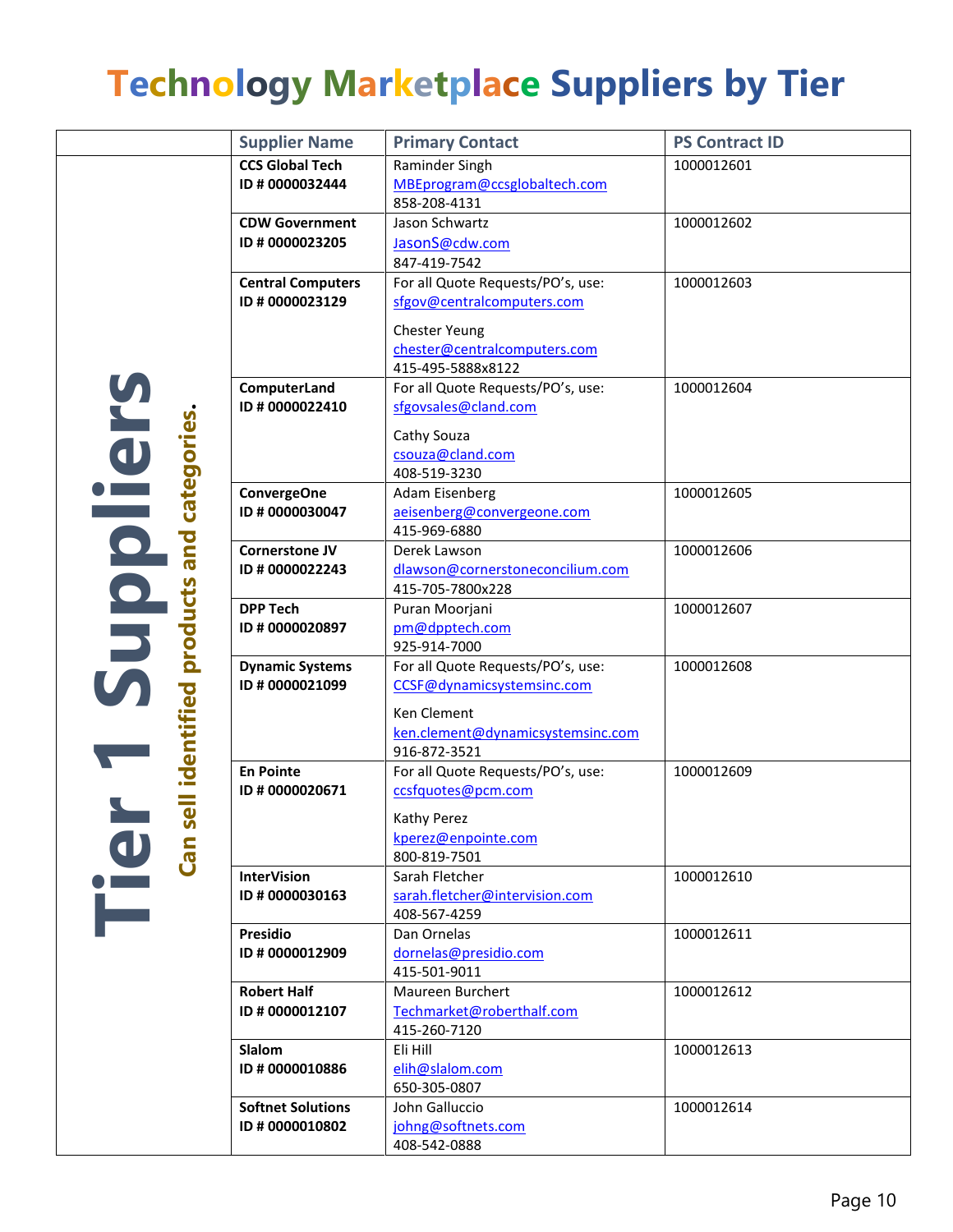| <b>Stellar</b>    | Chris Donohue                          | 1000012615 |
|-------------------|----------------------------------------|------------|
| ID # 0000010447   | cdonohue@stellarservices.com           |            |
|                   | 505-660-9889                           |            |
| Variedy           | Alex Dang                              | 1000012616 |
| ID # 0000037842   | adang@variedy.com                      |            |
|                   | 949-610-4232                           |            |
| <b>World Wide</b> | Nadia Basilio                          | 1000012617 |
| <b>Technology</b> | nadia.basilio@wwt.com                  |            |
| ID # 0000008050   | 408-655-7481                           |            |
|                   | For all Quote Requests/PO's, use the 3 | 1000012618 |
| X Tech JV         | emails:                                |            |
| ID # 0000008003   | Sales@XtechJV.com                      |            |
|                   | Sales@21tech.com                       |            |
|                   | Xtech@eatonassoc.com                   |            |
|                   | John Eaton                             |            |
|                   | jeaton@eatonassoc.com                  |            |
|                   | 415-282-1188 x233                      |            |
|                   | <b>AND</b>                             |            |
|                   | <b>Brad Baker</b>                      |            |
|                   | brad.baker@21tech.com                  |            |
|                   | 415-385-6785                           |            |
| Zones             | For all Quote Requests/PO's, use:      | 1000012619 |
| ID # 0000038064   | SF@zones.com                           |            |
|                   | Ken Mollison                           |            |
|                   | Kenneth.Mollison@zones.com             |            |
|                   | 916-549-4474                           |            |
|                   | <b>AND</b>                             |            |
|                   | Saad Bhatti                            |            |
|                   | Saad.Bhatti@zones.com                  |            |
|                   | 253-545-7318                           |            |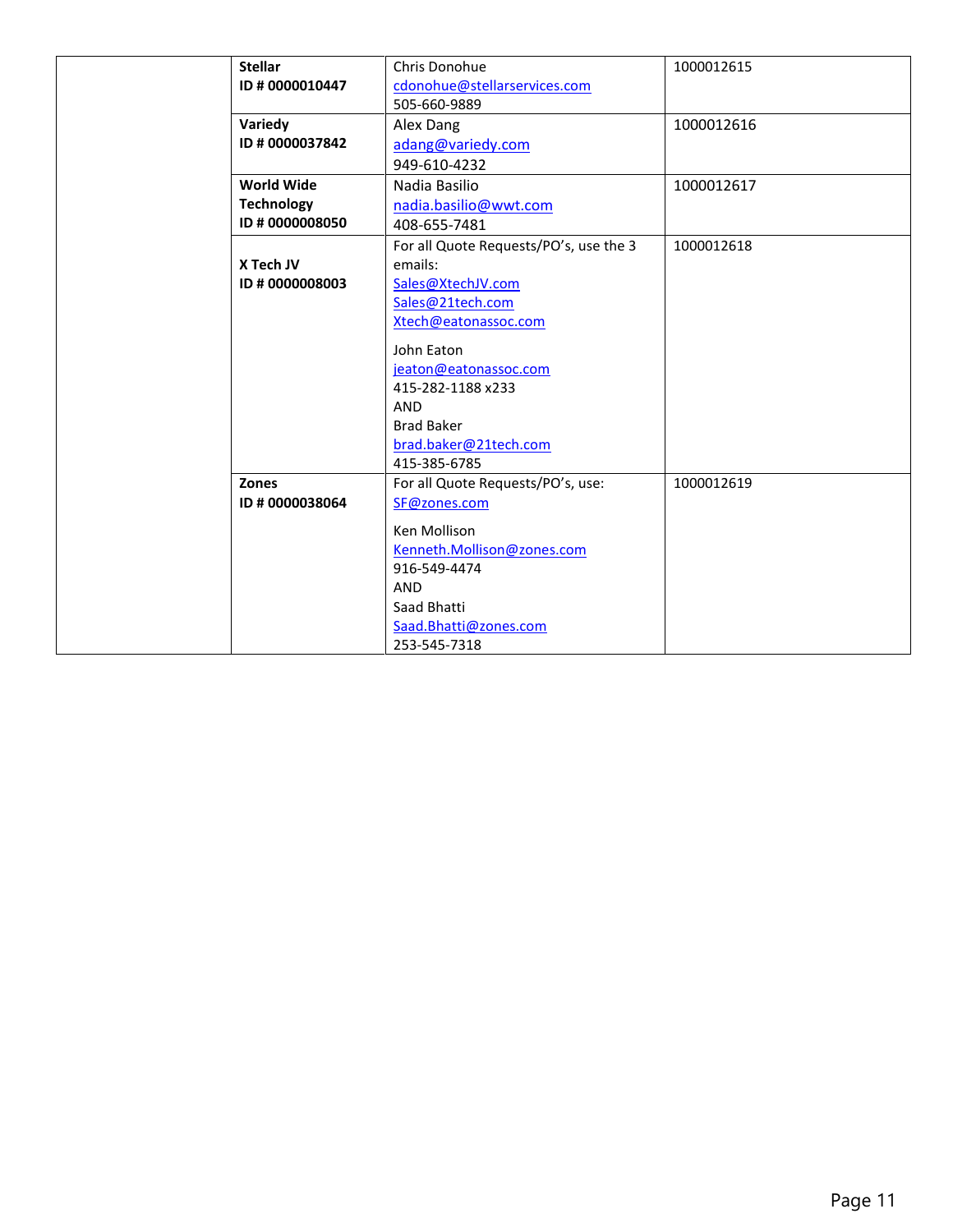|                                                                  | <b>Supplier Name</b>                       | <b>Primary Contact</b>                                                                                              | <b>PS Contract ID</b> |
|------------------------------------------------------------------|--------------------------------------------|---------------------------------------------------------------------------------------------------------------------|-----------------------|
|                                                                  | <b>Ameritech</b><br>ID # 0000025514        | Herick Loi<br>Herrick@ameritechcomputer.com<br>415-282-6500                                                         | 1000012721            |
|                                                                  | <b>BridgeMicro</b><br>ID # 0000024019      | <b>Byron Ling</b><br>Byron.ling@bridgemicro.net<br>415-902-1075                                                     | 1000012722            |
|                                                                  | <b>Delta-CM Pros JV</b><br>ID # 0000038360 | Steve Ike Account Manager<br>sike@deltacs.com<br>415-519-4063                                                       | 1000012723            |
| <b>except Cloud Services.</b>                                    | Elyon<br>ID # 0000032448                   | Karen Morphy<br>karenmorphy@elyonstrategies.com<br>916-652-7789                                                     | 1000012724            |
|                                                                  | <b>IPSOFACTO</b><br>ID # 0000018143        | Jeff Stauffer<br>Jeff@ipsofacto.net<br>415-362-2922                                                                 | 1000012725            |
| Supilcid<br>Can sell identified products and categories<br>SaaS. | LearnIT<br>ID # 0000016427                 | Matt Murawski<br>matt.murawski@learnit.com<br>415-946-6483<br>OR.<br>Jose Castro<br>415-946-6496                    | 1000012726            |
|                                                                  | <b>NuSpective</b><br>ID # 0000014048       | <b>Bob Murtagh</b><br>bmurtagh@nuspective.com<br>925-271-7554                                                       | 1000012727            |
|                                                                  | Pantheon<br>ID # 0000037146                | David Sutphin<br>david.sutphin@pantheon.io<br>415-939-6944                                                          | 1000012728            |
| Tier                                                             | <b>Staples</b><br>ID # 0000010525          | <b>Beth Reeder</b><br>Beth.Reeder@Staples.com<br>408-393-6880                                                       | 1000012729            |
|                                                                  | <b>Vox</b><br>ID # 0000008559              | <b>Tonja Marcus</b><br>tmarcus@voxns.com<br>650-989-1054<br>And<br>John Romero<br>jromero@voxns.com<br>650-989-1024 | 1000012730            |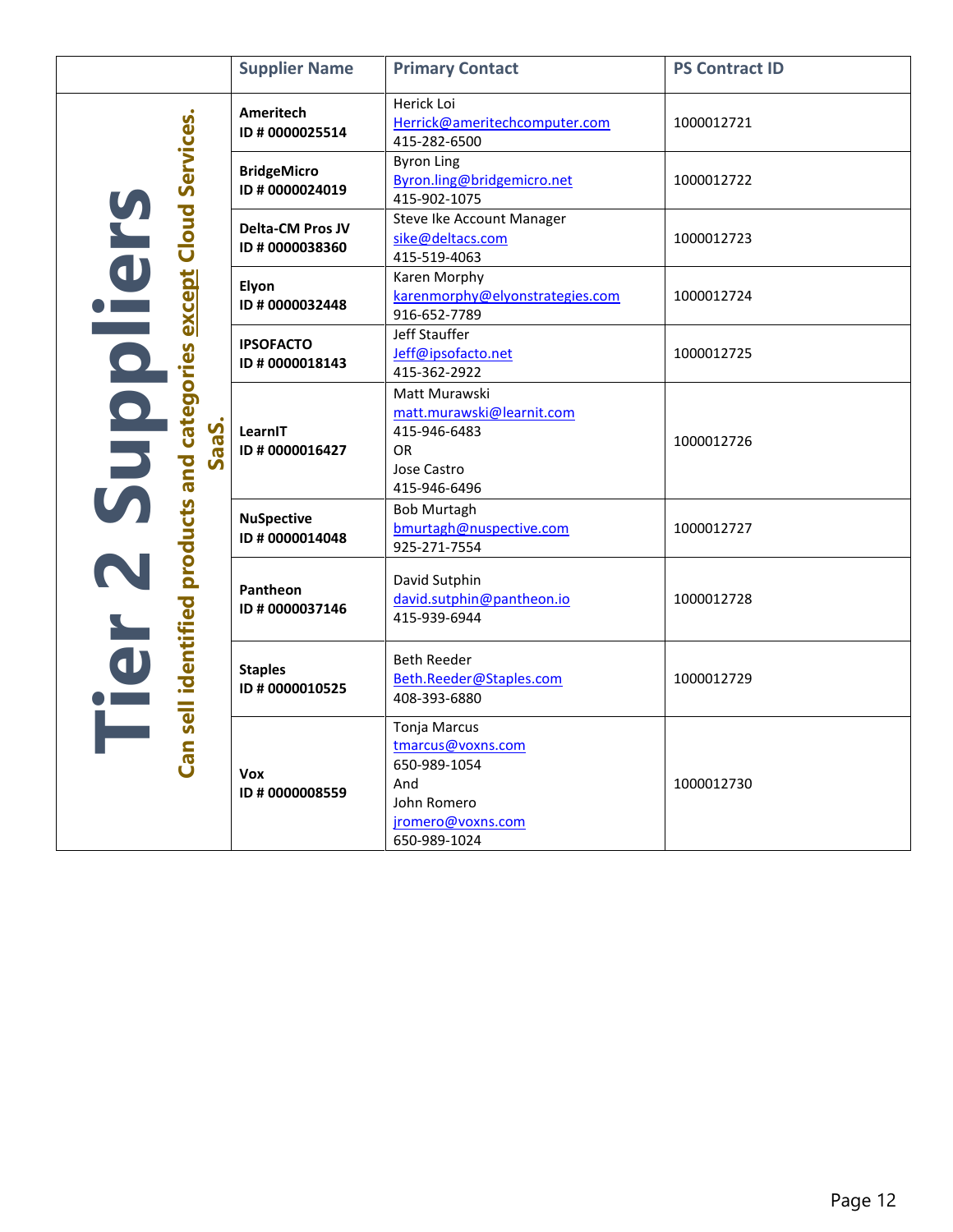|                                                                                                | <b>Supplier Name</b>                                      | <b>Primary Contact</b>                                                                      | <b>PS Contract ID</b> | <b>LBE</b><br><b>Certification</b><br><b>Categories</b> |
|------------------------------------------------------------------------------------------------|-----------------------------------------------------------|---------------------------------------------------------------------------------------------|-----------------------|---------------------------------------------------------|
|                                                                                                |                                                           |                                                                                             | 1000012952            | EQ108                                                   |
| <b>Local Business</b>                                                                          | <b>Actnet Advanced</b><br><b>Technology</b>               | Julie Zhou, President<br>julie@actnetonline.com                                             | 1000012953            | GS093                                                   |
| $\sigma$<br>Se                                                                                 | Corporation<br>ID # 0000026254                            | 415-661-9000                                                                                | 1000012954            | GS109                                                   |
|                                                                                                |                                                           |                                                                                             | 1000012955            | GS131                                                   |
| Supliers<br>Can only sell products that fall under the categories for which they are certified | <b>Beta Nineties</b><br>Computer, Inc.<br>ID # 0000024375 | James Tang, GM<br>jimt@beta90.com                                                           | 1000012956            | EQ108                                                   |
|                                                                                                |                                                           | 415-974-1188                                                                                | 1000012957            | GS093                                                   |
| Enterprise.                                                                                    |                                                           | James Diamond, Director<br>james@diamondti.net<br>415-422-0073                              | 1000012958            | EQ108                                                   |
|                                                                                                | <b>Diamond</b><br>Technology, Inc.<br>ID #0000021431      |                                                                                             | 1000012959            | GS093                                                   |
|                                                                                                |                                                           |                                                                                             | 1000012960            | GS109                                                   |
|                                                                                                | Exygy, Inc.<br>ID # 0000020358                            |                                                                                             | 1000012961            | GS109                                                   |
|                                                                                                |                                                           | Zack Berke, Managing Partner<br>zach@exygy.com<br>aashna.shah@exygy.com<br>415-992-7251x201 | 1000012962            | GS131                                                   |
|                                                                                                |                                                           |                                                                                             | 1000012963            | GS132                                                   |
|                                                                                                | <b>Farallon</b><br>Geographics, Inc.<br>ID # 0000020303   | Kathryn Olson, Controller<br>kolson@fargeo.com<br>415-227-1140                              | 1000012964            | GS109                                                   |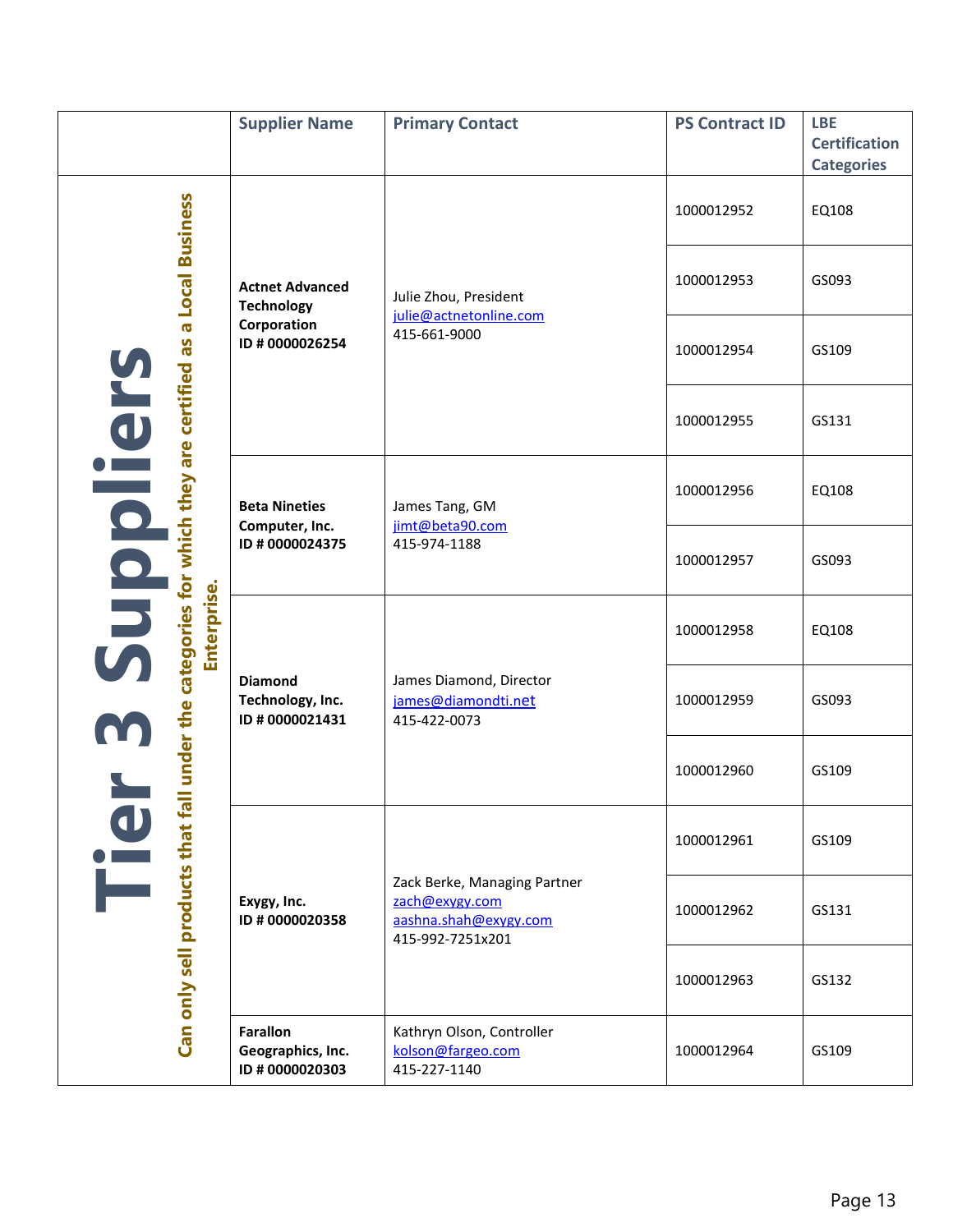|              |                                                       |                                                                                                                                         | 1000012965 | GS132 |
|--------------|-------------------------------------------------------|-----------------------------------------------------------------------------------------------------------------------------------------|------------|-------|
|              |                                                       |                                                                                                                                         | 1000012966 | GS109 |
|              | <b>Five Paths, LLC</b><br>ID # 0000020121             | J. Eric Leland, Partner<br>eric@fivepaths.com<br>510-375-2396                                                                           | 1000012968 | GS131 |
|              |                                                       |                                                                                                                                         | 1000012969 | GS132 |
|              | <b>GenSigma LLC</b>                                   | Vijay Thirumalai<br>CEO & President                                                                                                     | 1000012970 | GS093 |
|              | ID #0000033704                                        | vijayt@gensigma.com<br>650-248-5206                                                                                                     | 1000012971 | GS132 |
| Coordination | Parthex Tech, Inc.<br>ID # 0000022710                 | Jakshi Bharwad, CEO<br>parthextech@gmail.com<br>650-868-6359                                                                            | 1000012972 | EQ108 |
|              | <b>Spiral Scout, LLC</b><br>ID #0000010624            | John Griffin, CEO<br>john@spiralscout.com<br>215-688-2751                                                                               | 1000012973 | GS109 |
|              |                                                       |                                                                                                                                         | 1000012974 | GS132 |
|              | Studio 151<br>ID # 0000010311                         | For all Quote Requests/PO's, use:<br>info@studio151corp.com<br>Derek Slone, Project Engineer<br>derek@studio151corp.com<br>650-477-6117 | 1000012975 | GS093 |
| m            |                                                       |                                                                                                                                         | 1000012976 | EQ108 |
| Tier         | <b>T&amp;S Trading Co.</b><br>ID # 0000010057         | Hok To, Manager<br>hokhou@gmail.com<br>415-613-6698                                                                                     | 1000012977 | GS093 |
|              |                                                       |                                                                                                                                         | 1000012978 | GS109 |
|              | <b>Toptek Micro Center,</b><br>Inc.<br>ID #0000009339 | Julian Lee, President<br>julianlee@pacbell.net<br>415-250-1368                                                                          | 1000012980 | EQ108 |
|              | Two Rivers, Corp.<br>ID # 0000028618                  | Loretta Masters, Operations Manager<br>Imasters@tworiverscorp.com<br>916-826-2334                                                       | 1000012981 | GS109 |
|              | <b>Xterra Solutions Inc.</b><br>ID #0000008001        | Jenny Ung, Operations Manager<br>jung@xterrasolutions.com<br>415-844-9700                                                               | 1000012982 | EQ108 |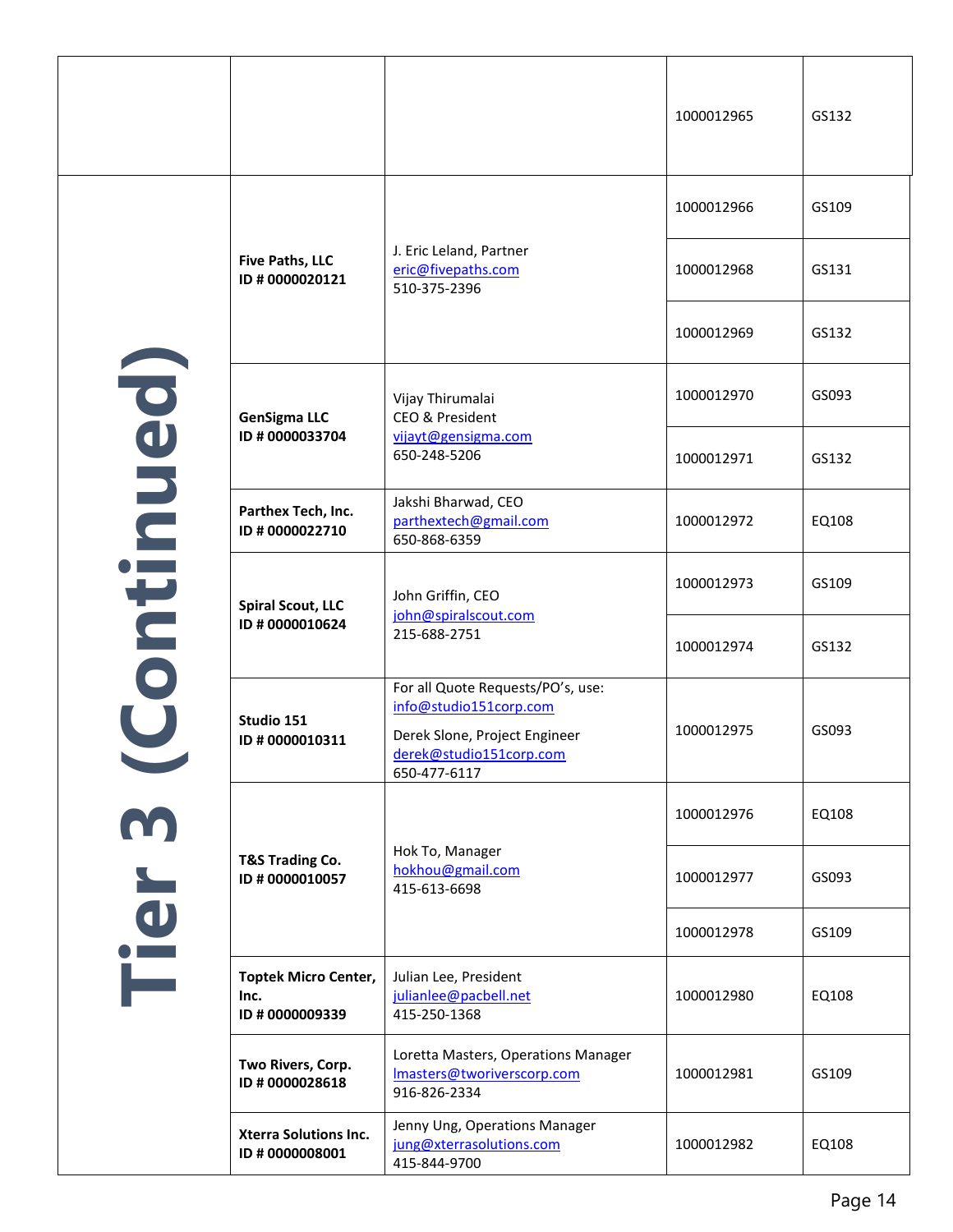<span id="page-24-0"></span>

|  | 1000012983 | GS093 |
|--|------------|-------|
|  | 1000012984 | GS109 |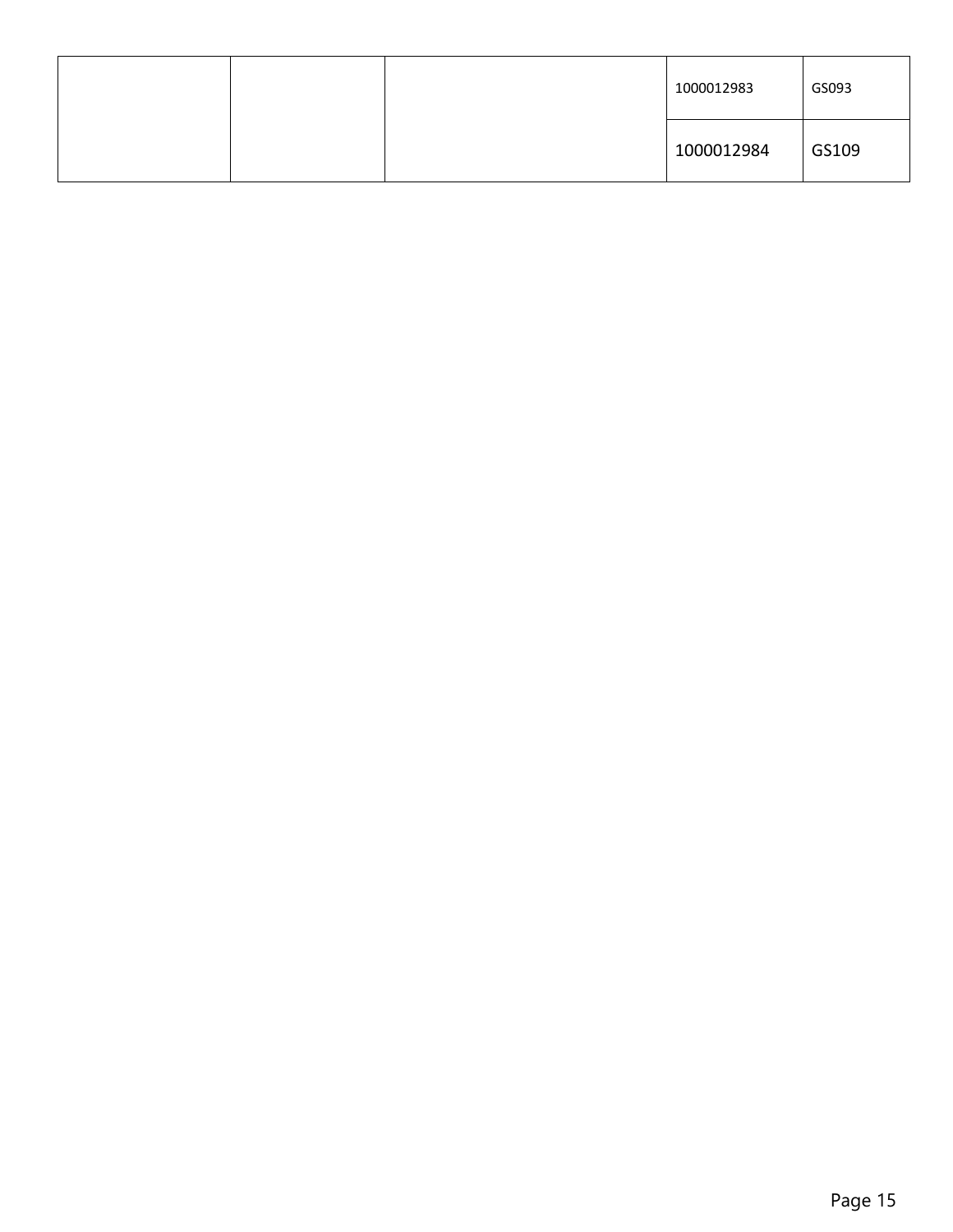# **Technology Marketplace Tiers 1 & 2 Goods and Services**

|                   |                  |                          | <b>CISCO</b>            | <b>DELL</b>               | <b>HP</b>                 | <b>HPE</b>                | <b>IBM</b>                | <b>JUNIPER</b>            | <b>MICROSOFT</b>          | <b>VMWARE</b>             | <b>OTHER</b>              |
|-------------------|------------------|--------------------------|-------------------------|---------------------------|---------------------------|---------------------------|---------------------------|---------------------------|---------------------------|---------------------------|---------------------------|
|                   | 4                | <b>CCS Gobal Tech</b>    |                         |                           |                           |                           |                           |                           |                           |                           |                           |
|                   | $\overline{2}$   | <b>CDW Government</b>    | $\mathbf{x}$            | $\mathbf x$               | $\mathbf{x}$              | $\mathbf x$               | $\mathbf x$               | $\mathbf x$               | $\mathbf x$               | $\mathbf x$               | $\mathbf x$               |
|                   | 3                | <b>Central Computers</b> | $\mathbf x$             | $\mathbf x$               | $\mathbf x$               | $\mathbf x$               | $\mathbf x$               | $\boldsymbol{x}$          | $\boldsymbol{\mathsf{X}}$ | $\boldsymbol{x}$          | $\pmb{\mathsf{x}}$        |
|                   | $\boldsymbol{4}$ | Computerland             | $\mathbf x$             | $\mathbf x$               | $\mathbf x$               | $\mathbf x$               | $\mathbf x$               | $\mathbf x$               | $\mathbf{x}$              | $\boldsymbol{x}$          | $\overline{\textbf{x}}$   |
|                   | 5                | ConvergeOne              | $\mathbf x$             | $\mathbf x$               | $\mathbf{x}$              | $\boldsymbol{x}$          | $\mathbf x$               | $\mathbf x$               | $\mathbf x$               | $\boldsymbol{x}$          | $\pmb{\mathsf{x}}$        |
|                   | 6                | Cornerstone JV           | $\pmb{\mathsf{x}}$      | $\mathbf x$               | $\mathbf{x}$              | $\mathbf x$               | $\mathbf x$               | $\mathbf x$               |                           | $\boldsymbol{\mathsf{X}}$ | $\mathbf{x}$              |
|                   |                  | <b>DPP Tech</b>          |                         |                           |                           |                           |                           |                           |                           |                           |                           |
|                   | 8                | <b>Dynamic Systems</b>   | $\mathbf x$             | $\mathbf x$               |                           | $\boldsymbol{\mathsf{x}}$ |                           | $\mathbf x$               |                           | $\boldsymbol{x}$          | $\mathbf x$               |
| Tier <sub>1</sub> | 9                | En Pointe                | $\boldsymbol{x}$        | $\boldsymbol{x}$          | $\mathbf{x}$              | $\boldsymbol{x}$          | $\mathbf x$               | $\boldsymbol{x}$          | $\mathbf x$               | $\boldsymbol{x}$          | $\boldsymbol{x}$          |
|                   | 10               | Intervision              | $\overline{\mathbf{x}}$ | $\overline{\mathbf{x}}$   |                           | $\overline{\mathbf{x}}$   |                           | $\mathbf x$               |                           | $\mathbf x$               | $\pmb{\mathsf{x}}$        |
|                   | 11               | Presidio                 | $\mathbf x$             | $\mathbf x$               | $\mathbf{x}$              | $\mathbf x$               | $\mathbf x$               | $\boldsymbol{x}$          | $\mathbf x$               | $\mathbf x$               | $\mathbf x$               |
|                   | 12               | <b>Robert Half</b>       |                         |                           |                           |                           |                           |                           | $\pmb{\mathsf{x}}$        |                           |                           |
|                   | 13               | Slalom                   |                         |                           |                           |                           |                           |                           |                           |                           |                           |
|                   | 14               | Softnet                  |                         | $\mathbf{x}$              | $\pmb{\mathsf{x}}$        | $\boldsymbol{\mathsf{x}}$ | $\boldsymbol{\mathsf{x}}$ |                           | $\pmb{\mathsf{x}}$        |                           |                           |
|                   | 15               | Stellar                  |                         |                           |                           |                           |                           |                           |                           |                           |                           |
|                   | 16               | Variedy                  |                         |                           |                           |                           |                           |                           |                           |                           |                           |
|                   | 17               | World Wide Technology    | $\boldsymbol{x}$        | $\mathbf x$               | $\mathbf x$               |                           | $\mathbf x$               | $\mathbf x$               | $\mathbf x$               | $\mathbf x$               | $\mathbf x$               |
|                   | 18               | X Tech JV                | $\mathbf x$             | $\mathbf x$               | $\boldsymbol{\mathsf{X}}$ | $\mathbf x$               | $\mathbf x$               | $\mathbf x$               | $\mathbf x$               | $\boldsymbol{x}$          | $\pmb{\mathsf{x}}$        |
|                   | 19               | Zones                    | $\boldsymbol{x}$        | $\mathbf x$               | $\pmb{\chi}$              | $\boldsymbol{\mathsf{X}}$ | $\boldsymbol{\mathsf{X}}$ | $\boldsymbol{\mathsf{x}}$ | $\boldsymbol{\mathsf{X}}$ | $\boldsymbol{x}$          | $\boldsymbol{\mathsf{X}}$ |
|                   |                  | Ameritech                | $\mathbf x$             | $\mathbf x$               | $\mathbf x$               | $\mathbf x$               | $\mathbf x$               |                           | $\mathbf x$               |                           | $\pmb{\mathsf{x}}$        |
|                   | $\overline{2}$   | <b>BridgeMicro</b>       | $\boldsymbol{x}$        | $\mathbf x$               | $\mathbf{x}$              | $\boldsymbol{x}$          | $\boldsymbol{x}$          |                           | $\mathbf x$               | $\boldsymbol{x}$          | $\mathbf x$               |
|                   | 3                | Delta-CM Pros JV         |                         |                           |                           |                           |                           |                           |                           |                           |                           |
|                   | 4                | Elyon                    |                         |                           |                           |                           |                           |                           |                           |                           | $\mathbf x$               |
| Tier <sub>2</sub> | 5                | Ipso Facto               | $\mathbf{x}$            | $\mathbf x$               |                           |                           | $\boldsymbol{\mathsf{x}}$ |                           | $\boldsymbol{\mathsf{X}}$ | $\mathbf x$               | $\pmb{\mathsf{x}}$        |
|                   | 6                | LearnIT                  |                         |                           |                           |                           |                           |                           |                           |                           |                           |
|                   | $\overline{7}$   | <b>NuSpective</b>        | $\mathbf{x}$            | $\mathbf{x}$              |                           | $\mathbf x$               |                           |                           |                           |                           | $\mathbf{x}$              |
|                   | 8                | Pantheon                 |                         |                           |                           |                           |                           |                           |                           |                           | $\pmb{\mathsf{x}}$        |
|                   | 9                | <b>Staples</b>           |                         | $\boldsymbol{\mathsf{x}}$ | $\mathbf x$               | $\pmb{\mathsf{x}}$        |                           |                           | $\pmb{\mathsf{x}}$        |                           | $\pmb{\mathsf{x}}$        |
|                   | 10               | Vox                      | $\boldsymbol{x}$        |                           |                           |                           |                           |                           |                           |                           | $\boldsymbol{x}$          |

|                   |                |                          | <b>HARDWARE MAINTENANCE</b> | <b>TRAINING</b>           | <b>PROFESSIONAL SERVICES</b> | <b>CLOUD SERVICES</b>     |
|-------------------|----------------|--------------------------|-----------------------------|---------------------------|------------------------------|---------------------------|
|                   |                | <b>CCS Gobal Tech</b>    |                             | $\mathbf x$               | $\mathbf x$                  | $\mathbf x$               |
|                   | $\overline{2}$ | <b>CDW Government</b>    | $\mathbf x$                 | $\boldsymbol{\mathsf{x}}$ | $\mathbf x$                  |                           |
|                   | 3              | <b>Central Computers</b> | $\overline{\mathbf{x}}$     |                           | $\mathbf x$                  |                           |
|                   | Δ              | Computerland             | $\mathbf x$                 | $\boldsymbol{\mathsf{x}}$ | $\mathbf x$                  | $\mathbf x$               |
|                   | 5              | ConvergeOne              | $\mathbf x$                 | $\pmb{\mathsf{x}}$        | $\pmb{\mathsf{x}}$           | $\boldsymbol{\mathsf{x}}$ |
|                   | 6              | Cornerstone JV           | $\mathbf x$                 | $\overline{\mathbf{x}}$   | $\pmb{\mathsf{x}}$           | $\boldsymbol{\mathsf{x}}$ |
|                   |                | <b>DPP</b> Tech          |                             |                           | $\boldsymbol{\mathsf{x}}$    | $\boldsymbol{\mathsf{x}}$ |
|                   | 8              | <b>Dynamic Systems</b>   | $\mathbf x$                 |                           | $\boldsymbol{\mathsf{X}}$    | $\boldsymbol{\mathsf{x}}$ |
|                   | $\overline{9}$ | En Pointe                | $\mathbf x$                 | $\boldsymbol{\mathsf{x}}$ | $\boldsymbol{\mathsf{x}}$    | $\boldsymbol{\mathsf{x}}$ |
| Tier <sub>1</sub> | 10             | Intervision              | $\mathbf x$                 |                           | $\overline{\mathbf{x}}$      | $\boldsymbol{x}$          |
|                   | 11             | Presidio                 | $\mathbf x$                 |                           | $\pmb{\mathsf{x}}$           | $\boldsymbol{\mathsf{X}}$ |
|                   | 12             | Robert Half              |                             |                           | $\pmb{\mathsf{x}}$           | $\boldsymbol{\mathsf{x}}$ |
|                   | 13             | Slalom                   |                             |                           |                              | $\boldsymbol{\mathsf{x}}$ |
|                   | 14             | Softnet                  | $\mathbf x$                 |                           | $\mathbf x$                  |                           |
|                   | 15             | Stellar                  |                             | $\mathbf x$               | $\mathbf x$                  |                           |
|                   | 16             | Variedy                  |                             |                           |                              | $\boldsymbol{\mathsf{x}}$ |
|                   | 17             | World Wide Technology    |                             | $\pmb{\mathsf{x}}$        | $\pmb{\mathsf{x}}$           |                           |
|                   | 18             | X Tech JV                | $\boldsymbol{\mathsf{x}}$   | $\boldsymbol{\mathsf{x}}$ | $\mathbf x$                  | $\boldsymbol{\mathsf{x}}$ |
|                   | 19             | Zones                    | $\overline{\mathbf{x}}$     | $\overline{\mathbf{x}}$   | $\overline{\mathbf{x}}$      | $\overline{\mathbf{x}}$   |
|                   |                | Ameritech                | $\mathbf x$                 |                           | $\mathbf x$                  |                           |
|                   | 2              | <b>BridgeMicro</b>       |                             |                           |                              |                           |
|                   | 3              | Delta-CM Pros JV         | $\mathbf x$                 | $\mathbf x$               | $\boldsymbol{\mathsf{x}}$    |                           |
|                   | 4              | Elyon                    |                             | $\mathbf x$               | $\pmb{\mathsf{x}}$           |                           |
| Tier <sub>2</sub> | 5              | Ipso Facto               | $\mathbf x$                 | $\mathbf x$               | $\pmb{\mathsf{x}}$           |                           |
|                   | 6              | LearnIT                  |                             | $\mathbf x$               |                              |                           |
|                   | $\overline{7}$ | NuSpective               |                             |                           |                              |                           |
|                   | 8              | Pantheon                 |                             |                           |                              |                           |
|                   | 9              | <b>Staples</b>           |                             |                           |                              |                           |
|                   | 10             | <b>Vox</b>               |                             |                           |                              |                           |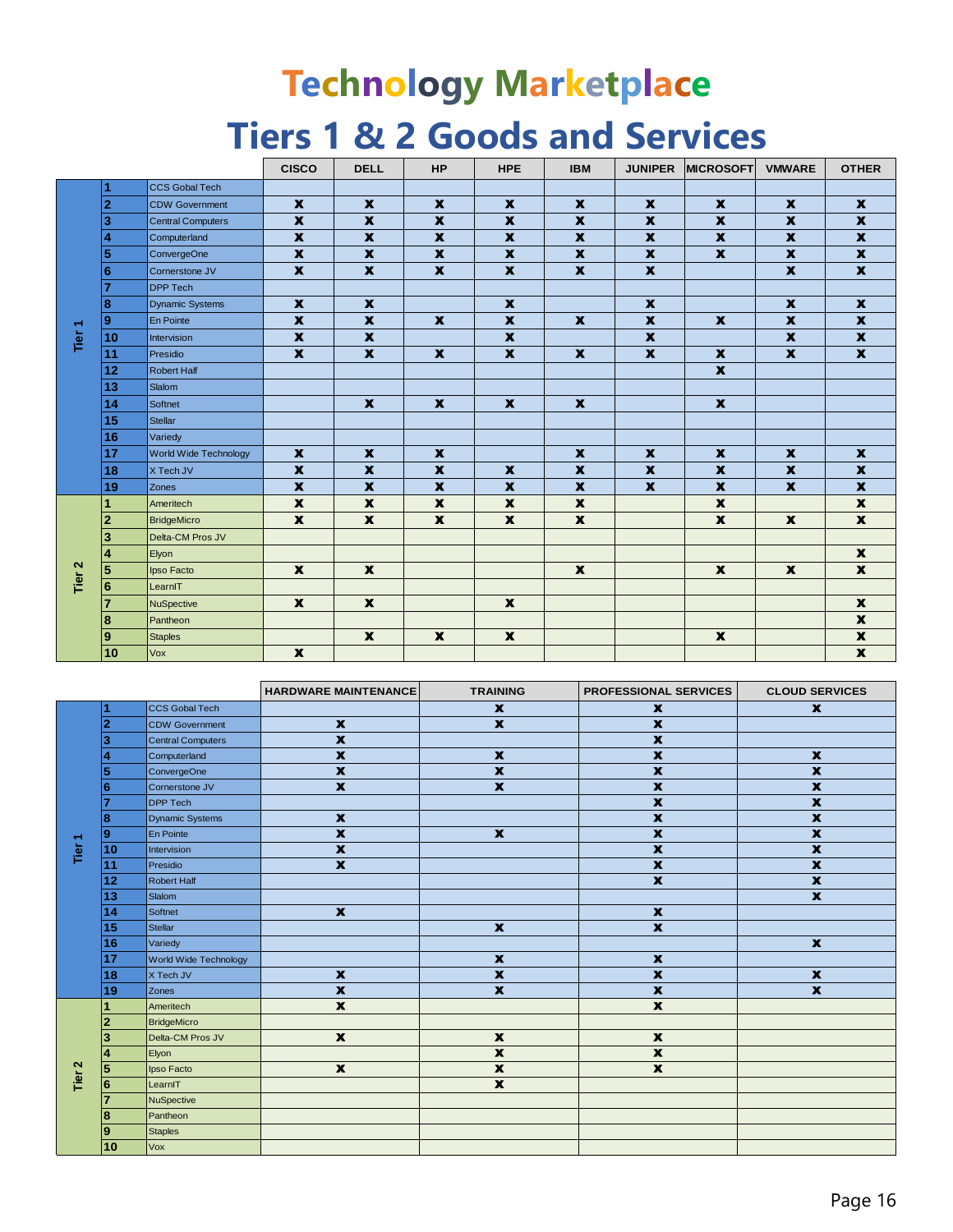# **Technology Marketplace Tier 3 Goods and Services**

|              |    |                                        | <b>Category EQ108 MQs</b><br>Computer Hardware, Software,<br>and Peripheral Equipment | Category GS093 MQs<br><b>Computer Systems</b><br><b>Equipment Maintenance and</b><br>Repair | Category GS109 MQs   Category GS131 MQs<br><b>Computer System</b><br><b>Services</b> | <b>Computer Training</b><br><b>Services</b> | Category GS132 MQs<br><b>Database Development</b><br>and Analysis Services |
|--------------|----|----------------------------------------|---------------------------------------------------------------------------------------|---------------------------------------------------------------------------------------------|--------------------------------------------------------------------------------------|---------------------------------------------|----------------------------------------------------------------------------|
|              |    | Actnet Advanced Technology Corporation | $\mathbf X$                                                                           | $\mathbf X$                                                                                 | $\mathbf X$                                                                          | $\mathbf X$                                 |                                                                            |
|              |    | Beta Nineties Computer, Inc.           | X                                                                                     | $\mathbf X$                                                                                 |                                                                                      |                                             |                                                                            |
|              |    | Diamond Technology, Inc.               | X                                                                                     | X                                                                                           | X                                                                                    |                                             | $\mathbf{X}$                                                               |
|              |    | Exygy, Inc.                            |                                                                                       |                                                                                             | $\mathbf X$                                                                          | X                                           | $\mathbf{X}$                                                               |
|              |    | Farallon Geographics, Inc.             |                                                                                       |                                                                                             | X                                                                                    |                                             | $\mathbf{X}$                                                               |
|              |    | Five Paths, LLC                        |                                                                                       |                                                                                             | $\mathbf{X}$                                                                         | X                                           | X                                                                          |
| $\mathbf{r}$ |    | GenSigma LLC                           |                                                                                       | X                                                                                           |                                                                                      |                                             | $\mathbf{X}$                                                               |
| Tier         |    | Parthex Tech, Inc.                     | $\mathbf X$                                                                           |                                                                                             |                                                                                      |                                             |                                                                            |
|              |    | Spiral Scout, LLC                      |                                                                                       |                                                                                             | $\mathbf X$                                                                          |                                             | $\mathbf X$                                                                |
|              | 10 | Studio 151                             |                                                                                       | X                                                                                           |                                                                                      |                                             |                                                                            |
|              | 11 | T&S Trading Co.                        | X                                                                                     | X                                                                                           | X                                                                                    |                                             |                                                                            |
|              | 12 | toptek micro center, Inc.              | $\mathbf X$                                                                           |                                                                                             |                                                                                      |                                             |                                                                            |
|              | 13 | Two Rivers, Corp.                      |                                                                                       |                                                                                             | $\mathbf{X}$                                                                         |                                             |                                                                            |
|              | 14 | Xterra Solutions Inc.                  | X                                                                                     | X                                                                                           | X                                                                                    |                                             |                                                                            |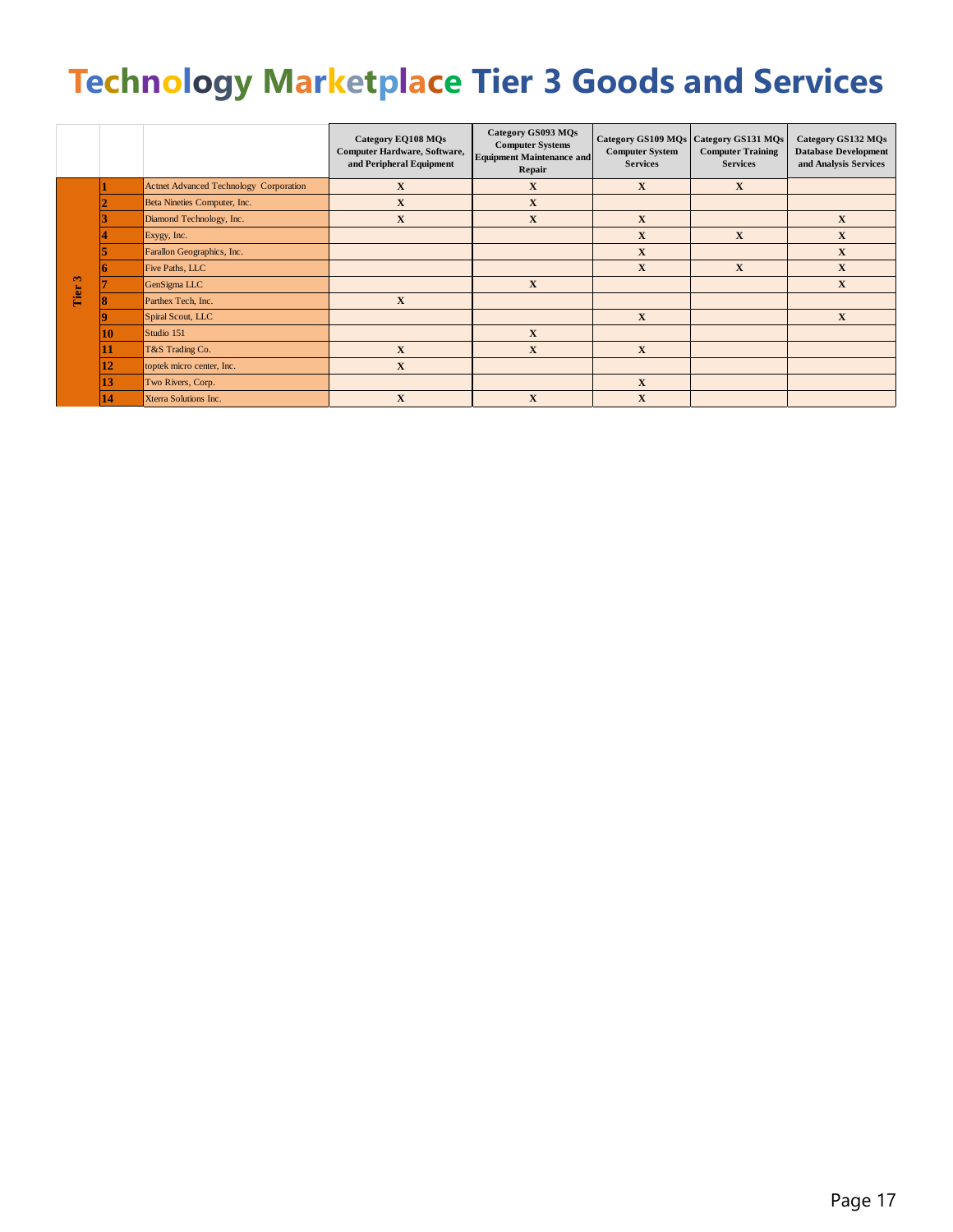# **Using the Open Market for Technology Purchases**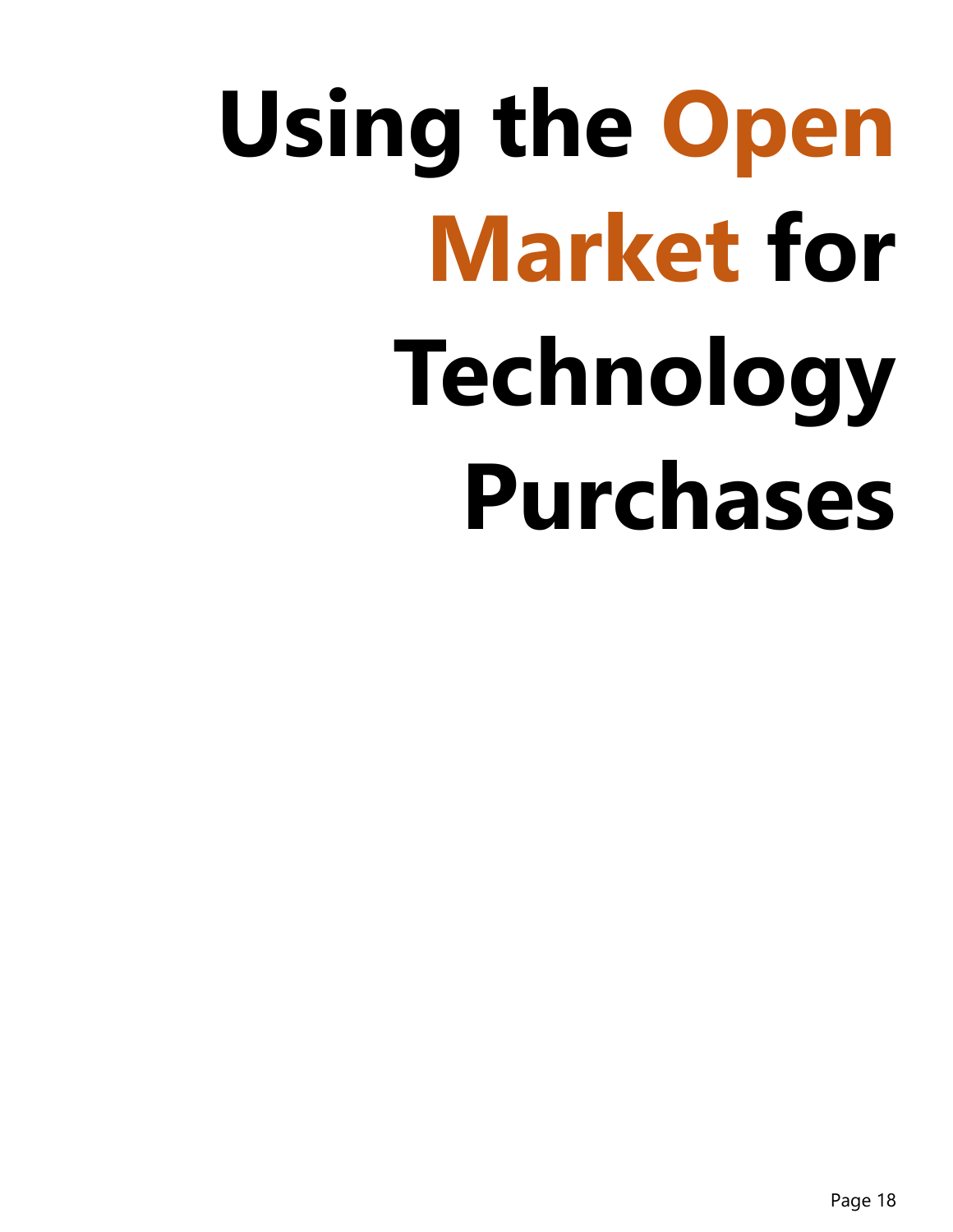# <span id="page-28-0"></span>**Using the Open Market for Technology Purchases**

# <span id="page-28-1"></span>**When to use this option**

This option can be used when it is not possible to go through a Technology Marketplace supplier. It is also the required option if a purchase exceeds \$2.5MM or if you are purchasing something for which a DIRECT relationship with the supplier is preferred. This includes SaaS purchases involving the storage of sensitive data.

# <span id="page-28-2"></span>**Drawbacks of this option**

This option is much lengthier than purchasing through the Technology Marketplace Resellers because the Department is purchasing from a supplier that does not have an existing contract with the City. As such, the City and Supplier must either negotiate a new contract (which requires multiple agency approvals and a minimum of three to four months) or mutually agree to the City's "Standard Terms and Conditions" (aka the "P- $250$ ") (which does not allow the department to sign  $\frac{any}{any}$  agreement with the supplier and does not adequately address IT-related legal concerns).

# <span id="page-28-3"></span>**How does it work?**

*Competitive Solicitations to the Public:* If the transaction is greater than \$10,000, this option requires competitive solicitations to the public, making the process much more formal and the pool of responses much greater than using the Technology Marketplace process. Alternatively, the department may request a waiver from OCA's solicitation rules using the OCA Waiver Portal (Link Pending). A formal waiver request is not required if the purchase is under \$10,000.

*Supplier Requirements***:** Anyone can bid on public bids. However, only a City supplier may receive an award. Becoming a City Supplier requires multiple steps and forms through the City's [Supplier Portal](https://sfcitypartner.sfgov.org/)**.** All suppliers selling goods to the City must possess a:

# **(A) City Supplier ID;**

- **(B)** A valid **Business Tax License** (or be deemed as Not Doing Business in San Francisco); and
- **(C)** Be **12B Compliant** by the Contract Monitoring Division ("CMD") or obtain a waiver. Exception: Software Maintenance Agreements under \$10,000,000 and Software Licensing Agreements without any technical services are not subject to Chapter 12B [see Admin. Code Sec. 21.30(b)].

# *Contracting Requirements:*

- **(A) RQ to PO:** The Supplier accepts the City's "Standard Terms and Conditions" (aka the "P-250") whereby the purchasing department may not sign any agreement with the supplier. Because the P-250 does not adequately address IT-related legal concerns, this option is generally not acceptable to the supplier; or
- **(B) Departmental Contract:** The parties negotiate a contract, a process that requires significant effort, time and review by multiple City agencies including the City attorney's office.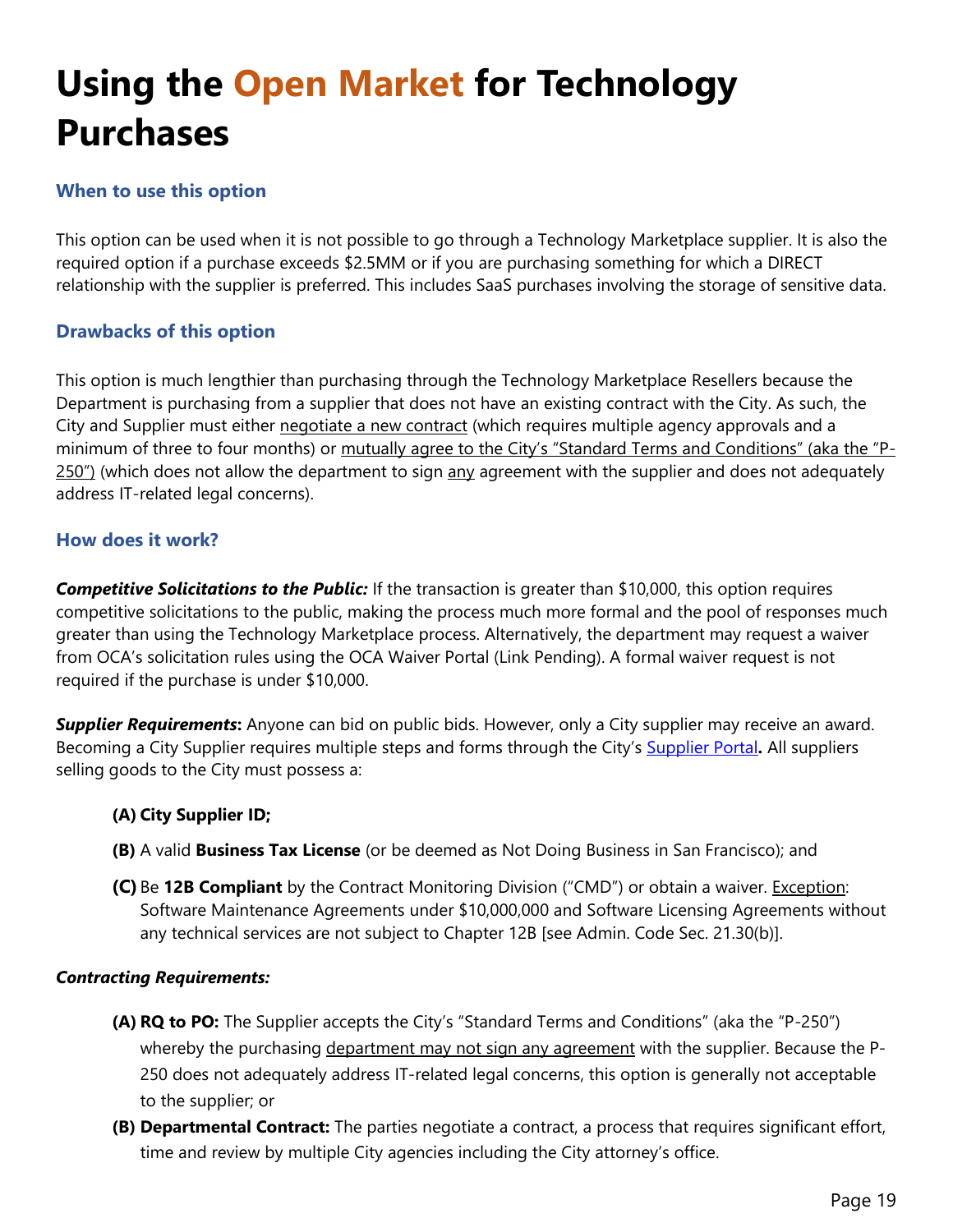# **Open Market RQ to PO Checklist**

<span id="page-29-0"></span>

| Open Market RQ to PO Checklist:                                                                                 | Open Market RQ to PO Checklist:                                                                                          |
|-----------------------------------------------------------------------------------------------------------------|--------------------------------------------------------------------------------------------------------------------------|
| <b>Commodities</b>                                                                                              | <b>Professional Services</b>                                                                                             |
| <b>Competitive Solicitations:</b><br>1.                                                                         | 1. Competitive Solicitations:                                                                                            |
| <b>Under \$10K:</b> Competitive solicitations are not                                                           | <b>Under \$10K:</b> Competitive solicitations are not required.                                                          |
| required. Request quote from the supplier of your                                                               | Upload into People Soft Requisition "Comments and                                                                        |
| choice. Upload into People Soft Requisition                                                                     | Attachments" a quote and Scope of Work from a Supplier                                                                   |
| "Comments and Attachments" the selected quote.                                                                  | of your choice.                                                                                                          |
| Over \$10K: Competitive solicitations are required and                                                          | Over \$10K: Not Permitted under this option.                                                                             |
| will be conducted by OCA. The lowest price bidder will                                                          |                                                                                                                          |
| be selected.                                                                                                    | <b>DT Review:</b> DT review is required. Using DT's Service Now<br>2.                                                    |
| Do not name a product; provide specifications.                                                                  | platform http://bit.ly/SFCIOReview, submit your request to                                                               |
| Alternatively, request a waiver from OCA's                                                                      | DT for approval. A purchase is deemed approved if DT does                                                                |
| solicitation rules using the OCA Waiver Portal.                                                                 | not object within 5 days after the request has been<br>submitted. Upload into People Soft Requisition "Comments          |
| Upload into People Soft Requisition "Comments and                                                               | and Attachments" a copy of the email received from DT as                                                                 |
| Attachments" the product specs and exact quantities                                                             | confirmation.                                                                                                            |
| or the approved OCA Waiver.                                                                                     |                                                                                                                          |
| DT Review: Refer to the DT CIO Policy to determine if<br>2.                                                     | 3. Civil Service Approval: Civil Service Approval: The Civil                                                             |
| DT review is required. Using DT's Service Now                                                                   | Service must review the purchase of all professional                                                                     |
| platform http://bit.ly/SFCIOReview, submit your                                                                 | services outside of the Technology Marketplace using the<br>Civil Service Web Portal. If under \$100,000, the review is  |
| request to DT for approval. A purchase is deemed                                                                | expedited. Upload into PeopleSoft a copy of the email                                                                    |
| approved if DT does not object within 5 days after                                                              | received from Civil Service approving the purchase.                                                                      |
| submission. Upload into People Soft Requisition                                                                 |                                                                                                                          |
| "Comments and Attachments" a copy of the email                                                                  | <b>Insurance:</b> Upload into People Soft Requisition "Comments"<br>4.                                                   |
| received from DT.                                                                                               | and Attachments" the Supplier's Certificate of Insurance                                                                 |
|                                                                                                                 | showing coverage for General Liability, Auto, Technology<br><b>E&amp;O and Workers Comp along with all Endorsements.</b> |
| <b>Insurance:</b> If the Supplier is known at the time of<br>3.                                                 | The GL and Auto must be endorsed to "The City and                                                                        |
| submission, Upload into People Soft Requisition<br>"Comments and Attachments" the Supplier's                    | County of San Francisco, its officers, agents and                                                                        |
| Certificate of Insurance showing coverage for General                                                           | employees."                                                                                                              |
| Liability, Auto, Technology E&O and Workers Comp                                                                | The Workers Compensation must be accompanied by a                                                                        |
| along with all Endorsements.                                                                                    | Waiver of Subrogation endorsed to "The City and                                                                          |
| The GL and Auto must be endorsed to "CCSF, its                                                                  | County of San Francisco, its officers, agents and                                                                        |
| officers, agents and employees."                                                                                | employees."                                                                                                              |
| The Workers Compensation must be accompanied by a                                                               | Risk Manager approval is required to waive any item above.                                                               |
| Waiver of Subrogation endorsed to "CCSF, its officers,                                                          | 2. Justification: Answer each question below in the                                                                      |
| agents and employees."<br>Risk Manager approval is required to waive any item                                   | Requisition "Approval Justification" field:                                                                              |
| above.                                                                                                          | i. What are you buying and what is the purpose of it?                                                                    |
| <b>Justification:</b> Answer each question below in the<br>1.                                                   | Did you obtain approval from your IT Director?<br>ii.                                                                    |
| Requisition "Approval Justification" field:                                                                     | iii. SaaS/Subscriptions: Is the data security level 3-Low or                                                             |
| i. What are you buying and why?                                                                                 | lower, and is the data hosted on or off site?                                                                            |
| Did you obtain approval from your IT Director?<br>П.                                                            |                                                                                                                          |
| iii. SaaS/Subscriptions: Is the data security level 3-Low or                                                    | 5. OCA Review and PO Issuance: Once approved by your<br>Accounting, the Requisition is routed to OCA where it is         |
| lower, and is the data hosted on or off site?<br><b>OCA Review and PO Issuance:</b> Once approved by your<br>4. | issued into a PO. Once your Accounting approves the PO,                                                                  |
| Accounting, the Requisition is routed to OCA where it is bid                                                    | OCA will email a copy of the PO and the City's Standard                                                                  |
| out (if applicable) and issued into a PO. Once your                                                             | Terms and Conditions to the Supplier and the requesting                                                                  |
| Accounting approves the PO, OCA will email a copy of the                                                        | Department.                                                                                                              |
| PO and the City's Standard Terms and Conditions to the                                                          |                                                                                                                          |
| Supplier and the requesting Department.                                                                         |                                                                                                                          |
|                                                                                                                 |                                                                                                                          |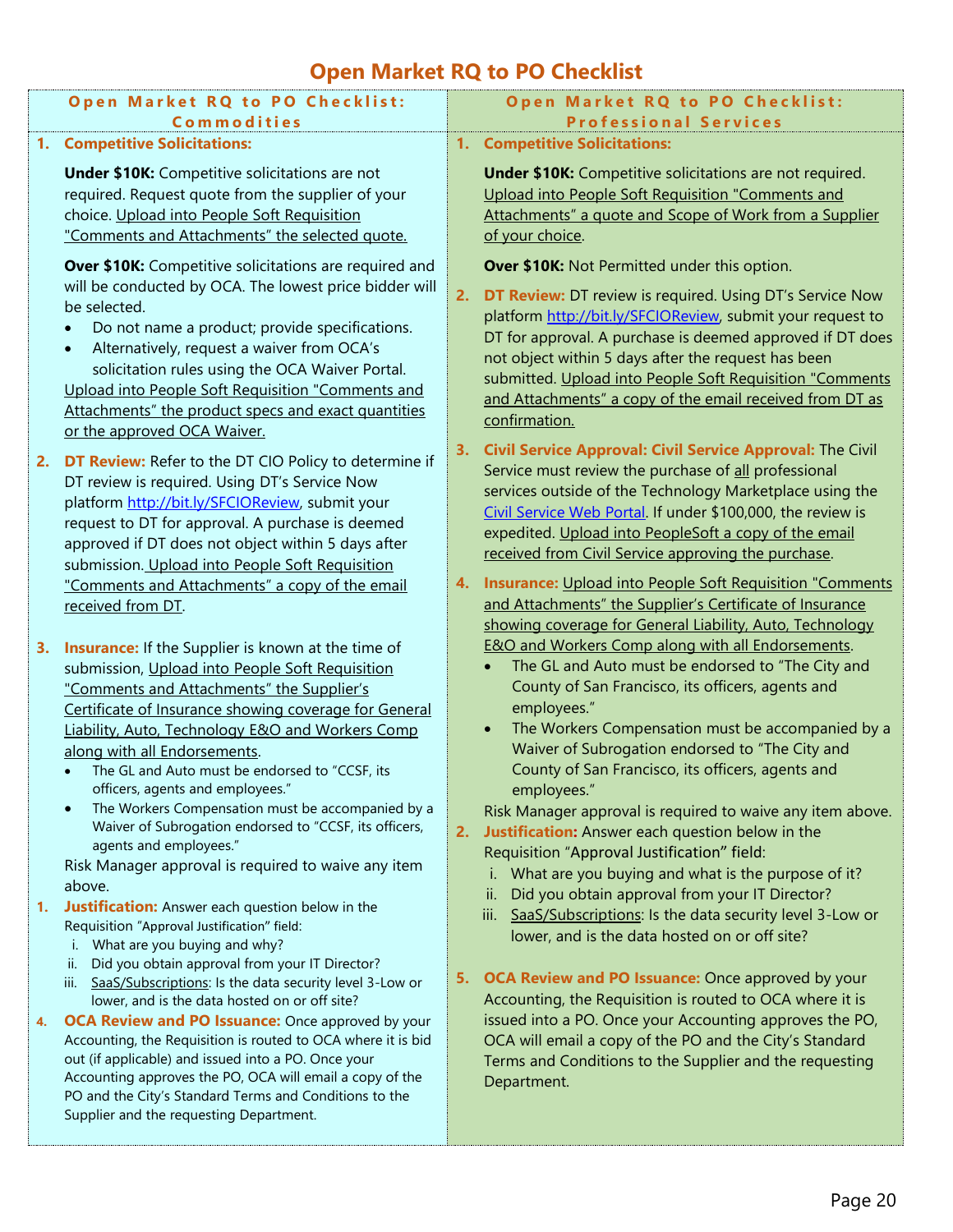# **Open Market Department Contract Checklist**

<span id="page-30-0"></span>

| Open Market Dept. Contract Checklist:<br>Commodities                                                                                                                                                                                                                                                                                                                                                                                                                                                                                                                                                                                                                                                                                                                                                                                                                                                                                                                                                                       | Open Market Dept. Contract Checklist:<br><b>Professional Services</b>                                                                                                                                                                                                                                                                                                                                                                                                                                                                                                                            |  |
|----------------------------------------------------------------------------------------------------------------------------------------------------------------------------------------------------------------------------------------------------------------------------------------------------------------------------------------------------------------------------------------------------------------------------------------------------------------------------------------------------------------------------------------------------------------------------------------------------------------------------------------------------------------------------------------------------------------------------------------------------------------------------------------------------------------------------------------------------------------------------------------------------------------------------------------------------------------------------------------------------------------------------|--------------------------------------------------------------------------------------------------------------------------------------------------------------------------------------------------------------------------------------------------------------------------------------------------------------------------------------------------------------------------------------------------------------------------------------------------------------------------------------------------------------------------------------------------------------------------------------------------|--|
| <b>1A. Competitive Solicitations:</b>                                                                                                                                                                                                                                                                                                                                                                                                                                                                                                                                                                                                                                                                                                                                                                                                                                                                                                                                                                                      | <b>1B. Competitive Solicitations:</b>                                                                                                                                                                                                                                                                                                                                                                                                                                                                                                                                                            |  |
| <b>Under \$10K:</b> Competitive solicitations are not<br>required. Request quote from the supplier of your<br>choice.                                                                                                                                                                                                                                                                                                                                                                                                                                                                                                                                                                                                                                                                                                                                                                                                                                                                                                      | <b>Under \$10K:</b> Competitive solicitations are not<br>required. Request quote and Scope of Work from the<br>supplier of your choice.                                                                                                                                                                                                                                                                                                                                                                                                                                                          |  |
| Over \$10K: Competitive solicitations are required and<br>will be conducted by OCA through a bid to the Open<br>Market. The lowest price bidder will be selected.<br>The Department cannot name a product but must<br>instead name the specifications it requires.<br>Alternatively, the department may request a<br>$\bullet$<br>waiver from OCA's solicitation rules using the OCA<br>Waiver Portal (link pending).                                                                                                                                                                                                                                                                                                                                                                                                                                                                                                                                                                                                      | Over \$10K: Competitive solicitations are required and<br>will be conducted by the Department using a formal<br>RFP in the Open Market. Proposals will be evaluated<br>based on the metrics provided in the RFP.<br><b>Contact the Contract Monitoring Division</b><br>(CMD): Contact CMD to determine what LBE Goals,<br>if any, are required for the solicitation. CMD will<br>oversee the RFP process and must approve the<br>final selection.<br><b>City Attorney: Contact your City Attorney to</b><br>ensure the RFP is complete and provides meets all<br>legal requirements of the City. |  |
|                                                                                                                                                                                                                                                                                                                                                                                                                                                                                                                                                                                                                                                                                                                                                                                                                                                                                                                                                                                                                            | <b>POST SELECTION &amp; AWARD</b>                                                                                                                                                                                                                                                                                                                                                                                                                                                                                                                                                                |  |
|                                                                                                                                                                                                                                                                                                                                                                                                                                                                                                                                                                                                                                                                                                                                                                                                                                                                                                                                                                                                                            |                                                                                                                                                                                                                                                                                                                                                                                                                                                                                                                                                                                                  |  |
| 2. City Attorney Review: All contracts require City attorney review. Depending on the type of purchase, the dept must<br>use the appropriate City contract template as its starting point.<br>DT Review: DT review is required. Using DT's Service Now platform, submit your request to DT for approval. A<br>3.<br>purchase is deemed approved if DT does not object within 5 days after the request has been submitted.<br>Insurance and Risk Manager Review: The supplier must provide insurance in accordance with the negotiated<br>4.<br>agreement. The Supplier's Certificate of Insurance must generally include coverage for General Liability, Auto,<br>Technology E&O and Workers Comp along with all Endorsements.<br>The GL and Auto must be endorsed to "The City and County of San Francisco, its officers, agents and<br>employees."<br>The Workers Compensation must be accompanied by a Waiver of Subrogation endorsed to "The City and<br>County of San Francisco, its officers, agents and employees." |                                                                                                                                                                                                                                                                                                                                                                                                                                                                                                                                                                                                  |  |
| Request and submit to OCA approved waivers from the Risk Manager for each item not submitted.                                                                                                                                                                                                                                                                                                                                                                                                                                                                                                                                                                                                                                                                                                                                                                                                                                                                                                                              |                                                                                                                                                                                                                                                                                                                                                                                                                                                                                                                                                                                                  |  |
| Civil Service Approval: If the Contract involves any Professional Services, the Civil Service Commission must review<br>5.<br>the purchase of all professional services outside of the Technology Marketplace using the Civil Service Web Portal. If<br>under \$100,000, the review is expedited after the required Union Notification Period has lapsed.                                                                                                                                                                                                                                                                                                                                                                                                                                                                                                                                                                                                                                                                  |                                                                                                                                                                                                                                                                                                                                                                                                                                                                                                                                                                                                  |  |
| Health Care Accountability Ordinance (HCAO) and Minimum Compensation Ordinance (MCO): If the Contract<br>6.<br>involves any Professional Services, there will be HCAO and MCO requirements for the Supplier to fulfill. If they<br>cannot, the Department must obtain a waiver from the Office of Labor Standards Enforcement (OLSE) for each<br>ordinance.                                                                                                                                                                                                                                                                                                                                                                                                                                                                                                                                                                                                                                                                |                                                                                                                                                                                                                                                                                                                                                                                                                                                                                                                                                                                                  |  |
| 7. CMD Form 3: The supplier must sign CMD Form 3 indicating that it complies fully with the provisions of Chapter<br>14B of the San Francisco Administrative Code.                                                                                                                                                                                                                                                                                                                                                                                                                                                                                                                                                                                                                                                                                                                                                                                                                                                         |                                                                                                                                                                                                                                                                                                                                                                                                                                                                                                                                                                                                  |  |

**8. First Source Hiring Form.** If the contract involves more than \$50,000 in Commodities and/or Professional Services, the supplier must complete and submit the City's First Source Hiring Form agreeing to participate in the San Francisco Workforce Development System and comply with the provisions of the First Source Hiring Program pursuant to Chapter 83 of the San Francisco Administrative Code related to entry level positions. Since most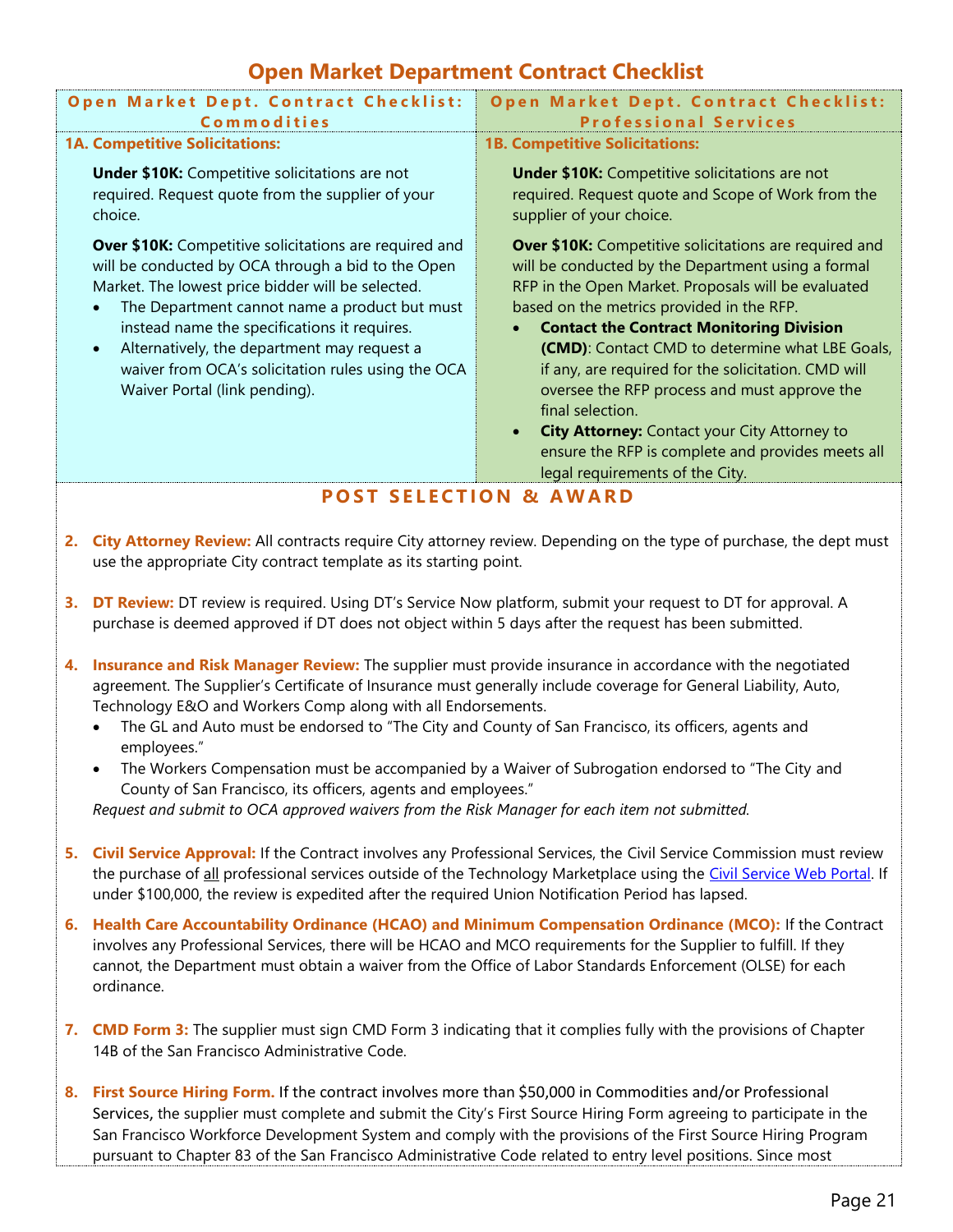technology contracts do not require the services of entry level positions in their performance, most suppliers need not do anything to comply with this ordinance beyond completing the form. However, they must still complete and sign the form and agree to comply with it should the program apply to them with regard to the contract.

**9. Contract Execution**: Only the Department Head (or his/her delegate) has the authority to sign a contract on behalf of an agency. In addition, the contract must be signed by the City Attorney and the Supplier before being submitted to OCA for its signature.

## **10. OCA Approval and PO Issuance:**

- **a. Contract Package:** After obtaining all required approvals, submit to OCA a contract package packet consisting of:
	- i. Cover Letter summarizing the transaction including but not limited to: the purpose of the contract, the contract amount (or change in amount), the contract duration (or change in duration); any other relevant information;
	- ii. Hard copies of ALL documents required by this checklist; and
	- iii. Three hard copies of the contract with original signatures of the Supplier, Department Head and City Attorney.

OCA will review the contract package, sign all three copies of the contract and return two of the fully executed copies back to the Department who will then send one copy to the Supplier.

- **b. PeopleSoft:** Once OCA has signed the contract and returned executed copies back to the Department, the Department must:
	- i. Upload all documents sent to OCA, along with a copy of the fully executed contract, into PeopleSoft;
	- ii. Submit the contract in PeopleSoft for OCA approval;
	- iii. Notify OCA that the contract has been submitted in PeopleSoft for OCA approval; and
	- iv. Upon OCA's approval of the contract in PS, execute and dispatch the agreement in PeopleSoft.
- **c. PO Issuance:** Once the above steps have been completed, the department may issue POs against the approved and executed contract for the amount and duration of the contract without returning to OCA and/or other relevant agencies for re-approvals.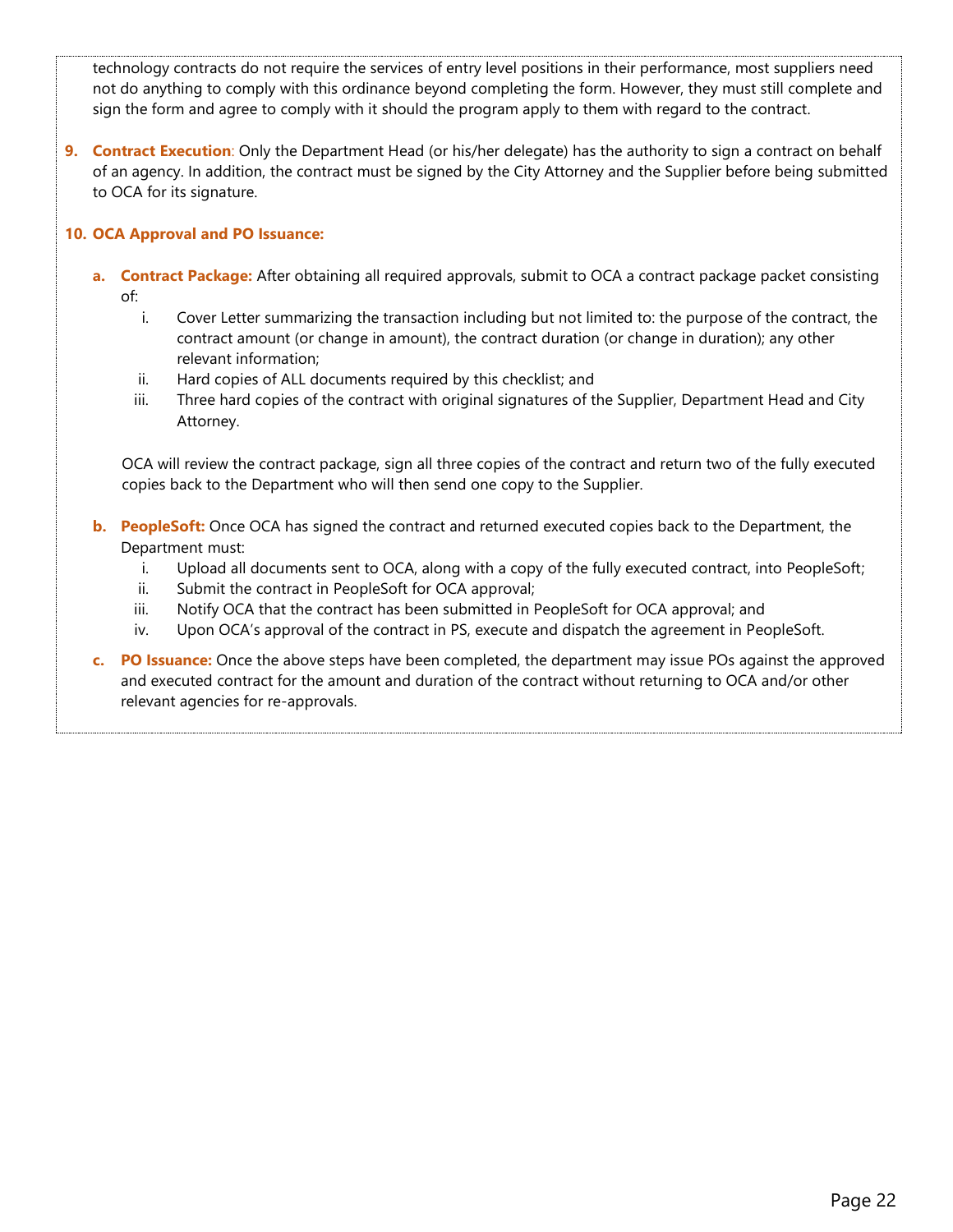# <span id="page-32-0"></span>**Request to Waive OCA's Solicitation Requirements for using the Open Market**

Departments may request OCA to waive or modify its solicitation requirements for purchases greater than \$10,000 conducted outside of the Technology Marketplace. Your request must be approved by OCA prior to the encumbrance of funds and/or contract execution. In addition, all requests must be approved by the requesting Department's Director or an individual delegated with such authority. An approved request is limited to the amounts stated in this submission. If the requesting department seeks to exceed the approved amounts, it must submit a new request for the increased amount.

To submit a waiver request, use OCA's online waiver submission platform (**Link Pending**). You will be presented with the following options for making request. Each will present its own set of questions that you must answer.

**[ ] Regulation 21.5(b):** No Other Source or Only One Vendor willing to Contract with the City.

- **[ ] Regulation 21.5(b):** No Substitute Bid Required
- **[ ] Regulation 21.5(b):** No Substitute No Bid Required
- **[ ] Regulation 21.5(c):** Perishable foods
- **[ ] Regulation 21.5(d):** Proprietary Articles Bid Required
- **[ ] Regulation 21.5(d):** Proprietary Articles No Bid Required
	- [ ] **Prop 1:** Charts, globes and maps

[ ] **Prop 2:** Books, magazines, pamphlets, periodicals, online content agreements and streaming services containing proprietary content.

[ ] **Prop 3:** Specialized equipment, materials and supplies for instructional purposes. Specialized educational tests and testing services

[ ] **Prop 4:** Fine arts; music; plays; works of art; films; audio and video cassettes; etc.

[ ] **Prop 5:** Medicines and drugs.

[ ] **Prop 6:** Medical, surgical and dental equipment; instruments; prosthetic devices, special supplies.

[ ] **Prop 10:** Animals.

[ ] **Prop 12:** Repairs for equipment, including service and parts when repairs must be done by the manufacturer, the installer of equipment or system, or when repairs by others would void the warranty.

**[ ] Regulation 21.5(e):** Pilot Project with a Term Not to Exceed Two Years

- **[ ] Regulation 21.5(f):** Micro LBE Set Asides
- **[ ] Regulation 21.5(g):** Federal Funds

**[ ] Regulation 21.16:** Reciprocal Agreements with Other Public and Non Profit Agencies; Solicitations for Multiple Departments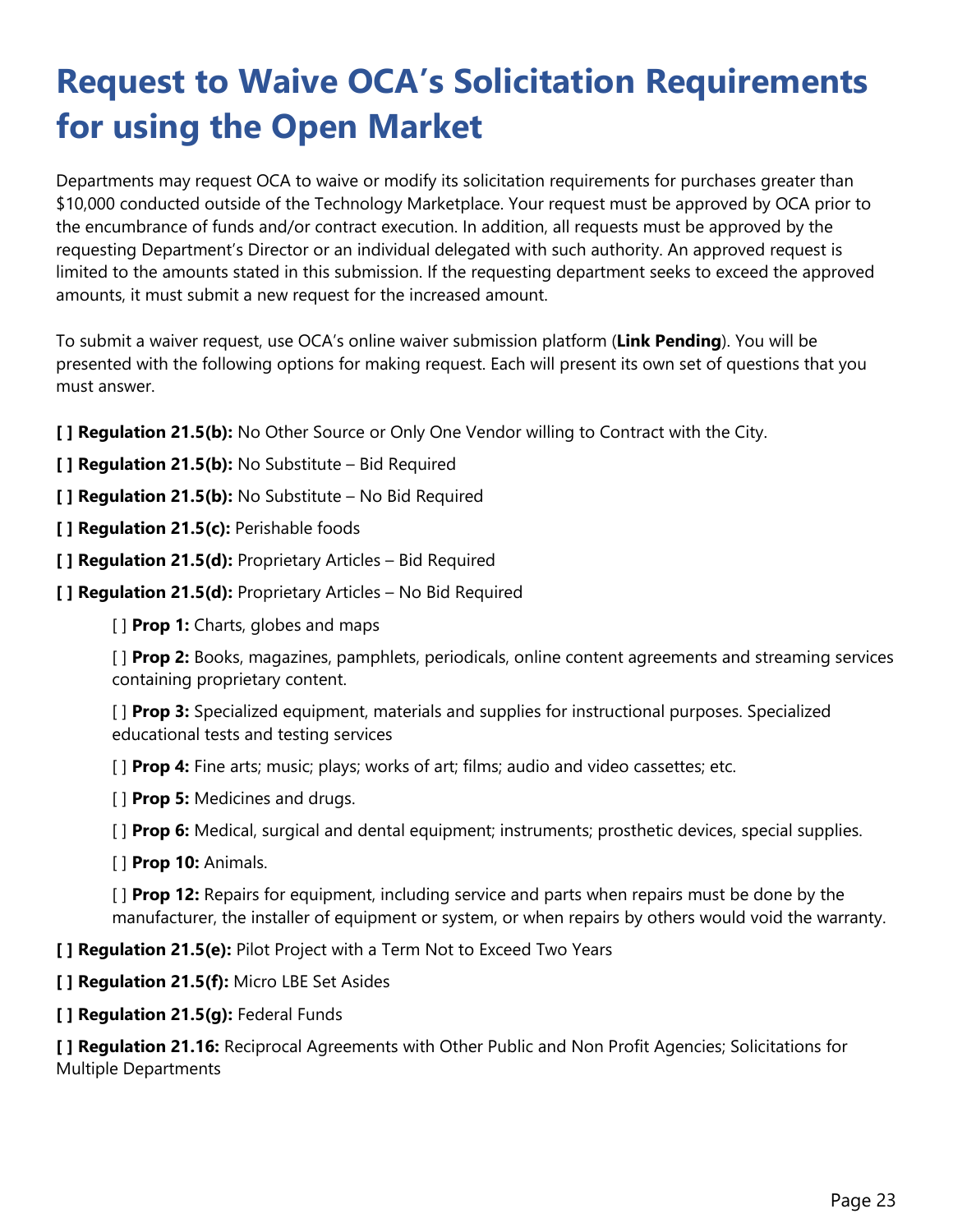# **DT CIO Review Policy**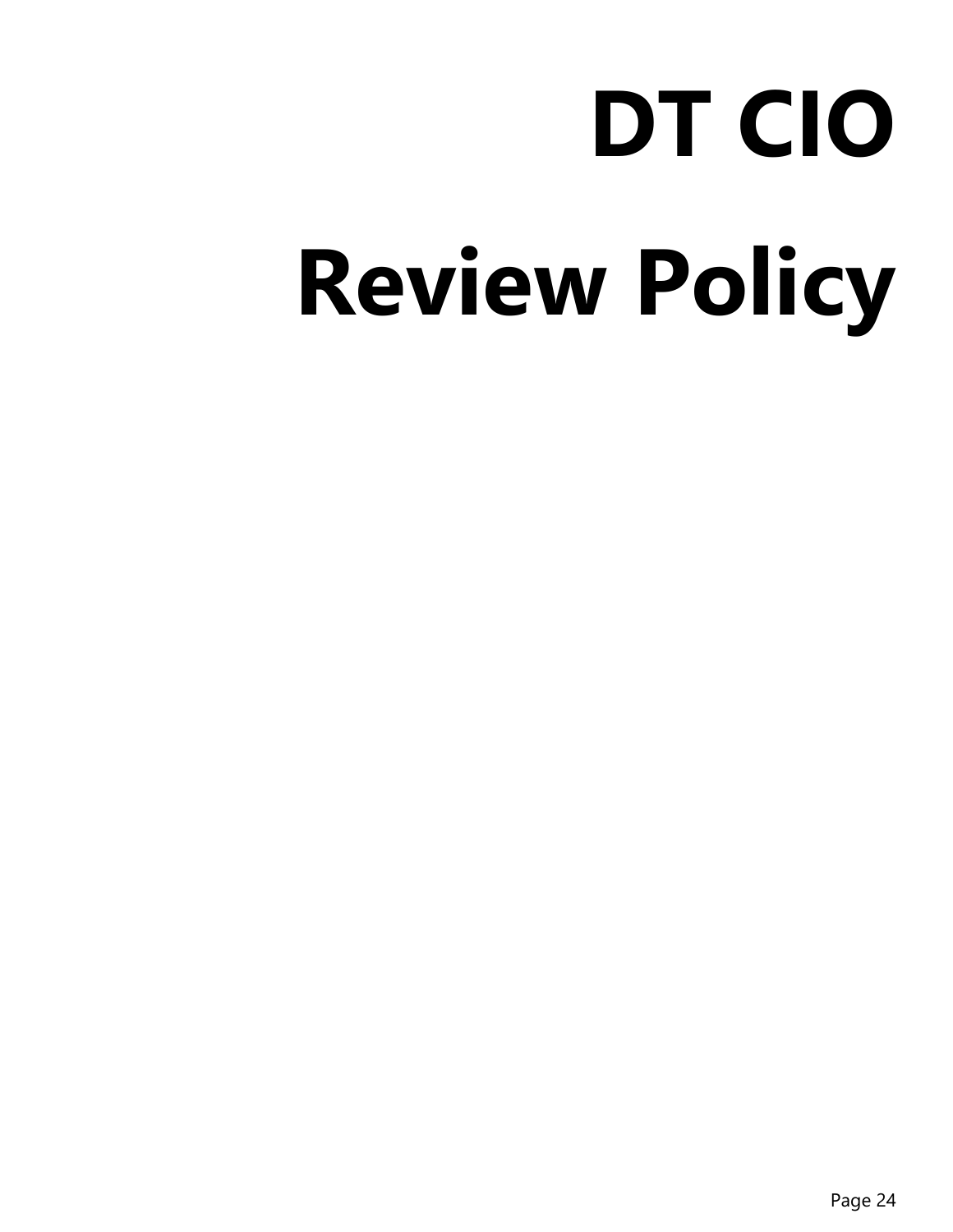# <span id="page-34-0"></span>**DT CIO Review**

This policy ensures that IT procurements are assessed by the Chief Information Officer (CIO), primarily for the following purposes:

- 1. Evaluate and minimize network security risks associated with IT procurements;
- 2. Evaluate and minimize degradation of network performance due to IT procurements that introduce added complexity or potentially incompatible infrastructure to City data networks; and
- 3. Evaluate the potential for material cost savings or administrative benefits to the City from strategic sourcing efforts.

# <span id="page-34-1"></span>**Preapproved IT Procurements**

Standard items with no perceived impact to cybersecurity and/or network performance do not require review. However, *DT shall review those items, whether identified as preapproved or not, that may create a potential cybersecurity vulnerability or network performance issue*.

# **IT procurements are deemed preapproved if ALL items in the procurement appear on the preapproved list below:**

- 1. Desktop computers, laptops, tablets, monitors, keyboards, mice, desktop printers, accessories (e.g. connection cables and adapters), ink cartridges, and toner
- 2. Cat 6 (ethernet) cable, fiber, patching and splicing materials and other associated tools and supplies
- 3. Software products purchased under a Department of Technology Enterprise Contract.
- 4. Renewal or extension of existing software licenses, subscriptions or support that previously received CIO review and approval
- 5. Hardware maintenance or support contracts
- 6. Technology Training
- 7. Procurements initiated by the Department of Technology (since they are subject to an internal CIO review process)

Please consult with DT for the most recent list of preapproved items. If you are unsure whether a proposed procurement is one of the preapproved items, please submit the procurement for CIO review via ServiceNow.

# <span id="page-34-2"></span>**How to Initiate CIO Review**

Departments initiate CIO review via DT's online **ServiceNow** platform.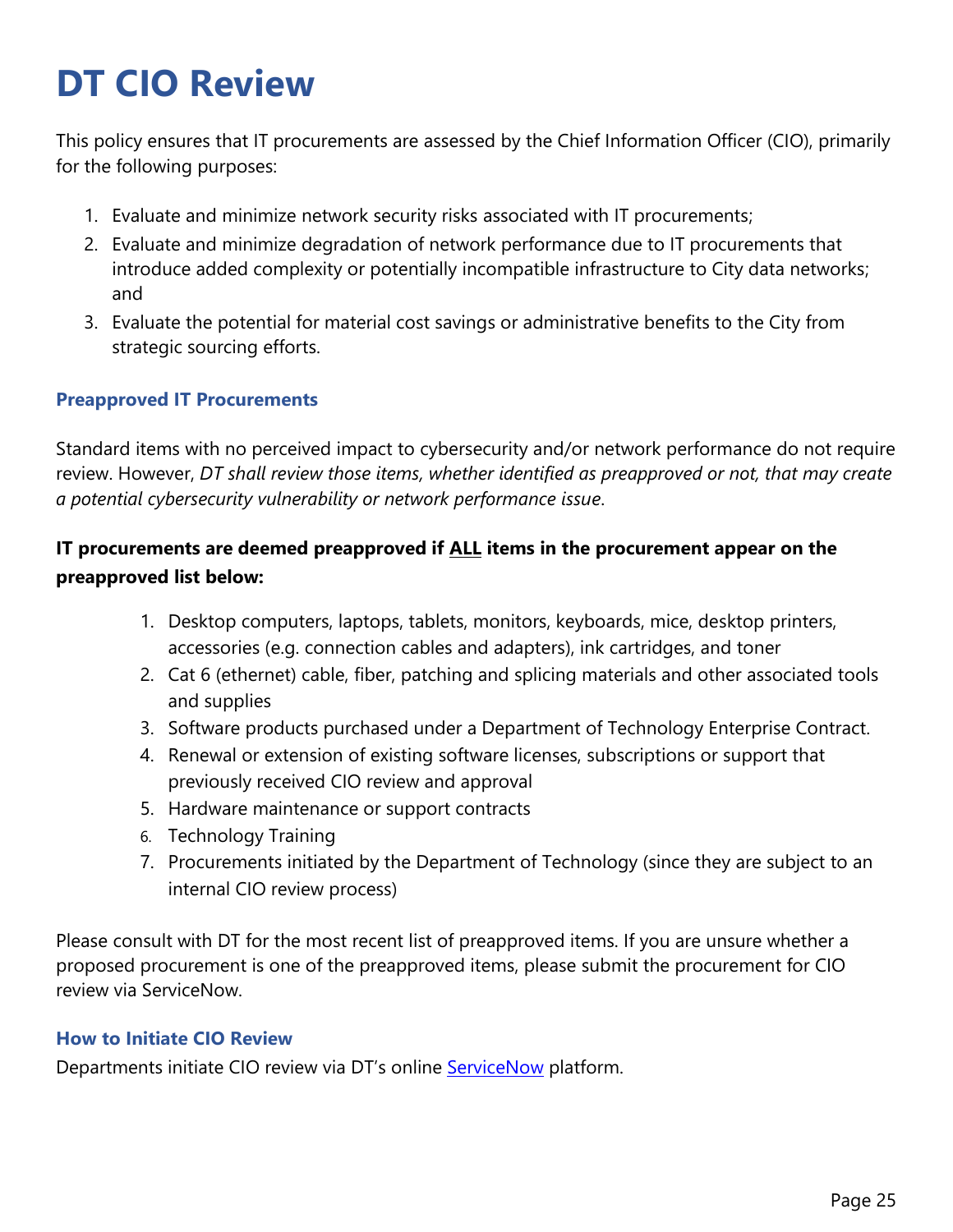# <span id="page-35-0"></span>**CIO Review Timeline and Notification**

If DT does not respond within 5 business days, the requestor will receive an email indicating the request is deemed approved through CIO Review.

Requestors will receive emails from DT indicating whether their request is approved, on hold for further review, on hold pending further information from the requestor, deemed approved due to the passage of 5 business days without any response from DT to the initial request, or, in rare cases, disapproved along with the reason.

# <span id="page-35-1"></span>**Document CIO Review Approval in PeopleSoft**

Upon receipt of approval, please document this in PeopleSoft by noting in the requisition "Approval Justification" field "CIO Review approved per CIO Review ServiceNow Ticket #" as evidence you engaged DT.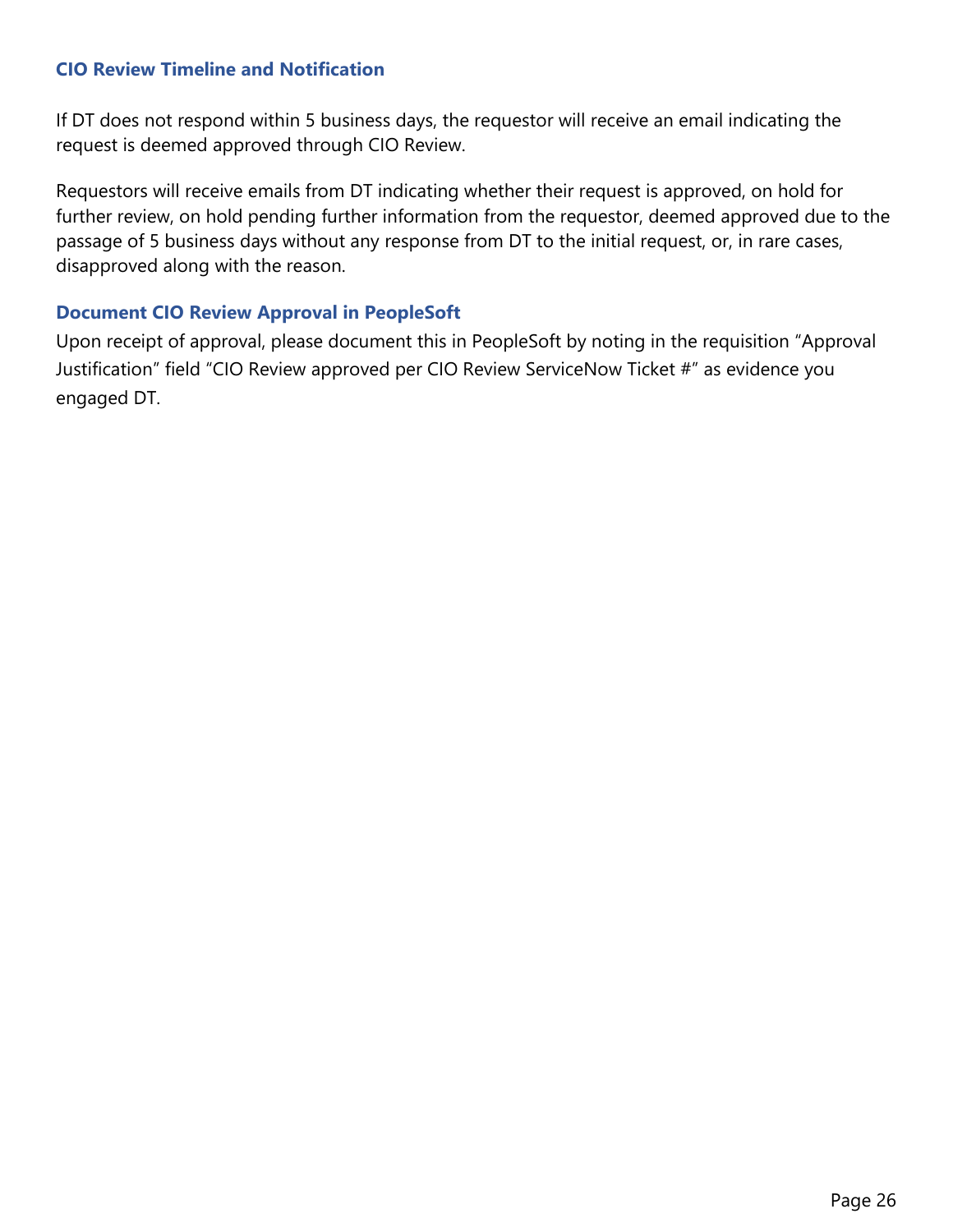# **NIGP Codes to be used for all Technology Purchases**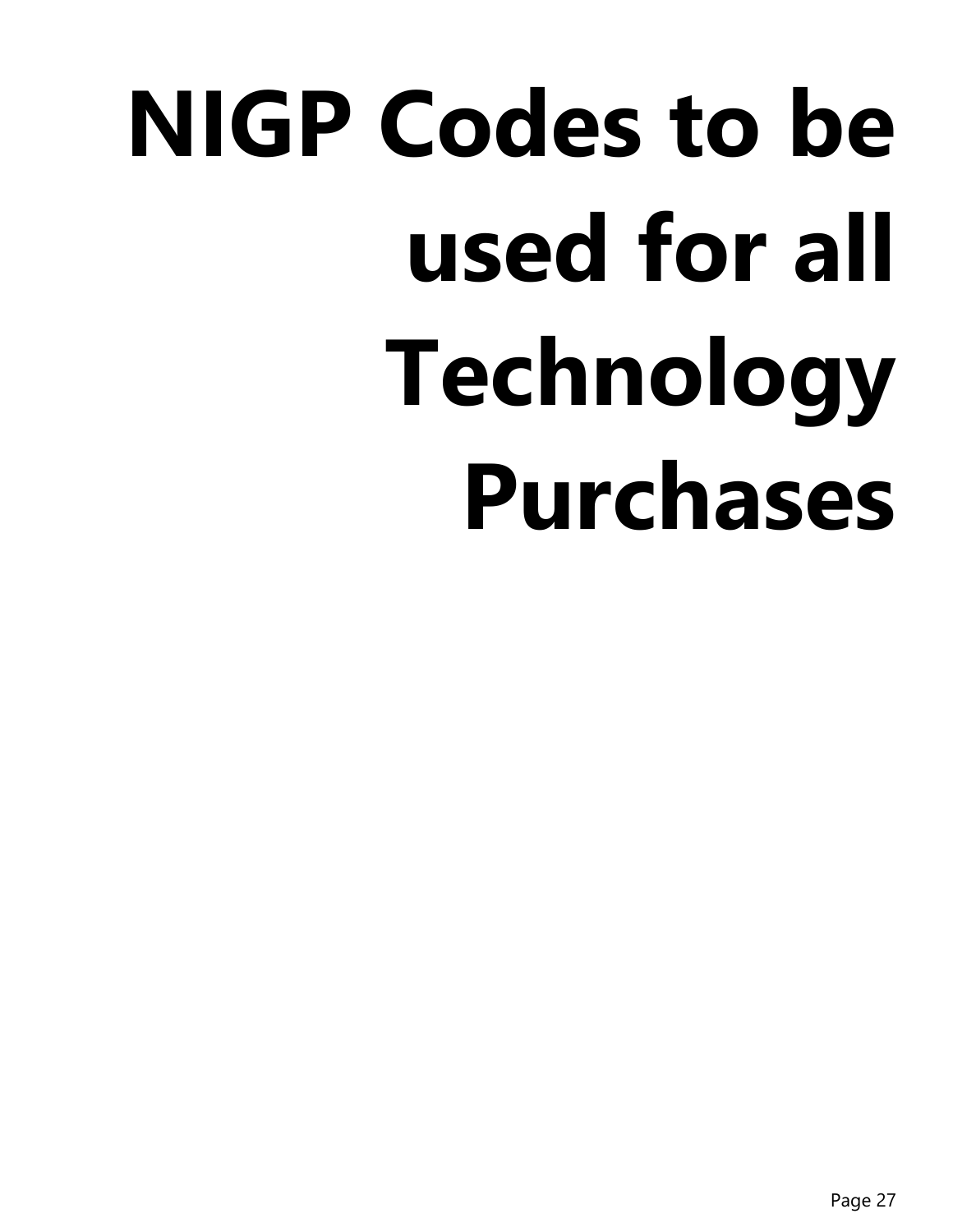# <span id="page-37-0"></span>**NIGP Codes for All Technology Purchases**

| <b>Category</b>                   | <b>NIGP Code</b> |
|-----------------------------------|------------------|
| <b>COMPUTER HARDWARE</b>          | 20400            |
| <b>COMPUTER SOFTWARE</b>          | 20900            |
| SOFTWARE & HARDWARE MAINTENANCE   | 92000            |
| PROFESSIONAL / TECHNICAL SERVICES | 92000            |
| TELECOMMUNICATION/MEDIA PRODUCTS  | 72500            |
| TELECOMMUNICATION/MEDIA SERVICES  | 91500            |
| <b>CALIFORNIA RECYCLING FEE</b>   | 96339            |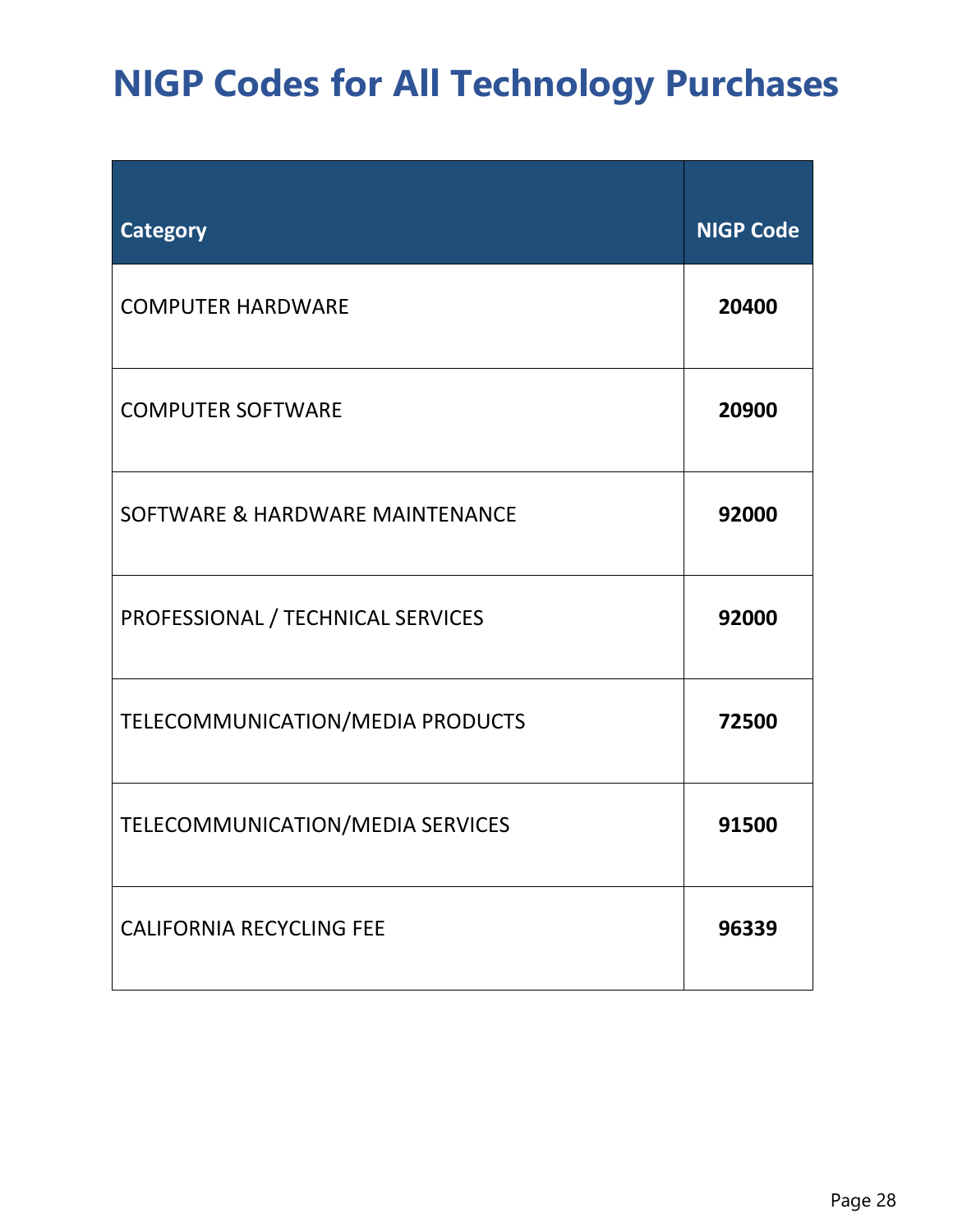# **Other**

# **Considerations**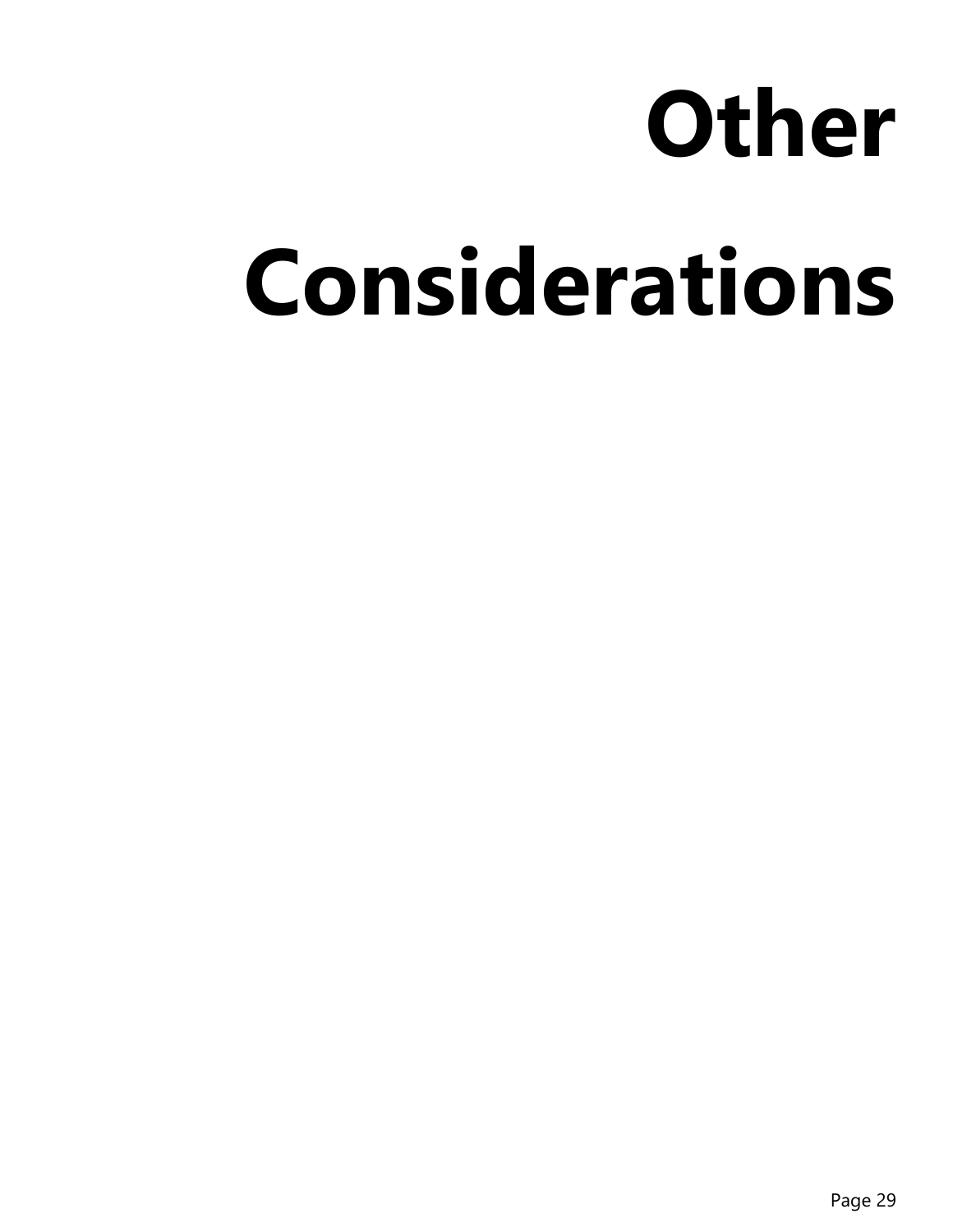# <span id="page-39-0"></span>**Other Considerations**

# **1. Pricing**

All Technology Marketplace Contractors will be required to extend their most favorable pricing for products and services to the City during the term of the Agreement. This most favorable pricing must be at least equivalent to the pricing that the Contractor makes available to major companies or other public entities comparable in size and/or requirements to the City.

# **2. Mandatory federal and state fees**

Contractor shall be responsible for collecting applicable federal and state mandatory fees with no additional cost mark-up to City, and shall be responsible for remitting the fees to the appropriate agency, including, but not limited to, the California Electronic Waste Recycling Fee:<http://www.boe.ca.gov/sptaxprog/ewaste.htm>

# **3. Payment for Travel Expenses and Other Direct Costs (ODC)**

The need for travel under this Agreement or ODCs shall be approved in advance of the date of travel in writing by a memo stating the dates of the travel, the purpose, the planned expenses by person, with the City's Project Manager's dated signature indicating approval. Reimbursable expenses shall include actual direct costs (with no markup) of expenses directly incurred by Contractor. Payments will be made by City to Contractor within 30 days after the City has received Contractor's invoice for expenses, submitted in compliance with the United States General Services Administration per diem rates (CONUS) for San Francisco at [http://www.gsa.gov](http://www.gsa.gov/) .

The following items will be eligible for reimbursement as ODCs:

Contractor's out-of-town travel ("out-of-town" shall mean outside the nine Bay Area counties: San Francisco, Alameda, Marin, Santa Clara, Sonoma, Contra Costa, Napa, San Mateo, Solano); Contractor's out-of-town meal, travel and lodging expenses for project-related business trips, including, but not limited to: Rental vehicle - Contractor must select the most economical rental agency and type of vehicle available and acquire any commercial rate or government discount available when the vehicle is rented; Personal vehicle use - Contractor will be paid per mile as established by the United State Internal Revenue Service and only for that portion of travel that is outside the nine Bay Area counties. Contractor shall submit to the City an approved mileage log with his/her expense sheet; Contractor meal and lodging expenses shall be reasonable and actual but limited to CONUS per diem rates. Anything not listed above is not eligible for reimbursement.

# **1. Used products**

Purchasing used products through the Technology Marketplace is expressly prohibited. In rare situations, refurbished products may be considered. In extremely rare instances, reconditioned or used products are available.

# **2. Cancellations**

Cancellations must be requested through OCA prior to delivery for non-special or non-standard Hardware and Software products.